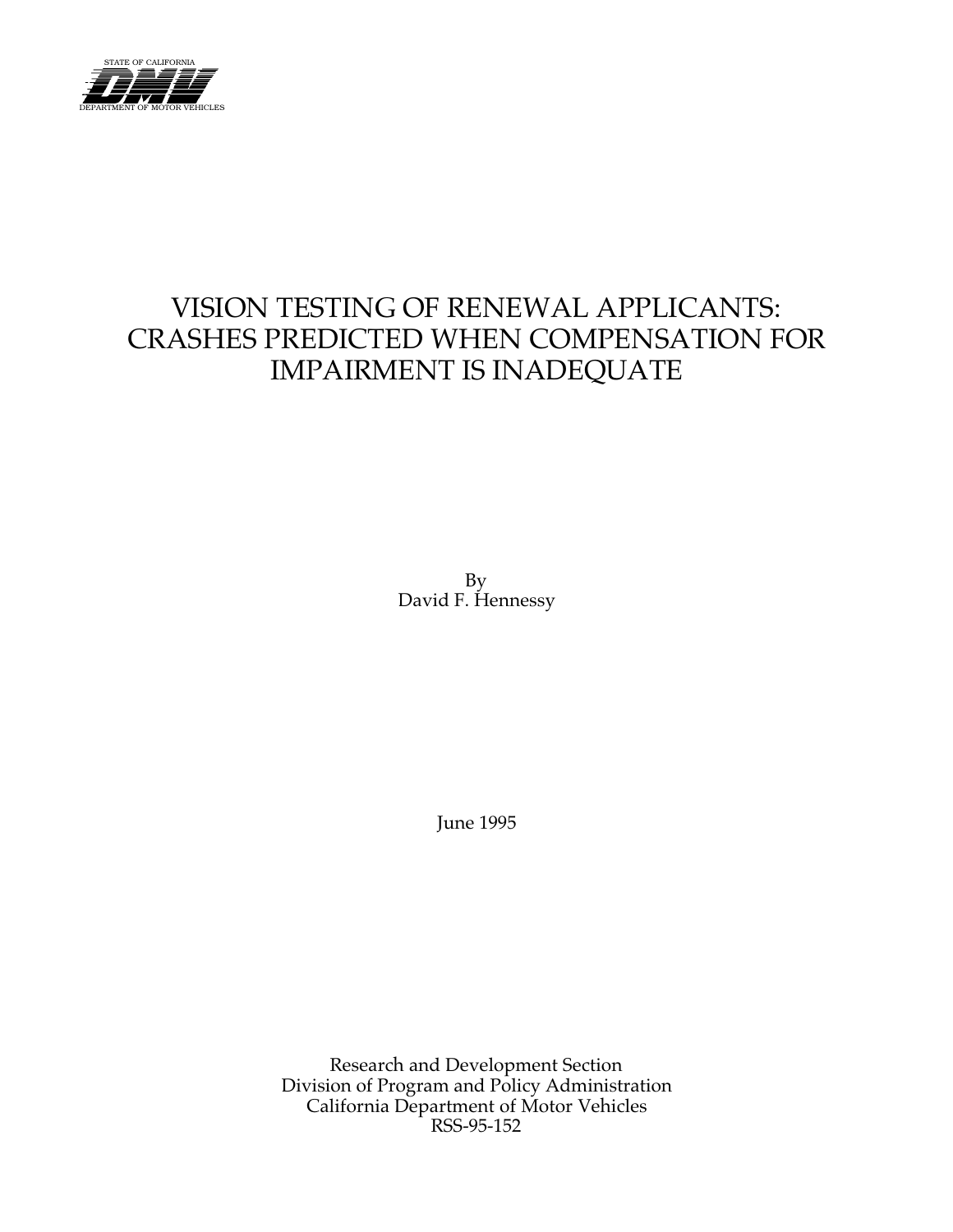|                                                                                                                                                                                                                                                                                                                                                                                                                                                                                                                                                                                                                                                                                                                                    | <b>REPORT DOCUMENTATION PAGE</b>                   |                                                   |                                                                                                                                                                                                        |  |
|------------------------------------------------------------------------------------------------------------------------------------------------------------------------------------------------------------------------------------------------------------------------------------------------------------------------------------------------------------------------------------------------------------------------------------------------------------------------------------------------------------------------------------------------------------------------------------------------------------------------------------------------------------------------------------------------------------------------------------|----------------------------------------------------|---------------------------------------------------|--------------------------------------------------------------------------------------------------------------------------------------------------------------------------------------------------------|--|
| Public reporting burden for this collection of information is estimated to average 1 hour per response, including the time for reviewing instructions, searching existing data sources, gathering and<br>suggestions for reducing this burden, to Washington Headquarters Services, Directorate for Information Operations and Reports, 1215 Jefferson Davis Highway, Suite 1204, Arlington, VA 22202-<br>4302, and to the Office of Management and Budget, Paperwork Reduction Project (0704-0188), Washington, DC 20503.                                                                                                                                                                                                         |                                                    |                                                   | maintaining the data needed, and completing and reviewing the collection of information. Send comments regarding this burden estimate or any other aspect of this collection of information, including |  |
| <b>2. REPORT DATE</b><br>1. AGENCY USE ONLY (Leave blank)<br><b>3. REPORT TYPE AND DATES COVERED</b><br>June 1995                                                                                                                                                                                                                                                                                                                                                                                                                                                                                                                                                                                                                  |                                                    |                                                   |                                                                                                                                                                                                        |  |
| <b>4. TITLE AND SUBTITLE</b>                                                                                                                                                                                                                                                                                                                                                                                                                                                                                                                                                                                                                                                                                                       |                                                    |                                                   | <b>5. FUNDING NUMBERS</b>                                                                                                                                                                              |  |
| Vision Testing of Renewal Applicants: Crashes Predicted when<br>Compensation for Impairment is Inadequate                                                                                                                                                                                                                                                                                                                                                                                                                                                                                                                                                                                                                          |                                                    |                                                   |                                                                                                                                                                                                        |  |
| 6. AUTHOR(S)                                                                                                                                                                                                                                                                                                                                                                                                                                                                                                                                                                                                                                                                                                                       |                                                    |                                                   |                                                                                                                                                                                                        |  |
| David F. Hennessy                                                                                                                                                                                                                                                                                                                                                                                                                                                                                                                                                                                                                                                                                                                  |                                                    |                                                   |                                                                                                                                                                                                        |  |
| 7. PERFORMING ORGANIZATION NAME(S) AND ADDRESS(ES)<br>California Department of Motor Vehicles                                                                                                                                                                                                                                                                                                                                                                                                                                                                                                                                                                                                                                      |                                                    |                                                   | <b>8. PERFORMING ORGANIZATION</b><br><b>REPORT NUMBER</b>                                                                                                                                              |  |
| Research and Development Section                                                                                                                                                                                                                                                                                                                                                                                                                                                                                                                                                                                                                                                                                                   |                                                    |                                                   | RSS-95-152                                                                                                                                                                                             |  |
| 2415 1st Avenue<br>Sacramento, CA 95818                                                                                                                                                                                                                                                                                                                                                                                                                                                                                                                                                                                                                                                                                            |                                                    |                                                   |                                                                                                                                                                                                        |  |
|                                                                                                                                                                                                                                                                                                                                                                                                                                                                                                                                                                                                                                                                                                                                    |                                                    |                                                   | <b>10. SPONSORING/MONITORING</b>                                                                                                                                                                       |  |
| 9. SPONSORING/MONITORING AGENCY NAME(S) AND ADDRESS(ES)                                                                                                                                                                                                                                                                                                                                                                                                                                                                                                                                                                                                                                                                            |                                                    |                                                   | <b>AGENCY REPORT NUMBER</b>                                                                                                                                                                            |  |
| <b>11. SUPPLEMENTARY NOTES</b>                                                                                                                                                                                                                                                                                                                                                                                                                                                                                                                                                                                                                                                                                                     |                                                    |                                                   |                                                                                                                                                                                                        |  |
| 12a. DISTRIBUTION/AVAILABILITY STATEMENT                                                                                                                                                                                                                                                                                                                                                                                                                                                                                                                                                                                                                                                                                           |                                                    |                                                   | <b>12b. DISTRIBUTION CODE</b>                                                                                                                                                                          |  |
| This study addresses the enhanced vision test system component of a departmental plan to<br>increase the competency level of the California driving population. Five experimental vision<br>tests were administered to 3,669 randomly selected Class C renewal applicants in three field                                                                                                                                                                                                                                                                                                                                                                                                                                           |                                                    |                                                   | offices. The objective was to identify the vision tests showing the most promise for further                                                                                                           |  |
| validation in a large-scale statewide study. Hierarchical multiple regression analyses<br>indicated that the relationship between vision test scores and crash involvement varies<br>depending on applicant's age, general visual ability, and reported level of self-restriction. It<br>was recommended that (1) management consider referring all DMV Snellen test fails to a<br>vision specialist through the DL 62 process, (2) cross-validate the most promising tests (Pelli-<br>Robson low-contrast acuity and perceptual reaction time assessment) in a large-scale<br>demonstration project, and (3) continue research on developing improved assessment tests<br>and protocols for drivers with age-related impairments. |                                                    |                                                   |                                                                                                                                                                                                        |  |
| <b>14. SUBJECT TERMS</b>                                                                                                                                                                                                                                                                                                                                                                                                                                                                                                                                                                                                                                                                                                           |                                                    |                                                   | <b>15. NUMBER OF PAGES</b>                                                                                                                                                                             |  |
| vision tests, vision screening, driver screening, elderly drivers, age-related<br>disabilities, self-restriction, compensation, visually impaired drivers,<br>driving competency                                                                                                                                                                                                                                                                                                                                                                                                                                                                                                                                                   |                                                    |                                                   | 67<br><b>16. PRICE CODE</b>                                                                                                                                                                            |  |
| <b>17. SECURITY CLASSIFICATION</b><br>OF REPORT                                                                                                                                                                                                                                                                                                                                                                                                                                                                                                                                                                                                                                                                                    | <b>18. SECURITY CLASSIFICATION</b><br>OF THIS PAGE | <b>19. SECURITY CLASSIFICATION</b><br>OF ABSTRACT | <b>20. LIMITATION OF ABSTRACT</b>                                                                                                                                                                      |  |

Prescribed by ANSI Std. Z39-18 298-102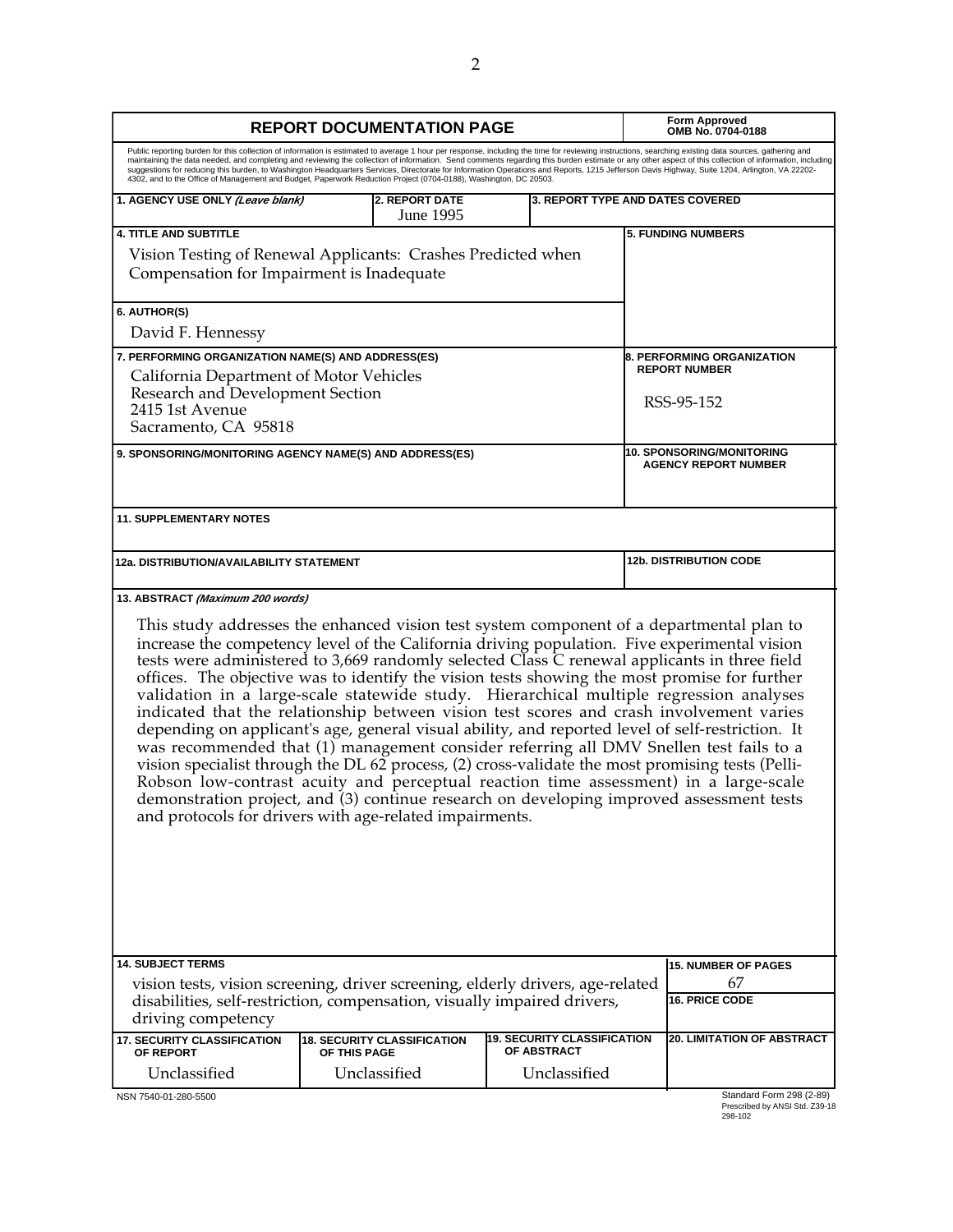### PREFACE

 by Drs. Karlene Ball and Cynthia Owsley. This test was selected for inclusion due to a This study represents the component of the department's driver competency enhancement program calling for an enhanced vision test system. The effort is a follow-up to a 1990 study by Dr. Barbara Steinman of the Smith-Kettlewell Eye Research Institute, which the department commissioned as part of the research fellowship program. Also included in this study was a visual attention test developed series of empirical studies showing it to have promise in discriminating between crashfree and crash-involved older drivers.

The present report is being issued as an internal technical monograph of the Department of Motor Vehicles' Research and Development Section rather than an official report of the State of California. The findings and opinions may therefore not represent the views and policies of the State of California.

#### ACKNOWLEDGMENTS

This study was designed and conducted under the general direction of Raymond C. Peck, Research Chief and the supervision of Robert Hagge, Research Manager. Both Mr. Peck and Mr. Hagge made especially valuable contributions in their reviews of the final report. Dr. Mary Janke, Research Scientist, also contributed to the study design and offered comments on drafts of the final report.

The Smith-Kettlewell Eye Research Institute (SKERI), represented by Dr. John Brabyn, provided a consultant, prototype Smith-Kettlewell Low Luminance Cards, and a Berkeley Glare Tester. The SKERI consultant, Dr. Gunilla Haegerstrom-Portnoy, developed written step-by-step protocol for administering and scoring five of the six prototype vision tests, trained the field-office testing-personnel in administering the vision tests, and made sure the vision tests were administered under the proper lighting conditions.

Synemed, Inc., represented by Neal Compton, provided the Optifield II automated perimeter and programmed it to run in accordance with testing protocol specifications developed by Dr. Haegerstrom-Portnoy.

Visual Resources, Inc., represented by H. Michael Lewellen, provided a Visual Attention Analyzer machine and Useful Field Of View (UFOV) software. Dr. Karlene Ball served as a consultant in administration of the UFOV test.

Doris Macmurphy, Region III Manager and Norma Peters Region II acting Manager made available the field office staff and space needed for the study.

Pilot testing was carried out in the South Sacramento Field office. Fine tuning of the study protocol was greatly facilitated by Linda Grimshaw, the Field Office Manager, Florence Payne, the Operations Officer, and Elaine Miller, the Driver License Supervisor.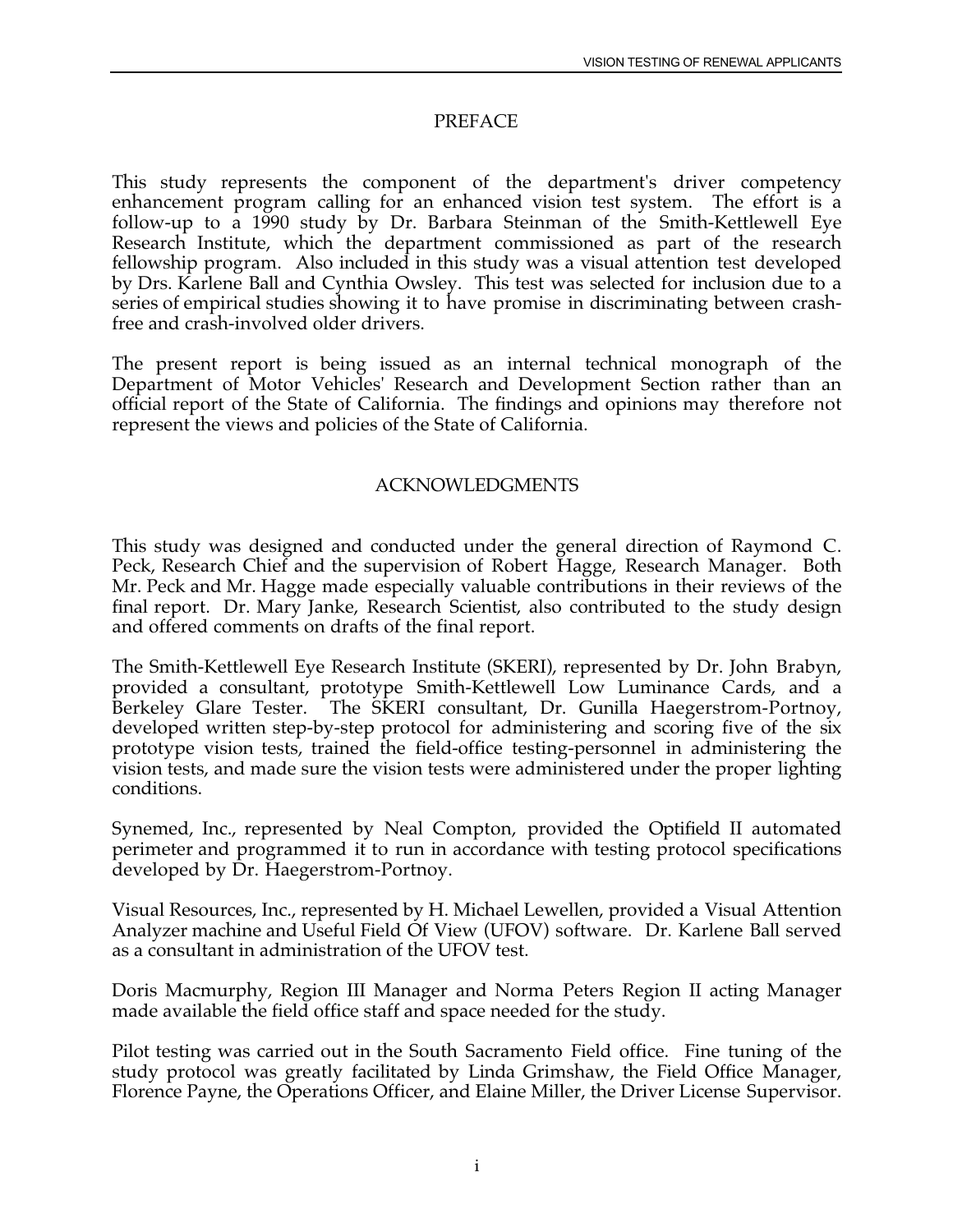Special thanks go to Maria Vasquez-Diaz and Gayle Tracy, the Motor Vehicle Field Representatives who administered different versions of the testing protocol and helped with its modification.

Data were collected at the Carmichael, El Cerrito, and Roseville field offices. Field Office Managers Rosemarie Dunbar, Tanya Little, and Lynette Purvis, Operations Officers Pat Boone, Doris Stewart, and Louise Martinez, and Driver License Managers/Supervisors Kathy Majesky, Tracy Bowman, and Jake Arellano all facilitated the completion of the study. Exceptional contributions were made to the success of this study by all the Motor Vehicle Field Representatives that recruited and tested the study subjects: Jake Arellano II, Jan Swensen, Lisa Zwicky, Karen Defreitas, Felicia Alexander-Harry, Mary Williams, Louiz Elvira, Mary Giusti, Eloise Ward, and Pat Green.

The transfer of test and survey data from hardcopy to tape was performed by Headquarters Operations' Data Entry, under the direction of Joanne Lopez, Data Entry Manager.

Assistance in extracting driver record data was provided by Michael Gebers, Research Analyst and Alan Fung, EDP Programmer. Darci Neves, Office Technician, assisted in summarizing the survey data.

Douglas Luong, Office Technician, assisted in typing the report. Debbie McKenzie, Staff Services Analyst, prepared the graphs and formatted the final report.

### EXECUTIVE SUMMARY

**Objective** 

This study assessed the utility of five experimental vision tests. The evaluation represents one component of a comprehensive California Department of Motor Vehicles (DMV) program aimed at increasing the competency level of the California driving population.

Experimental Vision Tests

- **Pelli-Robson Low-Contrast Acuity Test**–measures loss in low-contrast acuity (ability to see objects and borders).
- **Smith-Kettlewell Low-Luminance Card**–measures high-contrast near-acuity loss and low-contrast near-acuity loss.
- **Berkeley Glare Tester**–measures low-contrast near-acuity loss, and low-contrast near-acuity loss in the presence of glare.
- **Modified Synemed Perimeter**–measures standard visual field-integrity loss and attentional visual field-integrity loss.
- **Visual Attention Analyzer**–measures loss in useful field of view (UFOV), the area of the visual field in which useful information can be rapidly extracted from a complex visual display. This study evaluated total UFOV loss, UFOV loss associated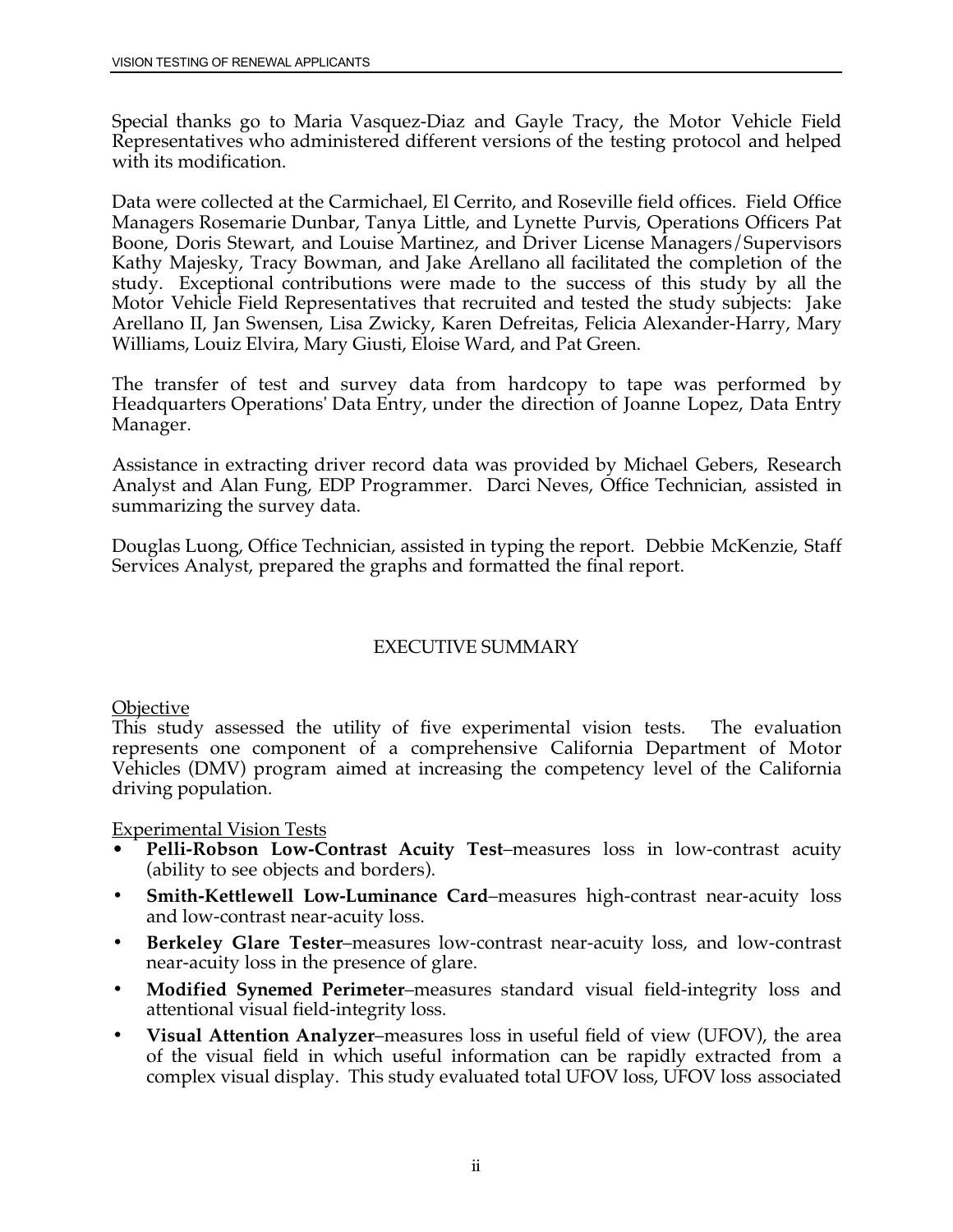with divided attention (UFOV-DA), and the estimate of the subject's perceptual reaction time (PRT) made by the Visual Attention Analyzer.

### Study Questions

- 1. How did the study subjects rate the six experimental vision tests? Do the different vision tests evidence face validity?
- 2. Is vision test performance (VTP) by itself predictive of crashes for all age groups combined?
- 3. How does performance on the department's Snellen test and the experimental vision tests vary with age?
- 4. Is VTP by itself predictive of crashes for certain age groups?
- 5. Is VTP predictive of crashes for all age groups combined after statistically adjusting for differences in crash involvement due to differences in gender, age, and amount of exposure?
- 6. Is VTP more predictive of crashes for certain age groups after statistically adjusting within each age group for gender, age, and amount of exposure?
- 7. To what extent do poor-vision drivers and older drivers self-restrict? How does the magnitude of self-restriction vary with VTP and age?
- 8. Is the relationship between VTP and crashes moderated (mediated) by selfrestriction?
- 9. Is there any evidence of other variables moderating (mediating) the relationship between VTP and crashes?
- 10. What are the operational and policy implications of the results?

### **Methods**

Data collection. The experimental vision tests and a driving habits survey form were administered to a total of 3,669 randomly selected Class C license renewal applicants in the Carmichael, El Cerrito, and Roseville field offices from February through October 1992. To participate in the study, an applicant must have been a California licensed driver for at least 12 years and not been able to renew their license by mail. Immediately after each vision test, the subject was administered a brief customer reaction survey. The renewal applicant was then administered the department's Snellen test as it is usually done and the result was recorded on the subject's score sheet.

Data analysis. Performance on each experimental test was evaluated for its association with the number of crash involvements occurring during the 3 years prior to testing. Correlational and hierarchical multiple regression techniques were used to assess the relationship between vision test scores and crashes both before and after adjusting for covariation with other variables such as age and exposure.

### **Results**

Study question 1: How did the study subjects rate the six experimental vision tests? Do the different vision tests evidence face validity?

• Subjects rated all five vision tests very positively on clarity of instructions.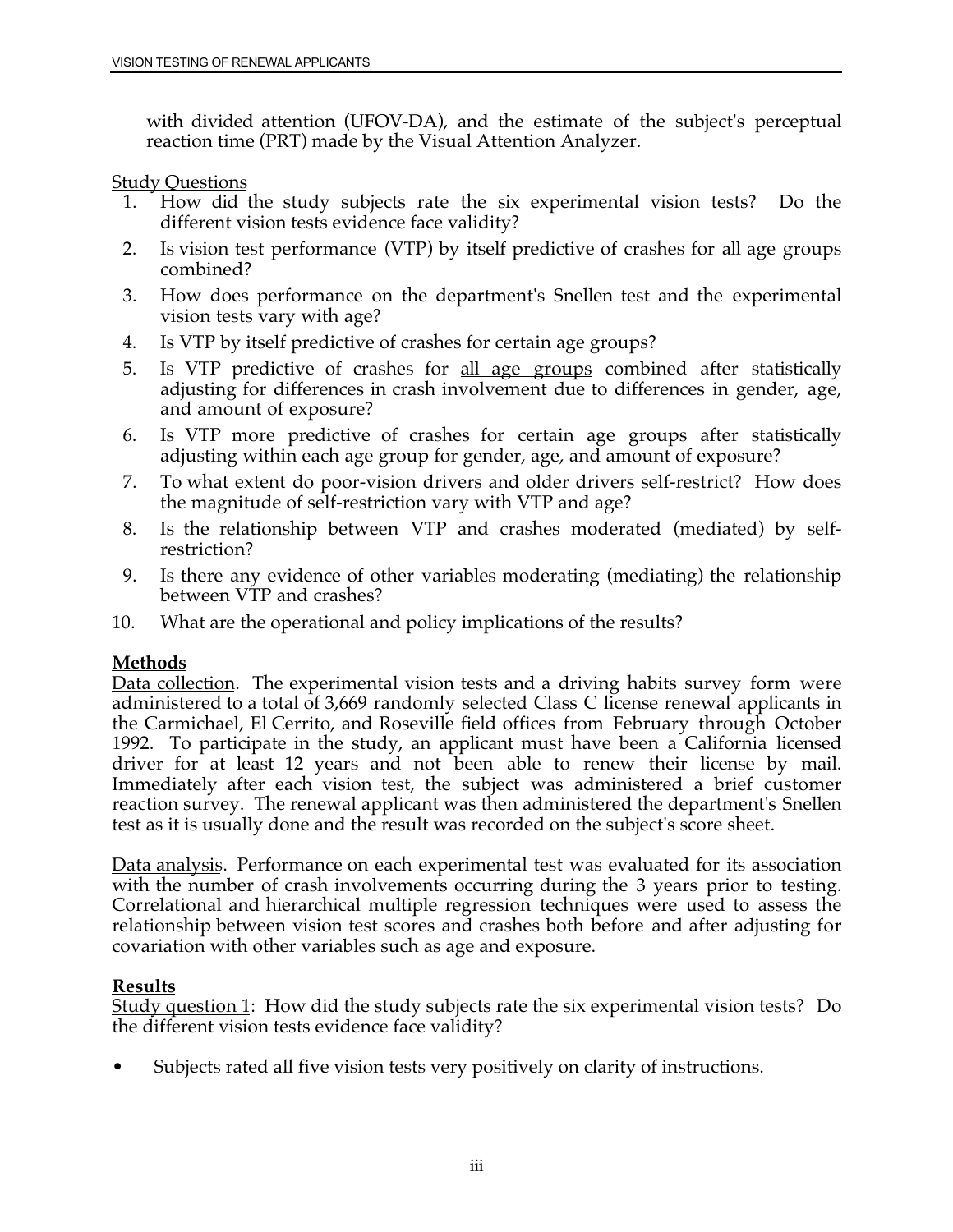- The Pelli-Robson low-contrast acuity test, the Smith-Kettlewell Low-Luminance Card, the Berkeley Glare Tester, and the Modified Synemed Perimeter test of standard field-integrity loss were rated highly on the safety-relatedness of the tested sensory abilities and on the fairness of possibly using test results for making licensing decisions.
- Subjects tended to be less certain about the safety-relatedness and fairness of the Modified Synemed Perimeter test of attentional field-integrity loss and the Visual Attention Analyzer test.

Study question 2: Is VTP by itself predictive of crashes for all age groups combined?

• None of the vision test scores were significantly associated with total prior 3-year crash involvement for all age groups combined.

 Study question 3: How does performance on the department's Snellen test and the experimental vision tests vary with age?

- Performance on the vision tests tended to get worse with increasing age.
- Age-group differences in acuity scores were greatly accentuated when contrast and luminance were reduced, as were age-group differences in visual field integrity when subjects were required to divide their attention between two tasks.
- Losses in attentional visual field-integrity, total UFOV, and UFOV-DA tended to accelerate between ages 50 and 70.
- Deterioration in PRT, Pelli-Robson low-contrast acuity, and distant visual acuity generally accelerated after age 70.

Study question 4: Is VTP by itself predictive of crashes for certain age groups?

- None of the tests yielded scores that were predictive of crashes for subjects in the 40-51 or 52-69 age groups.
- Scores on the department's Snellen acuity test and the standard visual field test were significantly associated with crashes in the 26-39 age group. These test scores accounted for 0.9% and 1.8% of the total variation in crash involvement, respectively.
- Performances on the standard visual field and the Visual Attention Analyzer were significantly correlated with crashes in the 70+ age group. The percentage of total variance in crash involvement accounted for by these test scores ranged from 1.4% to 2.9%.

Study question 5: Is VTP predictive of crashes for all age groups combined after statistically adjusting for differences in crash involvement due to differences in gender, age, and amount of exposure?

• Performance on the Synemed Perimeter standard and attentional visual fields tests and the Visual Attention Analyzer UFOV test were significantly correlated with crashes after adjusting for differences in gender, age, and reported hours-perweek and miles-per-week of driving. The proportion of total variance in crash involvement explained by VTP ranged from  $0.9\%$  to 1.9%.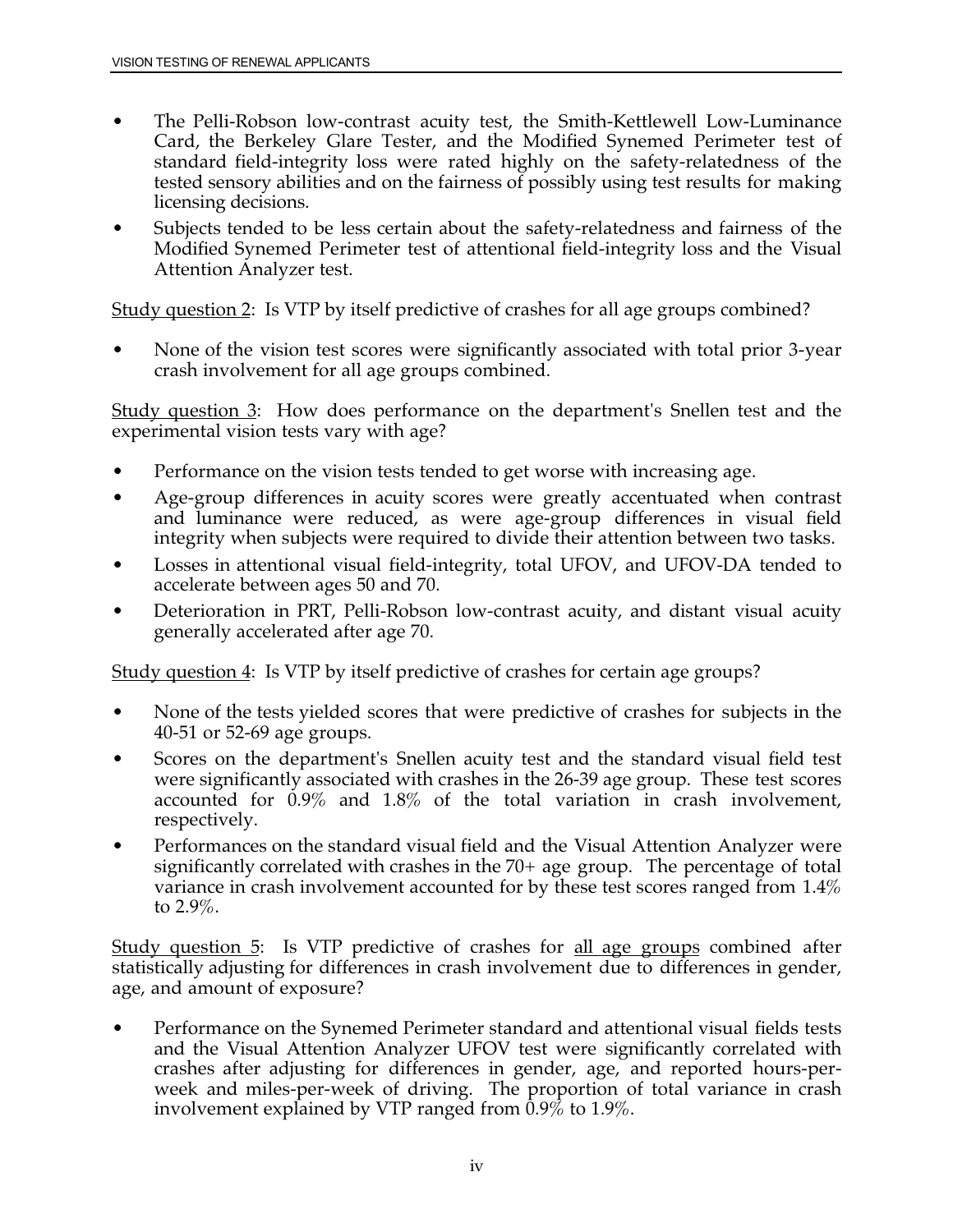Study Question 6: Is VTP more predictive of crashes for certain age groups after statistically adjusting within each age group for gender, age, and amount of exposure?

- Visual Attention Analyzer scores for total UFOV, PRT, and UFOV loss associated with divided attention were significantly associated with crashes after adjusting for gender, age, and driving exposure for drivers in the 70+ age group. The percentage of crash variance that was accounted for ranged from 4.1% to 4.3%.
- Scores on the other tests evidenced no significant predictive value for 70+ year old subjects after adjusting for gender, age, and exposure.
- None of the test scores were significantly associated with crash involvement for drivers in the younger age groups after adjusting for gender, age, and exposure.

Study question 7: To what extent do poor-vision drivers and older drivers self-restrict? How does the magnitude of self-restriction vary with VTP and age?

- Reported level of self-restriction was highly variable both with respect to visual ability loss and age.
- None of the vision test scores, nor driver age, accounted for more than 7% of the variation in any of the reported types of self-restriction: night-driving frequency, avoidance of rain or fog, avoidance of sunrise or sunset, avoidance of driving alone, avoidance of left turns, and avoidance of heavy traffic.
- In general, loss in visual ability was associated with reduced night driving and avoidance of rain or fog, sunrise or sunset, driving alone, and left turns.
- Only the Visual Attention Analyzer scores were associated with avoidance of heavy traffic.
- Avoidance of sunrise or sunset was especially associated with scores on the Pelli-Robson low-contrast acuity test, the attentional visual field test, and the UFOV test.
- The vision test scores most strongly associated with self-restriction were total UFOV loss and UFOV loss associated with divided attention.
- Older drivers tended to self-restrict more than did younger drivers, primarily by avoiding driving at night, sunrise, and sunset.

Study question 8: Is the relationship between VTP and crashes moderated (mediated) by self-restriction?

- Different forms of self-restriction significantly moderated (mediated) the relationship between crashes and performance on the DMV Snellen test, the Pelli-Robson low-contrast acuity test, the Smith-Kettlewell Low Luminance Card, the Synemed Perimeter standard and attentional visual fields tests, and the Visual Attention Analyzer. The percentage of crash variance predicted within age group by VTP moderated by self-restriction after adjusting for gender, age, and exposure ranged from 1.1% to 11.4%. Significant moderation by self-restriction indicates that the strength of the association of poor VTP with crashes was significantly different for low versus high levels of self-restriction.
- In some instances, the relationship between VTP and crashes was moderated by age and level of self-restriction. One of the most dramatic examples of this is the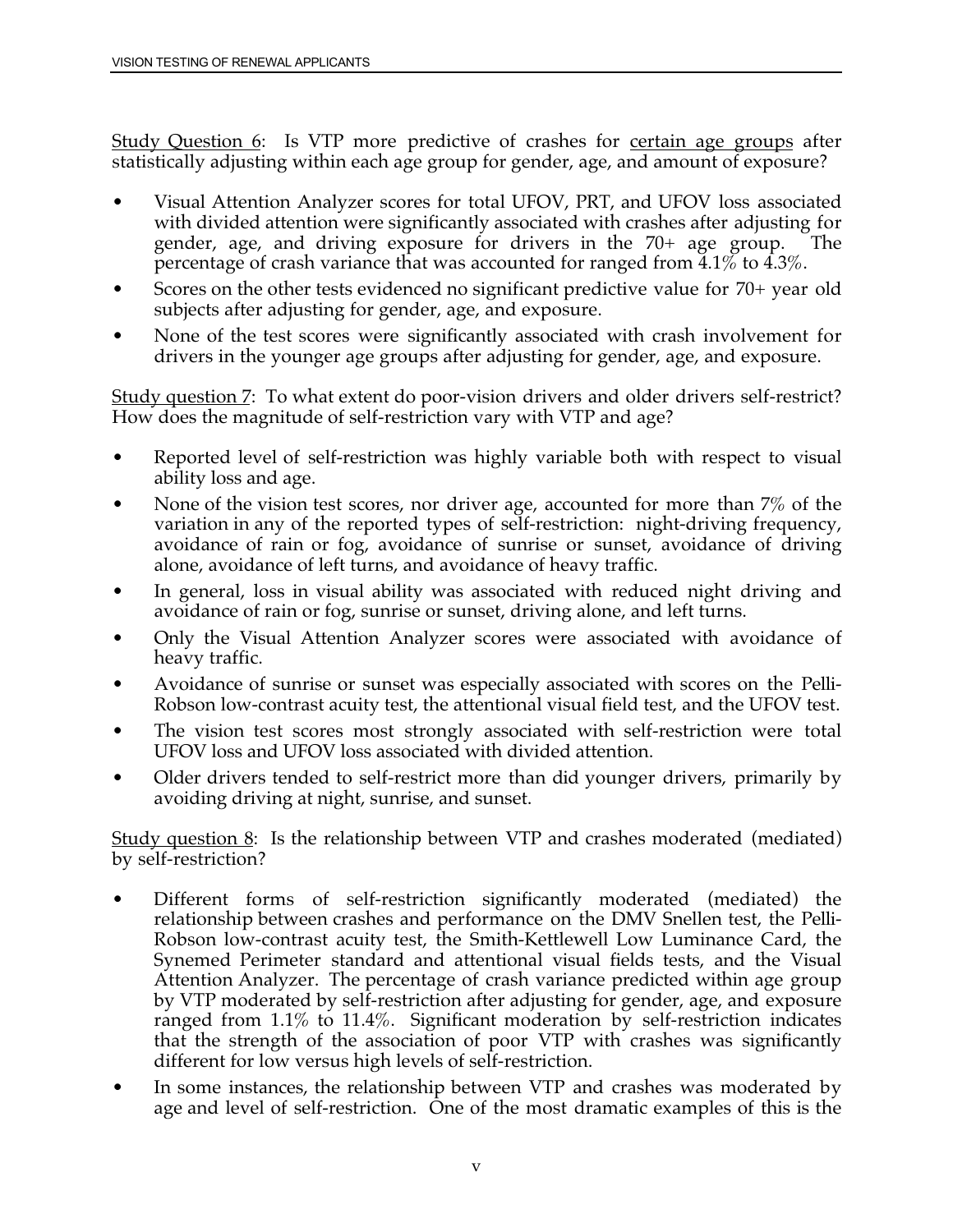variation in predictive value of Pelli-Robson low-contrast acuity among drivers aged 26-39. Drivers in this age group who have poor contrast sensitivity and who never avoid driving in heavy traffic are predicted to have an elevated crash rate relative to drivers with good contrast sensitivity. However, the reverse (very low crash risk) is predicted for drivers who have poor contrast sensitivity and who often avoid driving in heavy traffic.

restriction tends to be less than wholly adequate compensation for <u>worsenin</u>g • The results for the 70+ year old age group suggest that older drivers' selfimpairments of multiple visual abilities critical to safe driving.

Study question 9: Is there any evidence of other variables moderating (mediating) the relationship between VTP and crashes?

- The relationship between VTP and crash frequency was significantly moderated by performance on the DMV Snellen test for all the experimental vision tests except the Smith-Kettlewell low-luminance high-contrast near-acuity chart, the Synemed perimeter standard and attentional visual field tests, and the Vision Attention Analyzer UFOV-DA.
- The moderating effect of DMV Snellen test performance was such that poor VTP was more strongly associated with crashes for subjects who failed the DMV Snellen test than for those who passed it. For example, for Snellen passes the number of crashes predicted by PRT was about the same for drivers having poor PRT and those having good PRT. However, for Snellen fails the number of crashes predicted for subjects having poor PRT was much higher than that for subjects having good PRT.
- VTP predictive value after adjusting for gender, age, and exposure was greatly increased when the prediction was limited to Snellen fails. For example, the percentage of total variance in crash involvement explained by the Smith-Kettlewell low-luminance low-contrast near-acuity scores was nonsignificant (zero) for all subjects combined, but 16.3% for Snellen fails. The percentage of variance in crashes for Snellen fails that was accounted for by vision test scores ranged from 8.0% to 16.3%.
- The percentage of crash variance predicted by VTP in this model ranged from • VTP predictive value when limiting prediction to Snellen fails was further enhanced by incorporating the moderating effects of self-restriction. For example, the predictive values of Pelli-Robson low-contrast acuity, total UFOV, and PRT were 2 to 3 times higher for Snellen fails than they were for subjects in general.  $8.5\%$  to 26.2\%.

Study question 10: What are the operational and policy implications of the results?

 countermeasures, and the number of individuals to be tested. The following The benefits and costs of implementing one or more of the experimental vision tests would depend upon the test's predictive validity, equipment and staff time requirements, including that needed for any follow-up assessment, the effectiveness of considerations should be noted: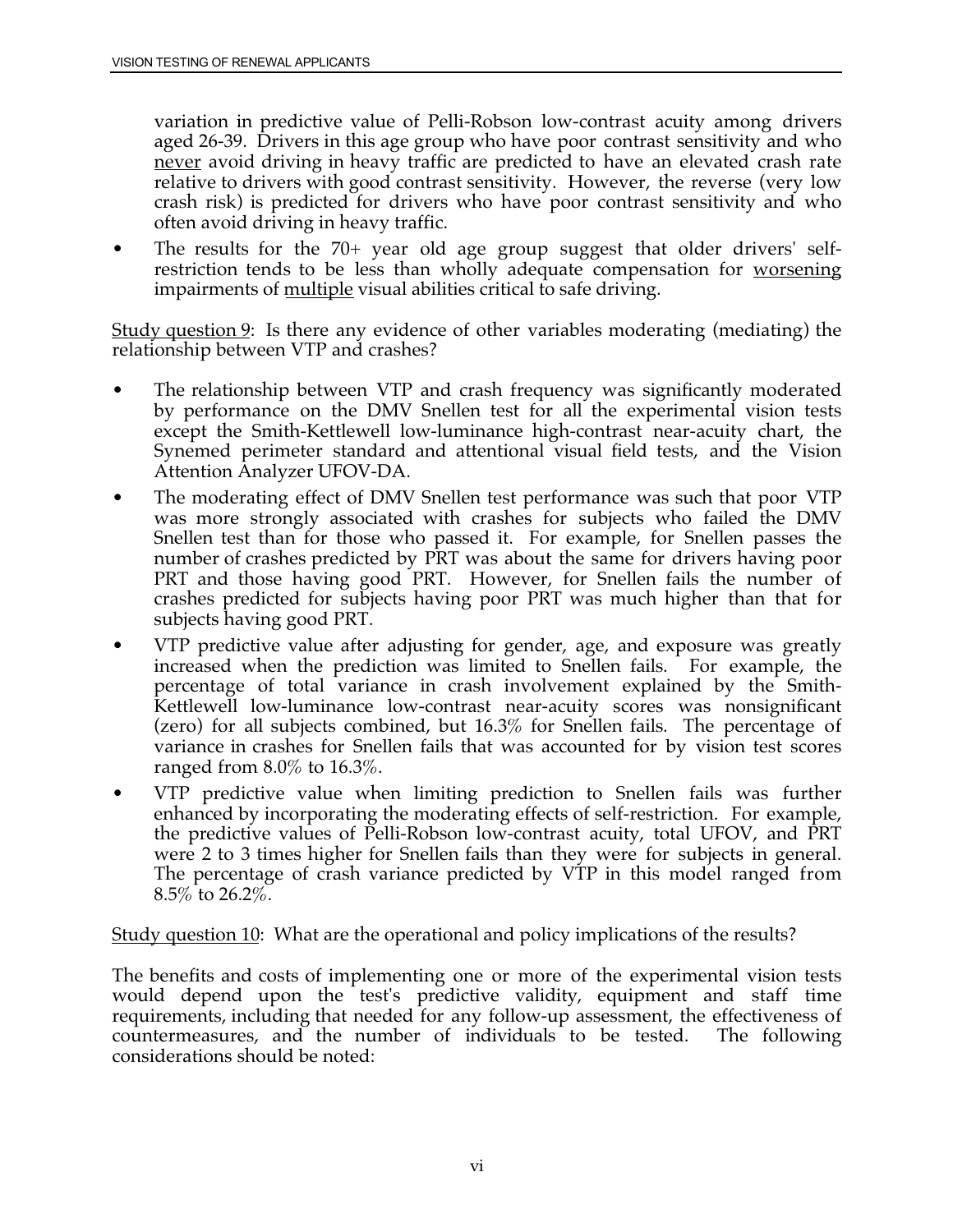- From the standpoint of crash predictive validity, the Pelli-Robson low-contrast acuity test, and PRT assessment as measured by the Visual Attention Analyzer, offer immediate promise for improving the identification and regulation of drivers having impaired visual abilities critical to safe driving.
- The Pelli-Robson low-contrast acuity chart is commercially available, quick (about 1.5 minutes), easy to administer, and relatively inexpensive (\$300 per chart).
- PRT can be measured using a much simpler and less costly testing apparatus than the Vision Attention Analyzer and would take only 4-5 minutes. Several microcomputer-based perceptual reaction time tests are now commercially available.
- Any new vision test would be most effective in minimizing crashes and maximizing mobility if it were implemented in the context of a structured remedial/graded licensing program that included:
	- (a) feedback about vision test performance,
	- (b) counseling about remediation and/or compensation,
	- (c) appropriate license conditions and guidelines for their application, and
	- (d) guidelines for suspending, revoking, or not licensing unsafe drivers.
- Although reducing the size of the target group would also decrease the potential have much greater validity in identifying crash involved drivers among the • Costs could be reduced if implementation were on a selective basis, for example, giving one or more of the new tests to only older drivers or only Snellen fails. number of crashes that might be prevented, it is clear that the new vision tests subjects over 70 years old and/or who failed the Snellen test.

 Snellen test) in the pertinent regression equation. Adjusting test scores in this manner To fully realize the VTP predictive values estimated from the models evaluated in this study, one would need to adjust each vision test score in accordance with the values and weights of the other variables (gender, age, exposure and passing or failing the DMV would represent a departure from present departmental policy.

Recommendations and Action Items

- department's Driver License Manual so as to provide a clear statement of the • Consider referring all DMV Snellen test fails to a vision specialist through the DL 62 vision referral process. Full realization of the benefits of this recommendation would require (1) standardizing Snellen chart lighting, (2) revising the Snellen test screening standard and protocol, (3) maintaining strict adherence to the department's screening standard and protocol, and (4) specifying a more comprehensive and rigorous vision examination than is presently done through the DL 62 process.
- Cross validate the most promising tests (Pelli-Robson low-contrast acuity and PRT assessment) in a large-scale demonstration project.
- large-scale field study recommended above, will provide the basis necessary for • Continue research on developing improved assessment tests and protocols for drivers with age-related impairments. The results of this effort, combined with the developing a remedial/graded licensing program for drivers with age-related functional impairments.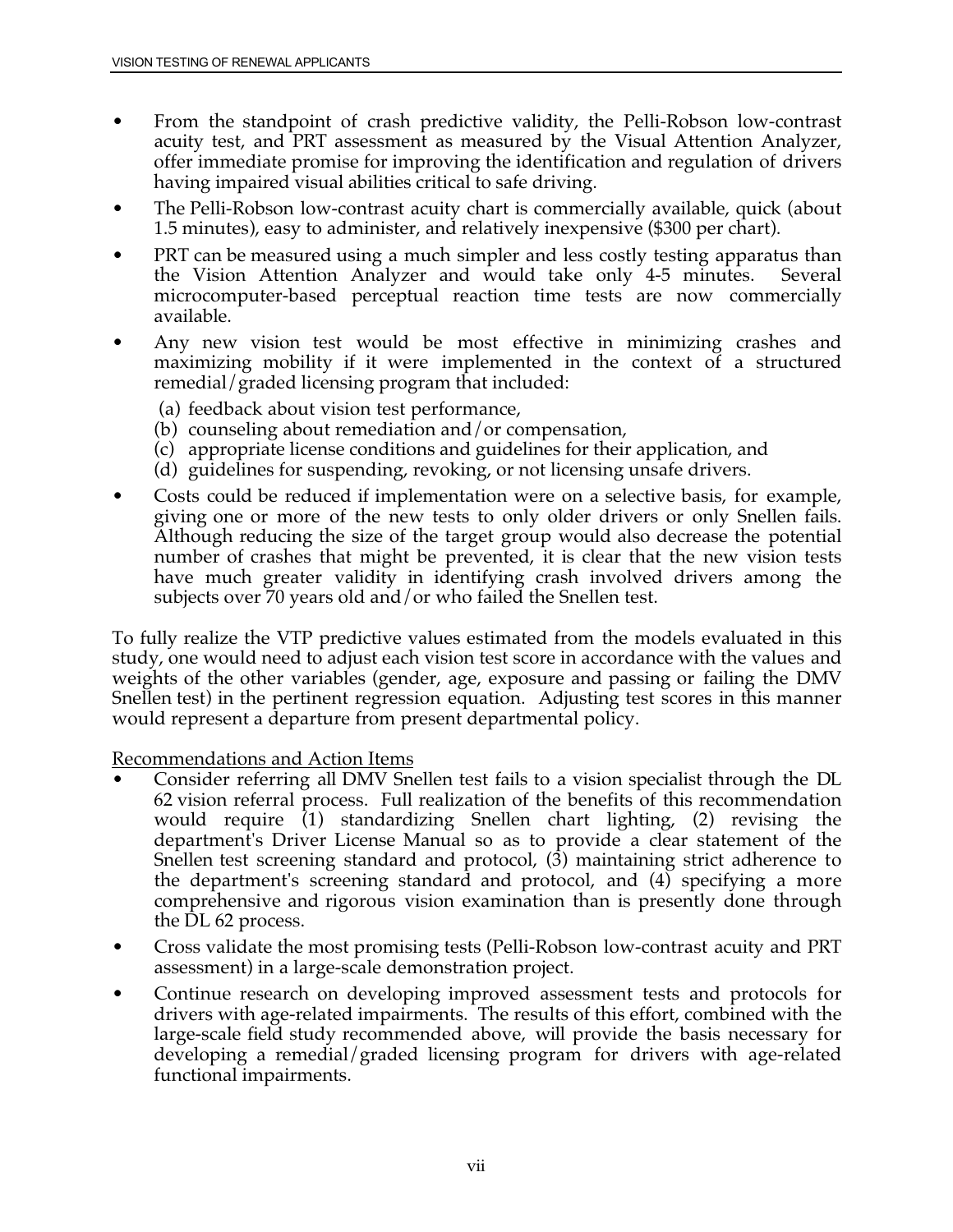### TABLE OF CONTENTS

|                                                                                             | <b>PAGE</b>    |
|---------------------------------------------------------------------------------------------|----------------|
| <b>PREFACE</b>                                                                              | $\mathbf{1}$   |
|                                                                                             | 1              |
|                                                                                             | ü              |
| <b>INTRODUCTION</b>                                                                         | 1              |
| Study Objective and Rationale<br>Role in Department's Overall Competency Enhancement Effort | $\mathbf{1}$   |
|                                                                                             | $\overline{2}$ |
| Department's Vision Screening Standard, Form DL 62,                                         |                |
|                                                                                             | 3              |
|                                                                                             | $\overline{4}$ |
|                                                                                             | 6              |
|                                                                                             | 8              |
|                                                                                             | 8              |
|                                                                                             | 8              |
|                                                                                             | 10             |
|                                                                                             | 11             |
|                                                                                             | 11             |
|                                                                                             | 11             |
| -----------------------                                                                     | 13             |
| Study Question 1: How did the study subjects rate the experimental                          |                |
| vision tests? Do the different vision tests evidence face validity?                         | 13             |
| Study Question 2: Is VTP by itself predictive of crashes for all                            |                |
|                                                                                             | 14             |
| Study Question 3: How does performance on the department's                                  |                |
| Snellen test and the experimental vision tests vary with age?                               | 14             |
| Study Question 4: Is VTP by itself predictive of crashes for certain                        |                |
| age groups?                                                                                 | 21             |
| Study Question 5: Is VTP predictive of crashes for all age groups                           |                |
| combined after statistically adjusting for differences in crash                             |                |
| involvement due to differences in gender, age, and amount                                   |                |
|                                                                                             | 23             |
| Study Question 6: Is VTP more predictive of crashes for certain age                         |                |
| groups after statistically adjusting within each age group for                              |                |
|                                                                                             | 25             |
| Study Question 7: To what extent do the poor-vision drivers and the                         |                |
| older drivers self-restrict? How does the magnitude of self-restriction                     |                |
|                                                                                             | 27             |
| Study Question 8: Is the relationship between VTP and crashes                               |                |
|                                                                                             | 30             |
| Study Question 9: Is there any evidence of other variables moderating                       |                |
| (mediating) the relationship between VTP and crashes?                                       | 34             |
| Study Question 10: What are the operational and policy implications of                      |                |
| the results?                                                                                | 39             |
|                                                                                             | 39             |
|                                                                                             |                |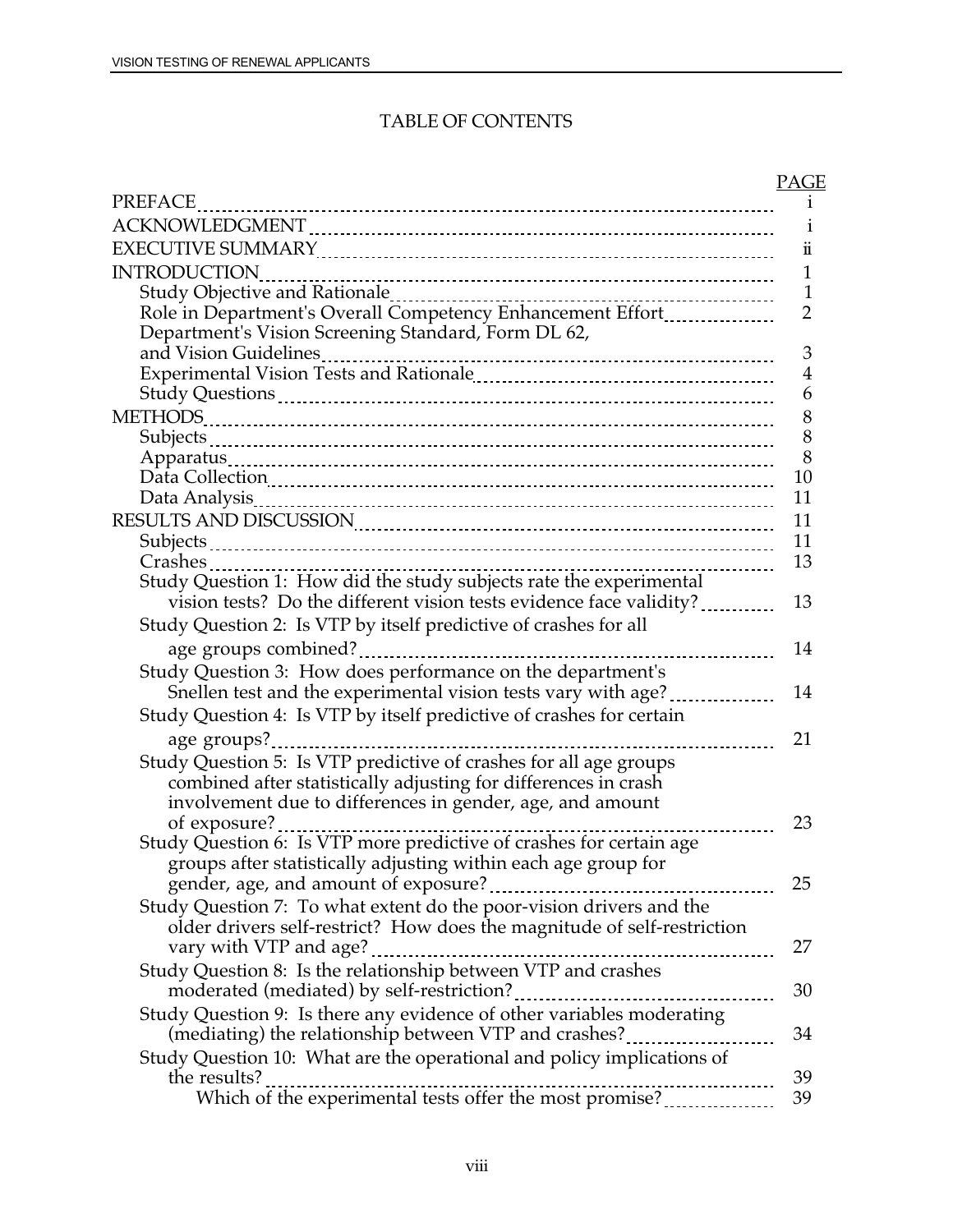### TABLE OF CONTENTS (Continued)

|                                                        | <b>PAGE</b> |
|--------------------------------------------------------|-------------|
|                                                        | 40          |
|                                                        | 40          |
|                                                        |             |
|                                                        |             |
| Are the significant results of sufficient magnitude to |             |
|                                                        | 42          |
|                                                        |             |
| <b>REFERENCES</b>                                      | 43          |

### APPENDICES

| PAGE |
|------|
| 46   |
| 48   |
|      |
| 49   |
|      |
| 50   |
|      |
|      |
|      |
| 53   |
|      |

### LIST OF TABLES

| 1              |                                                                                                                 | 4   |
|----------------|-----------------------------------------------------------------------------------------------------------------|-----|
| $\overline{2}$ | Vision Tests Evaluated in this Study<br>--------------------------------                                        | 5.  |
| 3              | Number of Subjects and Percentage by Vision Test Battery                                                        | 12. |
| $\overline{4}$ | Number of Men and Women Subjects and Percentage by                                                              | 12. |
| 5              | Association of Self-Restriction with Poor VTP and Driver Age                                                    | 28  |
| 6              | Number and Percentage of Subjects who Passed and Failed<br>the Department's Snellen Test by Vision Test Battery | 35. |

## LIST OF FIGURES

| Hypothetical causal model summarizing the posited relationships |  |
|-----------------------------------------------------------------|--|
| addressed in this study<br>--------------------------------     |  |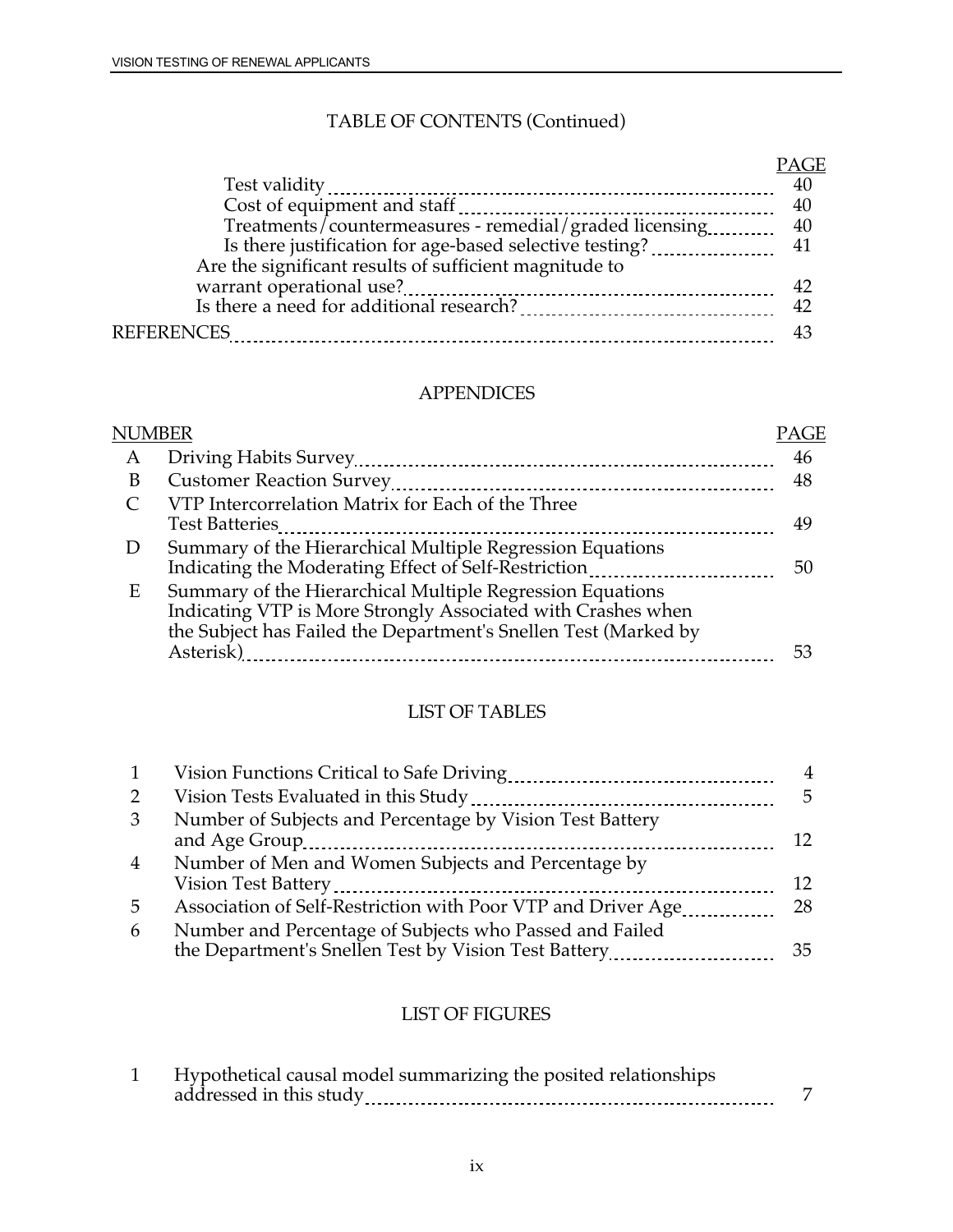### TABLE OF CONTENTS (Continued)

## LIST OF FIGURES (Continued)

| NUMBER         |                                                                                                                          | <b>PAGE</b> |
|----------------|--------------------------------------------------------------------------------------------------------------------------|-------------|
| 2              | Mean customer reaction to the different vision tests                                                                     | 14          |
| 3              | Percentage of subjects failing the DMV Snellen test by age group                                                         | 15          |
| $\overline{4}$ | Mean number of letters missed on the Pelli-Robson low-contrast                                                           |             |
|                | acuity chart by age group                                                                                                | 15          |
| 5              | Mean number of letters missed on the two SKILL Card                                                                      |             |
|                |                                                                                                                          | 16          |
| 6              | Mean number of letters missed on the two Berkeley Glare                                                                  |             |
|                |                                                                                                                          | 17          |
| 7              | Mean number of locations missed on the two modified                                                                      |             |
|                |                                                                                                                          | 18          |
| 8              | Mean total Visual Attention Analyzer UFOV loss and the mean                                                              |             |
|                | UFOV loss associated with divided attention by age group                                                                 | 19          |
| 9              | Mean Visual Attention Analyzer estimates of perceptual                                                                   |             |
|                |                                                                                                                          | 20          |
| 10             | Percentage of variance in crash involvement explained by                                                                 |             |
|                | Vision Test Performance (VTP) for the youngest and oldest                                                                |             |
|                | age groups<br><u></u>                                                                                                    | 22          |
| 11             | Percentage of variance in crash involvement explained by                                                                 |             |
|                | Vision Test Performance (VTP) for all age groups combined                                                                | 24          |
|                |                                                                                                                          |             |
| 12             | Percentage of variance in crash involvement explained by<br>Vision Test Performance (VTP) for the oldest age group (70+) |             |
|                | after adjusting for gender, age, and amount of exposure                                                                  | 26          |
| 13             | Mean AVOIDANCE score by level of visual ability for the contrast                                                         |             |
|                | sensitivity, field integrity, and Attention Analyzer measures                                                            | 29          |
| 14             |                                                                                                                          | 30          |
| 15             | Predicted number of crashes over a 3-year period for drivers                                                             |             |
|                | aged 26-39 by Pelli-Robson low-contrast acuity and level of                                                              |             |
|                | avoidance of heavy traffic                                                                                               | 31          |
| 16             | VTP predictive values by age group when moderated by the                                                                 |             |
|                | indicated form of self-restriction and after adjusting for gender,                                                       |             |
|                | age, and amount of exposure                                                                                              | 32          |
| 17             | Predicted number of crashes over a 3-year period for drivers aged                                                        |             |
|                | 70+ by perceptual reaction time and level of avoidance of left turns                                                     | 33          |
| 18             | Predicted number of crashes over a 3-year period for all age                                                             |             |
|                | groups combined by perceptual reaction time and pass/fail                                                                |             |
|                |                                                                                                                          | 36          |
|                |                                                                                                                          |             |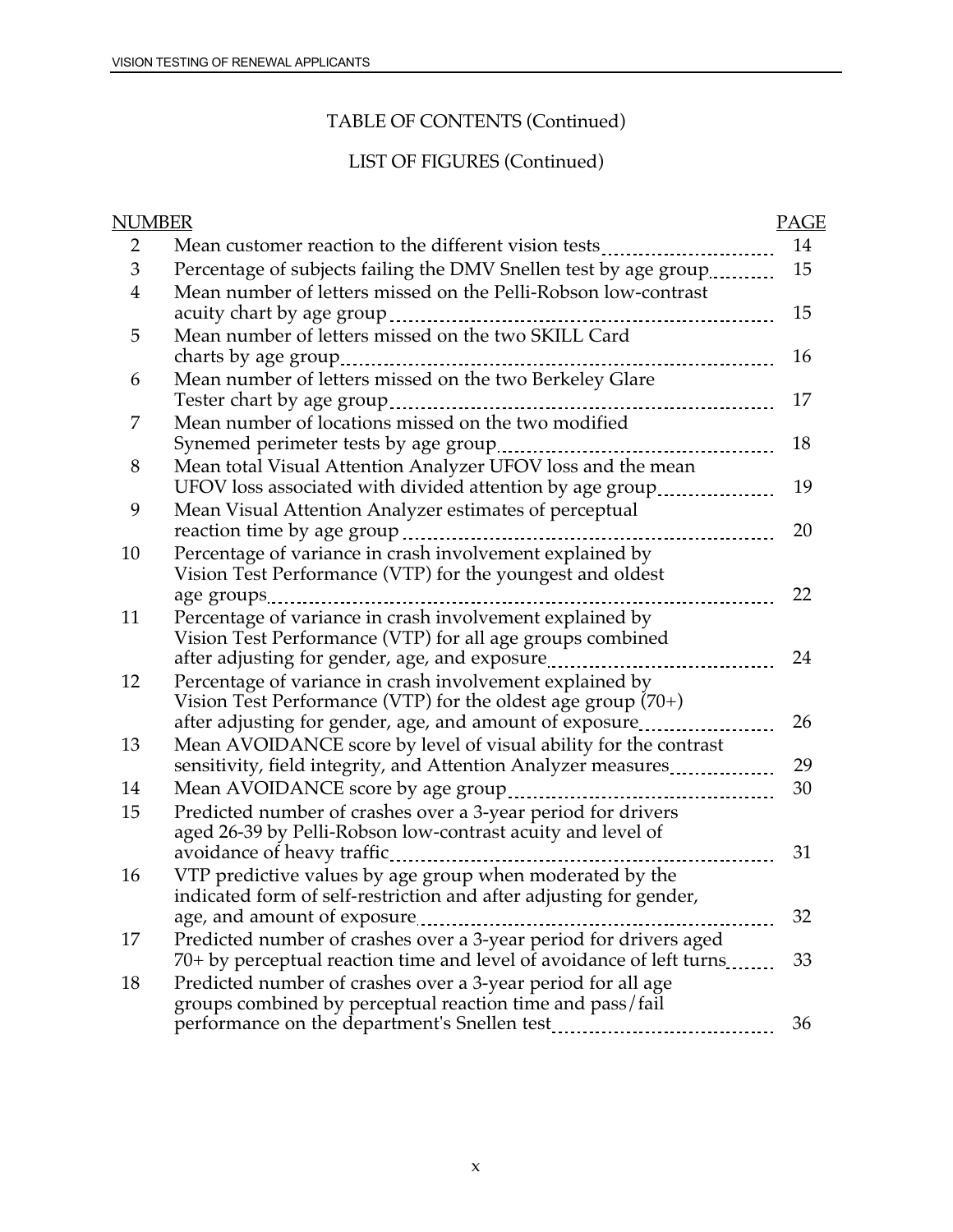### TABLE OF CONTENTS (Continued)

## LIST OF FIGURES (Continued)

| NUMBER |                                                                                                                                                                                                                                                                         |    |
|--------|-------------------------------------------------------------------------------------------------------------------------------------------------------------------------------------------------------------------------------------------------------------------------|----|
| 19     | Percentage of variance in crash involvement explained by<br>Vision Test Performance (VTP) for Snellen test fails for<br>all age groups combined after adjusting for gender, age,<br>and amount of exposure                                                              | 37 |
| 20     | Percentage of variance in crash involvement explained by Vision<br>Test Performance (VTP) for Snellen test fails for all age groups<br>combined when moderated by the indicated form of self-restriction<br>and after adjusting for gender, age, and amount of exposure | 38 |
|        | Predicted number of crashes over a 3-year period for Snellen<br>test fails for all age groups combined by perceptual reaction<br>time and night driving frequency<br>-------------------------------                                                                    | 39 |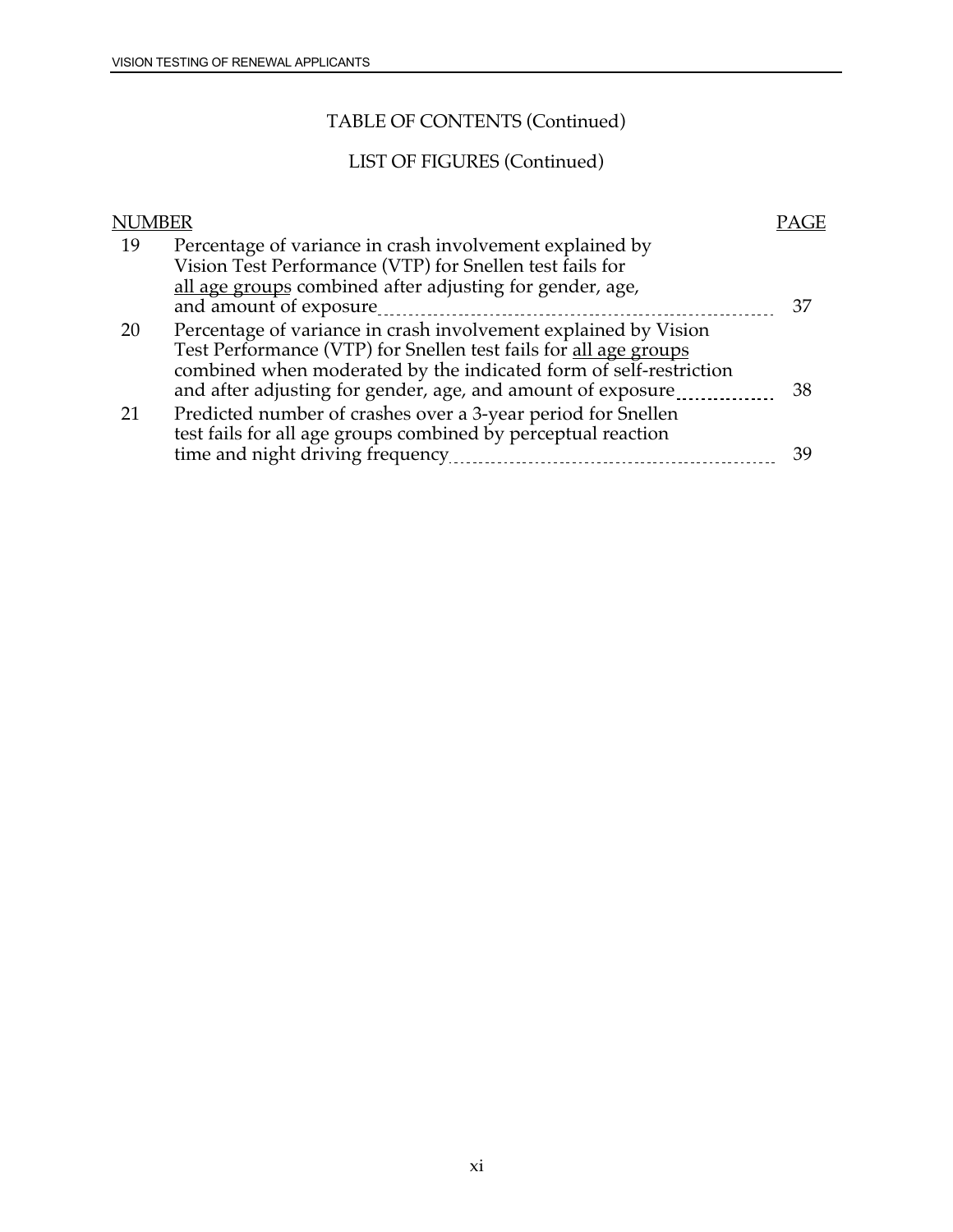### INTRODUCTION

### Study Objective and Rationale

This study assessed the utility of five experimental vision tests. Two of these tests measure components of visual attention, and the other three measure abilities necessary for seeing objects and borders under low-contrast and/or low-light conditions.

Enhanced vision testing is necessary to more effectively identify and regulate drivers having impaired visual abilities critical to safe driving. The department's current vision screening procedures assess visual acuity; it is determined whether driver license applicants can see a minimum level of detail. However, seeing detail is only one of the visual abilities important for safe driving. Most of the visual abilities likely to be important for safe driving, such as seeing objects under low-contrast conditions or in dim light, are not typically tested by licensing agencies or by the vision clinician.

 the examiner to what to look for and be careful of on a road test, (6) suspending, Additional vision tests may be useful for addressing a variety of objectives, such as: (1) identifying drivers with vision problems, (2) demonstrating to the driver substantial vision impairments, (3) counseling the driver about remediation and/or compensation, (4) diagnosing vision problems in drivers who have poor driving records, (5) alerting revoking, or not licensing drivers who cannot adequately compensate for impaired visual abilities critical to safe driving, and (7) aiding the identification of appropriate license restrictions that could be either recommended or imposed by the licensing agency.

Visual acuity, other sensory abilities, and visual perceptual abilities are known to decline with age, along with numerous other human abilities. In completing the literature review phase of a NHTSA-funded project to develop an assessment system for identifying and evaluating the driving competency of older drivers with dementia or age-related frailty, Janke (1994) reached the following conclusion:

 defined), they do not constitute a societal problem and the role of the ... some studies have concerned themselves with crash rates adjusted for exposure while others have not. The former address the question of driving competencies–many of which can be assumed to be impaired in elderly drivers with medical conditions–and the risk of driving to the individual driver when he or she is on the road. The latter deal with the question of the societal risk posed by an impairment group, which may be negligible because of the group's voluntary or involuntary driving limitations. If impaired drivers control their crash risk through selflimitations of their driving, and succeed in this (however success may be licensing agency vis-à-vis their impairment should arguably be only an advisory one.

Empirical inquiries into compensation (for example, avoiding rush hour traffic, not driving at night, and always wearing corrective lenses) for age-related declines in vision functioning have not been unanimous in their findings (Schieber, 1994; Shinar &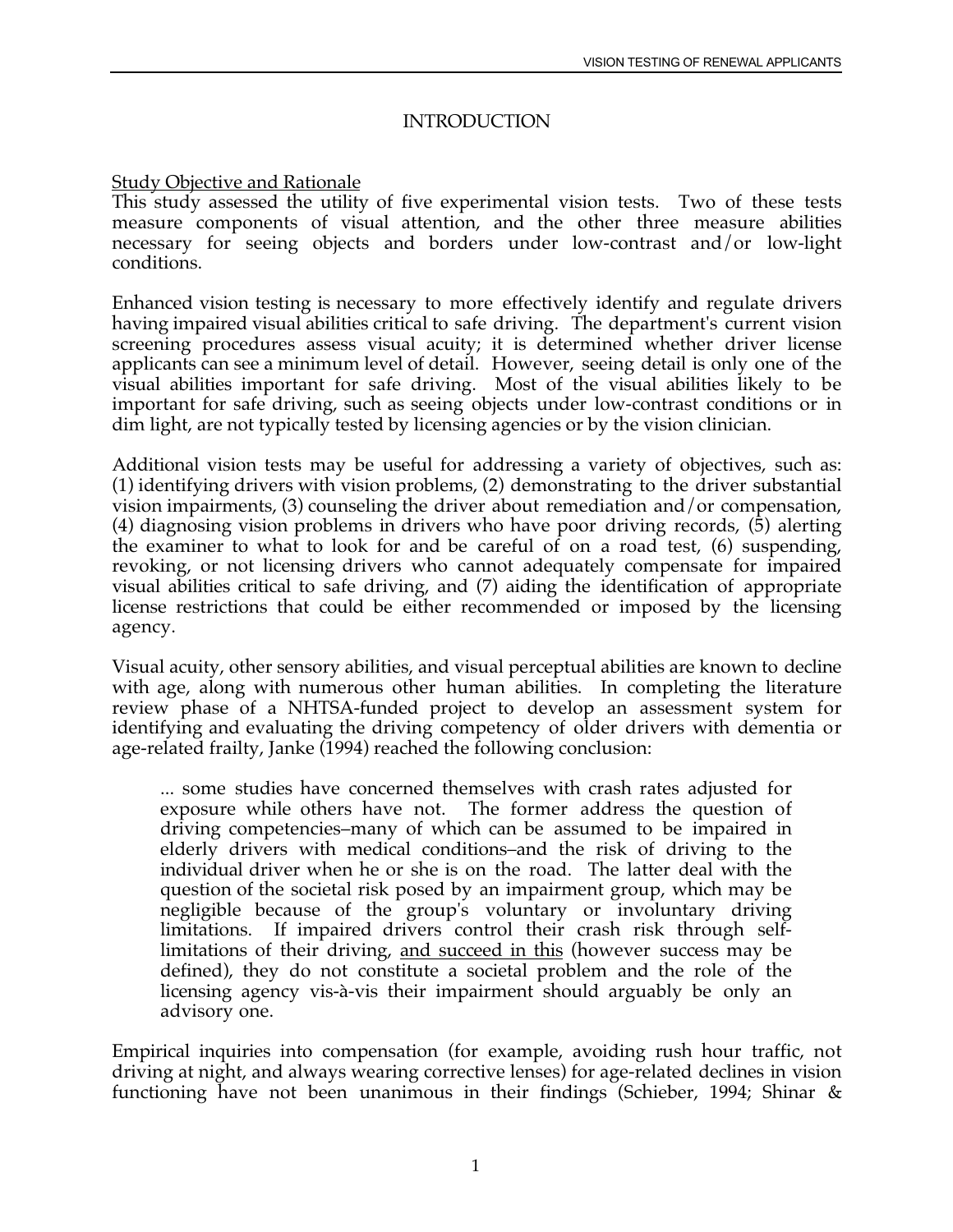Schieber, 1991). Older drivers have been reported to be cognizant of their visionrelated driving disabilities and to compensate accordingly (Kline, Kline, Fozard, Kosnik, Schieber, & Sekuler, 1992). They have also been reported to be unaware of poor vision, and consequently fail to compensate (Johnson & Keltner, 1983; Shinar, 1977).

Although it is possible that the results of the present study may be deemed sufficiently definitive to warrant statewide implementation of one or more of the experimental tests, a more realistic objective is the isolation of those vision tests showing the most promise for further validation in a large-scale statewide study.

### Role In Department's Overall Competency Enhancement Effort

This study addresses one component of a comprehensive departmental plan to enhance the competency level of the California driving population (McKnight  $\&$  Stewart, 1990; California DMV, 1990). It is important that the present paper be viewed in this context. The components of the total plan, not all of which have been initiated as of this date, are described below.

- Development of a more stringent, competency-based knowledge test.
- Development and evaluation of an enhanced vision test system, involving measures of glare sensitivity, night vision, and useful field of view.
- • Development and evaluation of a battery of perceptual and cognitive tests aimed at correlated with drive test scores and accident frequency to determine if it could be detecting functional, as distinct from chronological, aging. The battery would be used as a pre-road test screening device or self-assessment tool.
- Development and evaluation of a part-task simulator to measure competency domains not included on traditional road tests (hazard recognition, freeway merging, accident-avoidance skill, etc.).
- Development and evaluation of a strategy for customizing license restrictions to the needs and performance levels of applicant drivers.
- Development and evaluation of knowledge tests and informational materials that are relatively language-free (e.g., audio-visual tests, video manuals).
- Development and evaluation of a more reliable and more valid road test.

 maintaining driving competency at a specified level, and to reduce deficiencies through It is also important to understand how driver licensing functions to enhance competency. Although driver testing, including vision assessment, is often thought of as a method of selection, it is more appropriate to view testing from the perspective of quality assurance as advocated by McPherson and McKnight (1981) and Peck (in preparation). Under this paradigm, testing is intended to serve as a means for appropriate remedial and license-control mechanisms. In the case of vision, the most obvious example is to require corrective lenses in order to meet a state's minimum visual acuity standard for full driving privileges.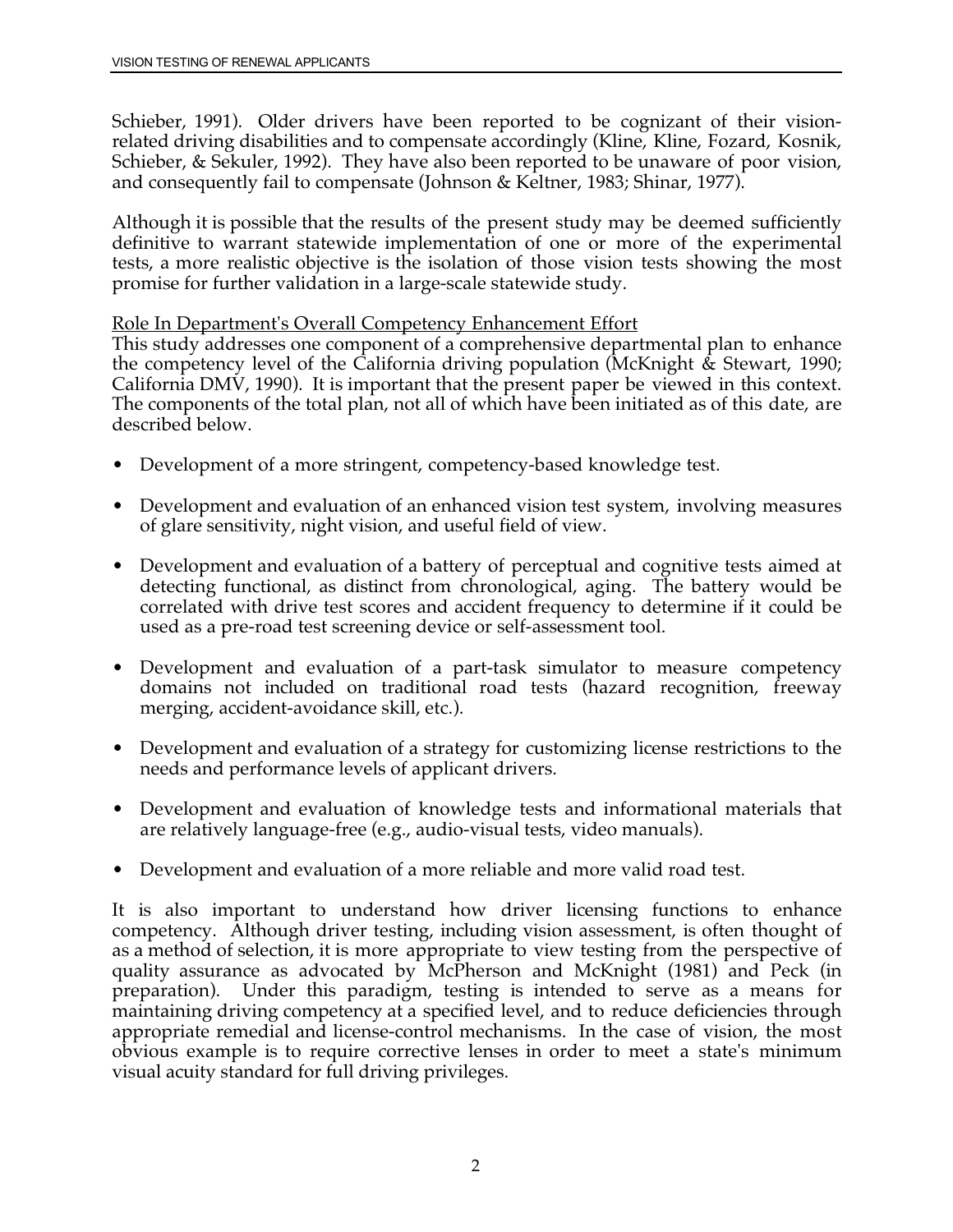It is essential for a proper interpretation of the policy implications of driver assessment research to understand the distinction between selection and quality assurance. From a quality-assurance perspective, screening standards, by design, alter the level and range of abilities critical to safe driving. This, in turn, attenuates any intrinsic correlation between, say, visual acuity and crash rates because the testing standard itself has already elevated and "homogenized" the visual acuity level of the licensed driving population. For these reasons, attempts to validate extant vision screening standards by correlating test scores with subsequent crash frequency of licensed drivers are not likely to prove informative or fruitful.

#### Department's Vision Screening Standard, Form DL 62, and Vision Guidelines

 acuity of at least 20/40 with or without corrective lenses with both eyes together, and checkerboard pattern in successively smaller targets numbered from 1 to 6, with 6 In-person driver license applicants are required to demonstrate a Snellen distant visual with each eye separately. All applicants are first administered the Snellen test which requires reading a line of 20/40 letters on a Snellen chart. Snellen fails are administered the Optec 1000 or the Ortho-Rater visual acuity test. The Optec 1000 and the Ortho-Rater are mechanical vision testers that require the applicant to identify the location of a being the smallest. Applicants failing the vision screening are given a copy of form DL 62, Report of Vision Examination, to be completed by a vision specialist.

 condition(s) and the prognosis for the vision condition(s). Guidance in interpreting and acting on information provided in the DL 62 is provided by the vision guidelines which A completed form DL 62 provides the department with information about the applicant's visual acuity, visual field, and whether the applicant suffers a vision are comprised primarily of a chart listing vision conditions, their definition, and actions to be taken.

The limitations of assessing visual acuity, visual field, and other traditional visionassessment techniques, especially when applied to older drivers, is succinctly summarized by Schieber (1988):

Traditional assessment techniques have proven to be invaluable for screening and optimizing visual performance under ideal conditions, such as reading high-contrast text or well-illuminated highway signs. However, the predictive validity of these traditional techniques often decreases when visibility conditions are compromised by low levels of illumination (e.g., the highway at night) or inclement weather (rain, fog, etc.). Consequently, individuals who demonstrate "normal" visual capabilities under standard clinical conditions can differ greatly under adverse viewing conditions (Committee on Vision, 1985).

There is mounting evidence that this inability to generalize the results of traditional measures of vision to dynamic, nonstandard environments (i.e., the real world) may be exacerbated in the case of older adults. Age-related visual pathologies such as glaucoma, cataract, and retinal disorders (e.g., maculopathy) are often associated with normal scores on standard acuity tests. Yet many of these patients with normal acuity suffer from marked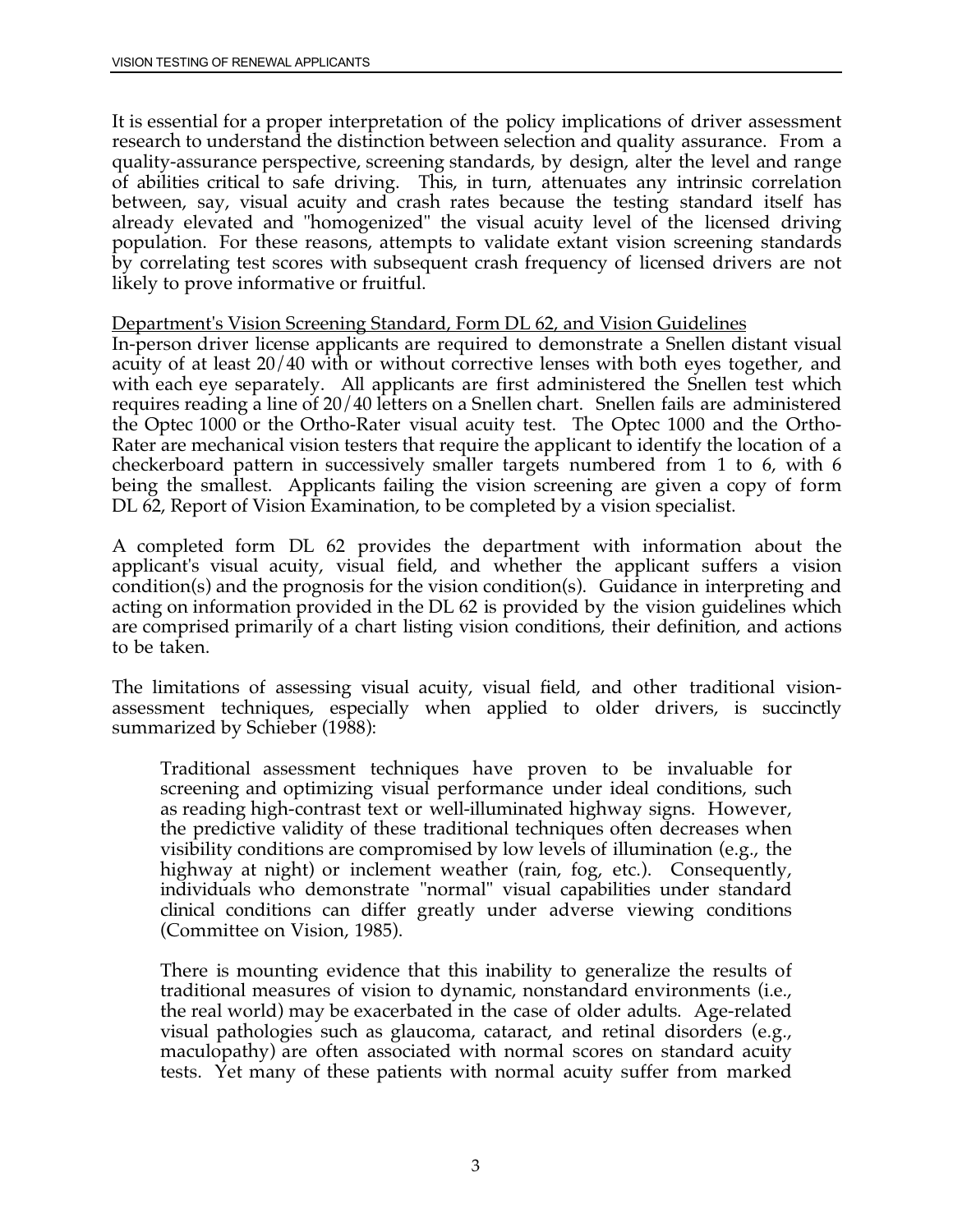deficits in their ability to function visually under nonstandard conditions such as low illumination, low contrast, and glare.

### Experimental Vision Tests and Rationale

Table 1 lists and defines vision functions critical to safe driving (e.g., Decina & Staplin, 1993; Janke, 1994; Leibowitz, 1993; Owsley & Ball, 1993; Schieber, 1994; Shinar & Schieber, 1991). As the visual system ages, it normally undergoes a number of functional changes: visual acuity decreases, contrast sensitivity decreases, glare resistance decreases, the rate of dark adaptation slows, light sensitivity decreases, visual-field diameter decreases, reaction time to visual events slows down, and finally, dividing attention among multiple visual events becomes increasingly more challenging as does selectively attending to one visual event, that is, keeping from being distracted by other stimuli (Janke, 1994).

Table 2 identifies the vision functions measured by the vision tests evaluated in this study. A detailed description of these tests is presented in the Methods section.

| <b>Quick definition</b><br><b>Vision function</b> |                                                                                                                                                             | Use in driving                                                                                                                                              |  |
|---------------------------------------------------|-------------------------------------------------------------------------------------------------------------------------------------------------------------|-------------------------------------------------------------------------------------------------------------------------------------------------------------|--|
| <b>Sensory processes</b>                          |                                                                                                                                                             |                                                                                                                                                             |  |
| Visual acuity                                     | Seeing detail.                                                                                                                                              | Reading signs.<br>Identifying objects: Is it a pot hole, oil slick, or<br>just a black spot?                                                                |  |
| Contrast<br>sensitivity                           | Seeing objects and borders.                                                                                                                                 | Seeing objects lying in the roadway.<br>Seeing the dark car parked in the shade.<br>Seeing faded lane boundary markings.                                    |  |
| Glare resistance                                  | Seeing through glare.<br>(Glare: veiling haze caused<br>by having to face bright<br>light such as headlights or<br>setting sun. Glare reduces<br>contrast.) | Seeing the cars and road ahead while facing a<br>steady stream of headlights.<br>Seeing the pedestrian crossing in front of you<br>against the setting sun. |  |
| Dark adaptation<br>and light<br>sensitivity       | Rapidity in adjusting to and<br>seeing in dim light.                                                                                                        | Seeing hazards in dim light, especially<br>immediately after having driven down a<br>brightly-lighted street.                                               |  |
| Visual fields                                     | Noticing objects and events<br>left, right, above, and below<br>one's focal point.                                                                          | Noticing activity reflected in the rear-view<br>mirror.<br>Keeping centered in your lane.<br>Noticing hazards on the far left and the far<br>right.         |  |
| <b>Attentional processes</b>                      |                                                                                                                                                             |                                                                                                                                                             |  |
| Reaction time to<br>visual events                 | Time required to see details<br>or objects, still or moving.                                                                                                | Seeing hazards and reading signs in a timely<br>manner.                                                                                                     |  |
| Divided attention                                 | Keeping track of two or more<br>visual events.                                                                                                              | Keeping track of two or more hazards at the<br>same time.                                                                                                   |  |
| Selective attention                               | Ignoring irrelevant stimuli.                                                                                                                                | Searching for signs or hazards.                                                                                                                             |  |

### Table 1

### Vision Functions Critical to Safe Driving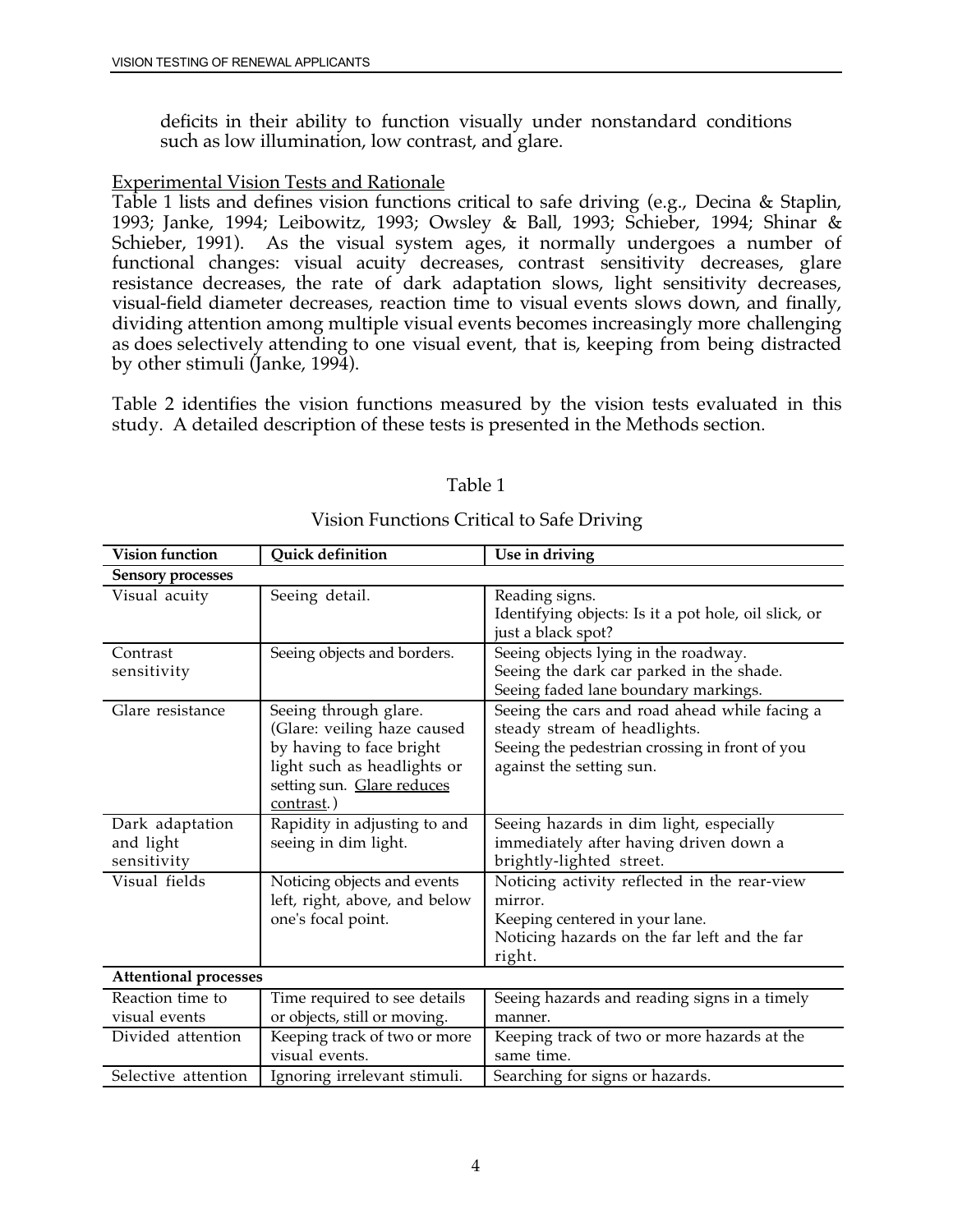### Table 2

| <b>Vision test</b>                                                       | <b>Vision measured</b>                           |
|--------------------------------------------------------------------------|--------------------------------------------------|
| Pelli-Robson Low-Contrast Acuity Test (P-R L-C<br>A)                     | Low-Contrast Acuity Loss                         |
| Smith Kettlewell Low-Luminance (SKILL) Card                              |                                                  |
|                                                                          | High-Contrast Near-Acuity Loss                   |
| High-Contrast Near-Acuity Chart (SKILL-HC) Low-Contrast Near-Acuity Loss |                                                  |
| Low-Contrast Near-Acuity Chart (SKILL-LC)                                |                                                  |
| Berkeley Glare Tester (BGT) -                                            |                                                  |
| Glare Off (BGT-Off)                                                      | Low-Contrast Near-Acuity Loss                    |
| Glare On (BGT-On)                                                        | Low-Contrast Near-Acuity Loss in the Presence of |
|                                                                          | Glare                                            |
| Modified Synemed Perimeter -                                             |                                                  |
| Standard Visual Field (Stndrd/Field)                                     | Standard Field-Integrity Loss                    |
| Attentional Visual Field (Attn/Field)                                    | Attentional Field-Integrity Loss                 |
| Visual Attention Analyzer -                                              |                                                  |
| Total Useful Field of View (UFOV)                                        | <b>Total UFOV Loss</b>                           |
| Perceptual Reaction Time (PRT)                                           | Perceptual Reaction Time                         |
| Divided Attention (UFOV-DA)                                              | UFOV Loss Associated with Divided Attention      |

### Vision Tests Evaluated in this Study

 this study as the Smith-Kettlewell (SK) vision tests. Steinman (1990) conducted a DMV-The Pelli-Robson low-contrast acuity test, SKILL Card test, Berkeley Glare Tester, and the Standard and Attentional Visual Field tests are the vision tests recommended by the Smith-Kettlewell Eye Research Institute (SKERI). These five tests are either prototypes or modifications by SKERI of commercially available vision tests, and are referred to in sponsored study of these five tests along with seven other vision tests. She found that scores on the five recommended tests were statistically significant predictors of membership in a group that had experienced at least three crashes in 3 years versus a no-crash group (all drivers 55 years or older).

 the UFOV test had approximately 4 times more crashes in a previous 5-year period test performance explained 13% of the variance (differences) in at-fault crash rate The Visual Attention Analyzer UFOV test was included in this study because of a recently published study showing that older drivers (57 to 83 years of age) who failed than those who passed the test (Owsley, Ball, Sloane, Roenker & Bruni, 1991). UFOV among the 53 subjects recruited from the university ophthalmology clinic. These findings are generally regarded as remarkably good by the driver-screening research community.

 loss associated with information processing speed. It is used to determine the shortest UFOV is the area of the visual field in which useful information can be rapidly extracted (without eye or head movements) from a visual display of similar complexity to that encountered in everyday driving. Subjects actually take three tests whose scores are combined to yield a measure of the subjects' UFOV loss. The first test estimates UFOV stimulus duration in which the subject can identify the centrally-presented target (a silhouette of a car or a truck) 75% of the time. In other words, the Visual Attention Analyzer is used first to estimate the subject's perceptual reaction time. In addition to a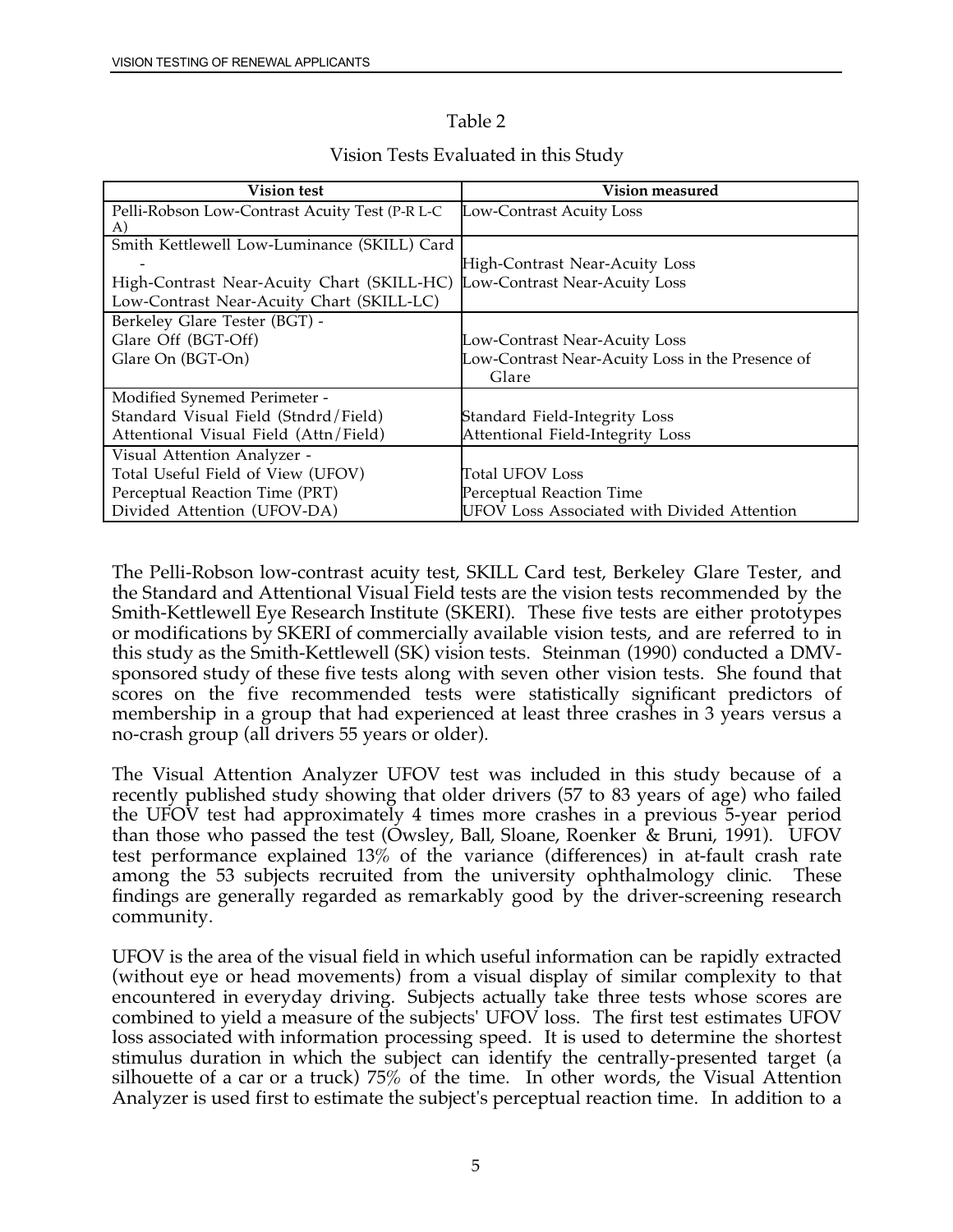system-scaled estimate of UFOV loss associated with information processing speed, the system also stores the estimates of the subjects' actual perceptual reaction times. The other two tests measure UFOV loss associated with divided attention and selective attention.

 for approximately 3% of the variance (differences) in crash frequency in a previous The present study evaluated total UFOV loss, UFOV loss associated with divided attention (for comparison with performance on the Synemed Attentional Field test), and PRT. PRT is one of the primary abilities challenged by both UFOV tests and tests of dynamic visual acuity (DVA). DVA is the first visual ability to have been consistently related to crashes. Burg (1967) reported that performance on the DVA task accounted 3-year period among 17,000+ California drivers ranging in age from 16 to 92 years. DVA is generally defined as seeing detail in a moving object. Seeing detail in a moving object challenges a number of abilities relevant to safe driving. Perceptual reaction time is one of those abilities. Even though Burg (1964) cites the apparent greater face validity of DVA versus static visual acuity as the rationale for evaluating its relationship to driver record, a more insightful rationale is tucked away in the discussion section of his preliminary report on the ongoing large scale study.

It is possible that static acuity (SA) is but one determinant of DVA, while there may be other factors underlying DVA performance, such as, for example, oculomotor coordination, neck muscle coordination, perceptual reaction time and the like, that are also important to successful performance of the visual task in driving. In other words (to use Guilford's [1956] terminology), DVA may measure other factors which are "component variances" in the driving performance criterion, in addition to static acuity. If it is indeed the case that the DVA test has more elements in common with the visual requirements in driving than SA, then it is entirely logical to expect DVA score to predict driving record more adequately than SA scores. (pp. 94-95)

#### **Study Questions**

The study was designed to address a series of interrelated questions which in turn provide the structure of the report. The specific questions are listed below:

- How did the study subjects rate the six experimental vision tests? Do the different vision tests evidence face validity?
- Is vision test performance (VTP) by itself predictive of crashes for all age groups combined?
- How does performance on the department's Snellen test and the experimental vision tests vary with age?
- Is VTP by itself predictive of crashes for certain age groups?
- Is VTP predictive of crashes for all age groups combined after statistically adjusting for differences in crash involvement due to differences in gender, age, and amount of exposure?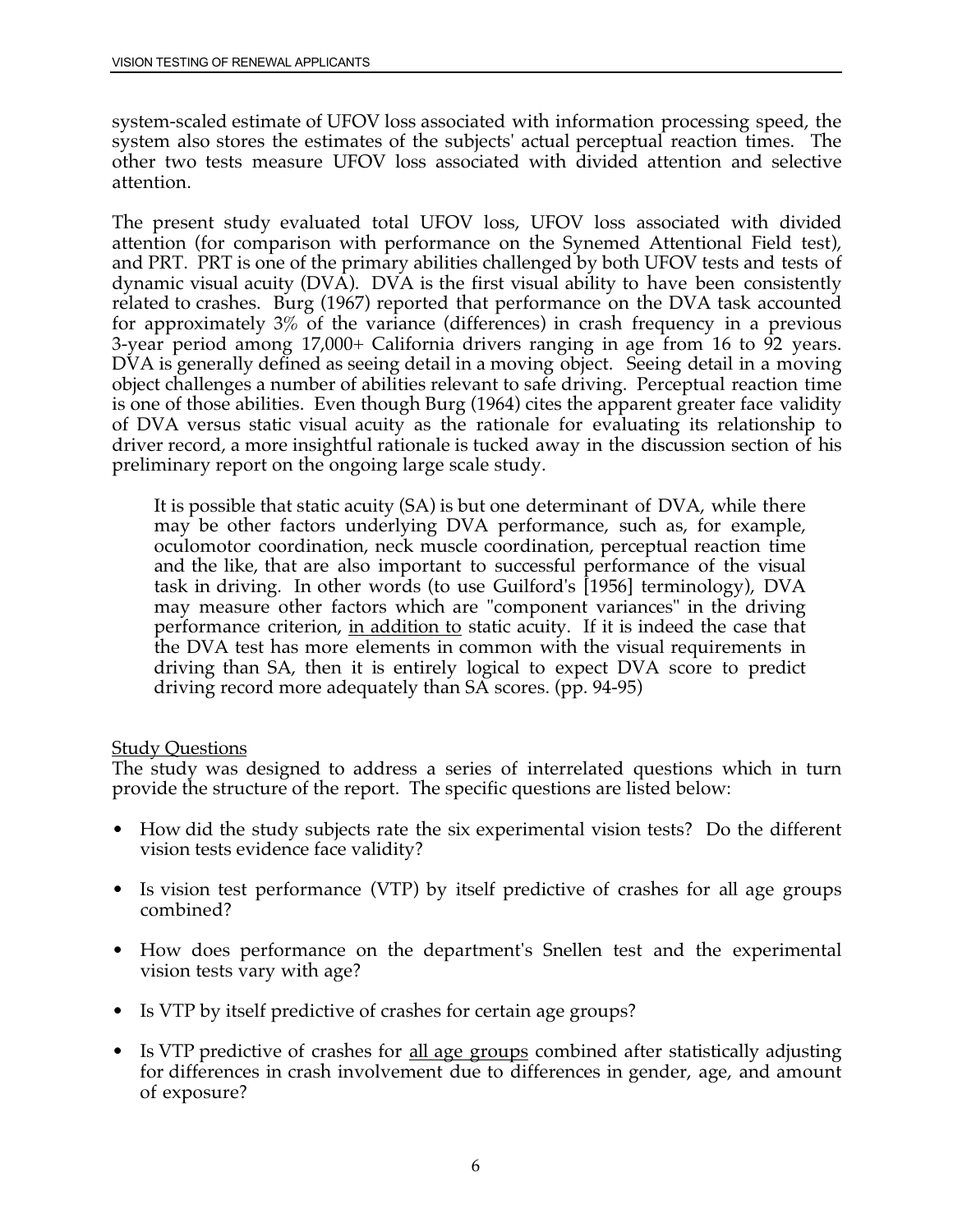- Is VTP more predictive of crashes for <u>certain age groups</u> after statistically adjusting within each age group for gender, age, and amount of exposure?
- To what extent do poor-vision drivers and older drivers self-restrict? How does the magnitude of self-restriction vary with VTP and age?
- Is the relationship between VTP and crashes moderated (mediated) by selfrestriction?
- Is there any evidence of other variables moderating (mediating) the relationship between VTP and crashes?
- What are the operational and policy implications of the results?

A number of the above questions evolved from the author's hypothetical model of how vision and perception affect crash risk. This model is shown in Figure 1.

 depending on the applicant's age, general visual ability (Vision), and levels of self-It is hypothesized that the nature of the relationship between VTP and crashes varies restriction (Compensation).



Note. The arrows pointing to the arrow between VTP and Crashes posit a moderating relationship.

Figure 1. Hypothetical causal model summarizing the posited relationships addressed in this study.

It is presumed that adequate compensation for impaired visual abilities is constrained by the following factors: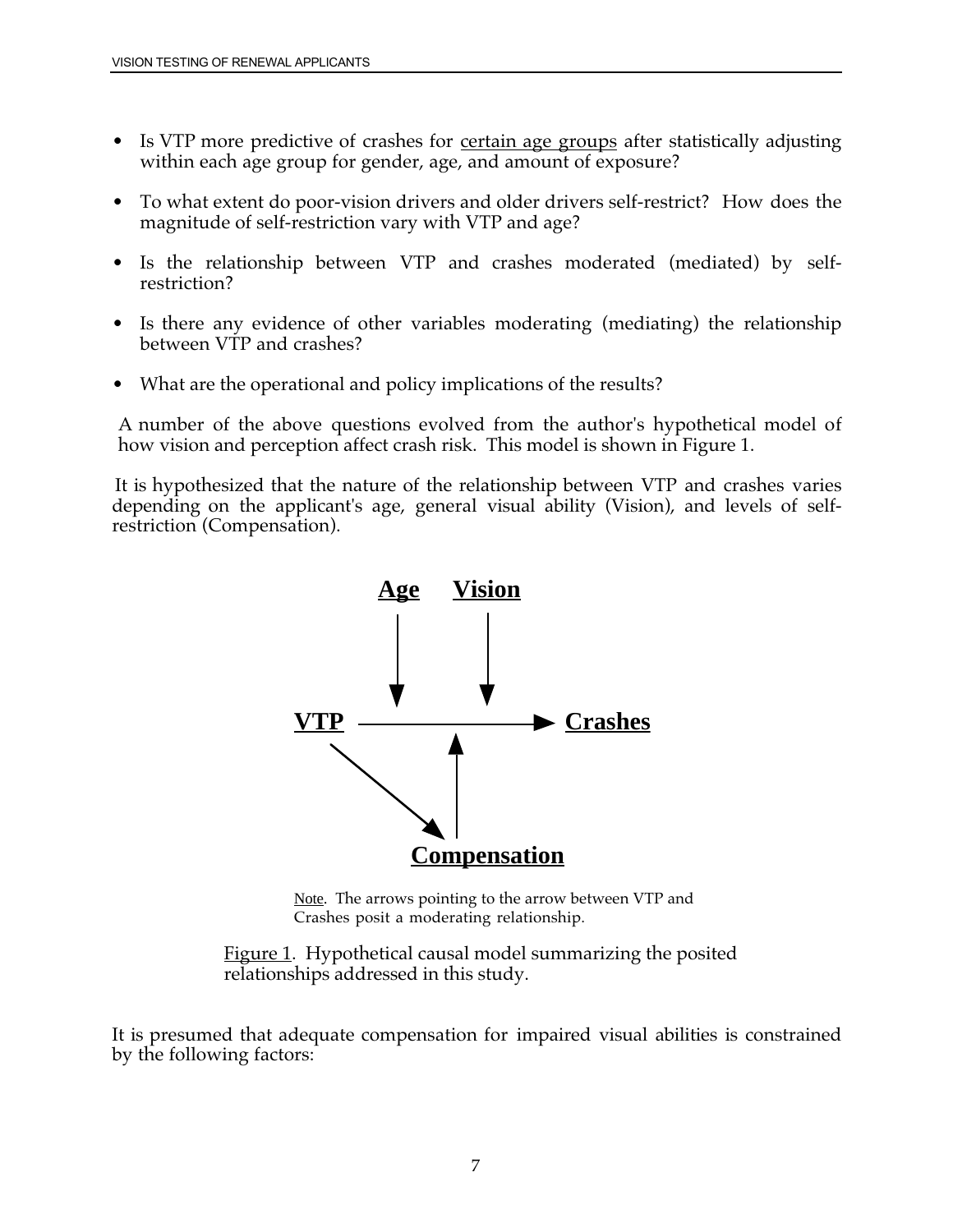- (1) the extent to which drivers cannot accurately perceive their visual abilities and/or cannot plan their driving accordingly (impaired cognitive abilities),
- (2) the extent to which they attach relatively low importance to compensating for visual impairment(s),
- (3) their purposes in driving, e.g., getting to work on time may keep drivers from avoiding driving in heavy traffic,
- (4) the number and criticality of impaired visual and non-visual abilities,
- (5) the magnitude of the impairments, and
- (6) the availability of ways to compensate.

#### **METHODS**

Subjects

 participation in the study required that the Class C renewal applicant could not have considered because the same number issued to a child for an identification card is used Subjects were Class C (non-commercial) license renewal applicants. Eligibility for renewed by mail and must have been a licensed driver in California for at least 12 years. These criteria were designed to help insure a representative sample of renewal applicants who were required to take the department's vision test. The minimum of 12 years of licensed driving in California was required because, under the renewal-by-mail program, a Class C driver license may be held for up to 12 years before the driver must renew in-person. Whether the renewal applicant had been a California driver for at least 12 years was determined primarily on the basis of when the applicant's driver license number was issued. In the case of the younger renewals, age was also later in issuing that person a driver license. Since junior permits can be issued to persons who are 14 years of age, renewal applicants had to be at least 26 years old to be included in the study. Eligible renewal applicants who were 26-27 years old were rare.

Participation in the study was represented as being mandatory. When the experimental vision tests were not being used or would be available shortly, the next eligible renewal applicant was approached for participation in the study. If the customer resisted taking the "new" tests and attempts at persuasion failed, the customer was processed as usual. The study goal was to test at least 350 subjects in each of four different age groups: 26-39, 40-51, 52-69, and 70+.

#### Apparatus

 Robson chart is read at a distance of 2 meters (a little more than 6 feet). The letters are viewed at a distance of 40 centimeters (about 16 inches). From the top to the bottom of these three charts, each line of letters is smaller than the line preceding it. Of the vision tests evaluated in this study (Table 2), the Pelli-Robson low-contrast acuity test (Pelli, Robson, and Wilkins, 1988), the Smith-Kettlewell Low-Luminance Card (prototype), and the Berkeley Glare Tester (Bailey and Bullimore, 1991) all have the advantage of being letter charts like the department's familiar Snellen charts. The Pellifrom left to right and from top to bottom progressively fade out as if they have to be read in thicker and thicker fog. Subjects who normally wear glasses for seeing detail at a distance versus close-up were instructed to wear their distance glasses or look through the top portion of their bifocals. The two SKILL Card charts and the BGT chart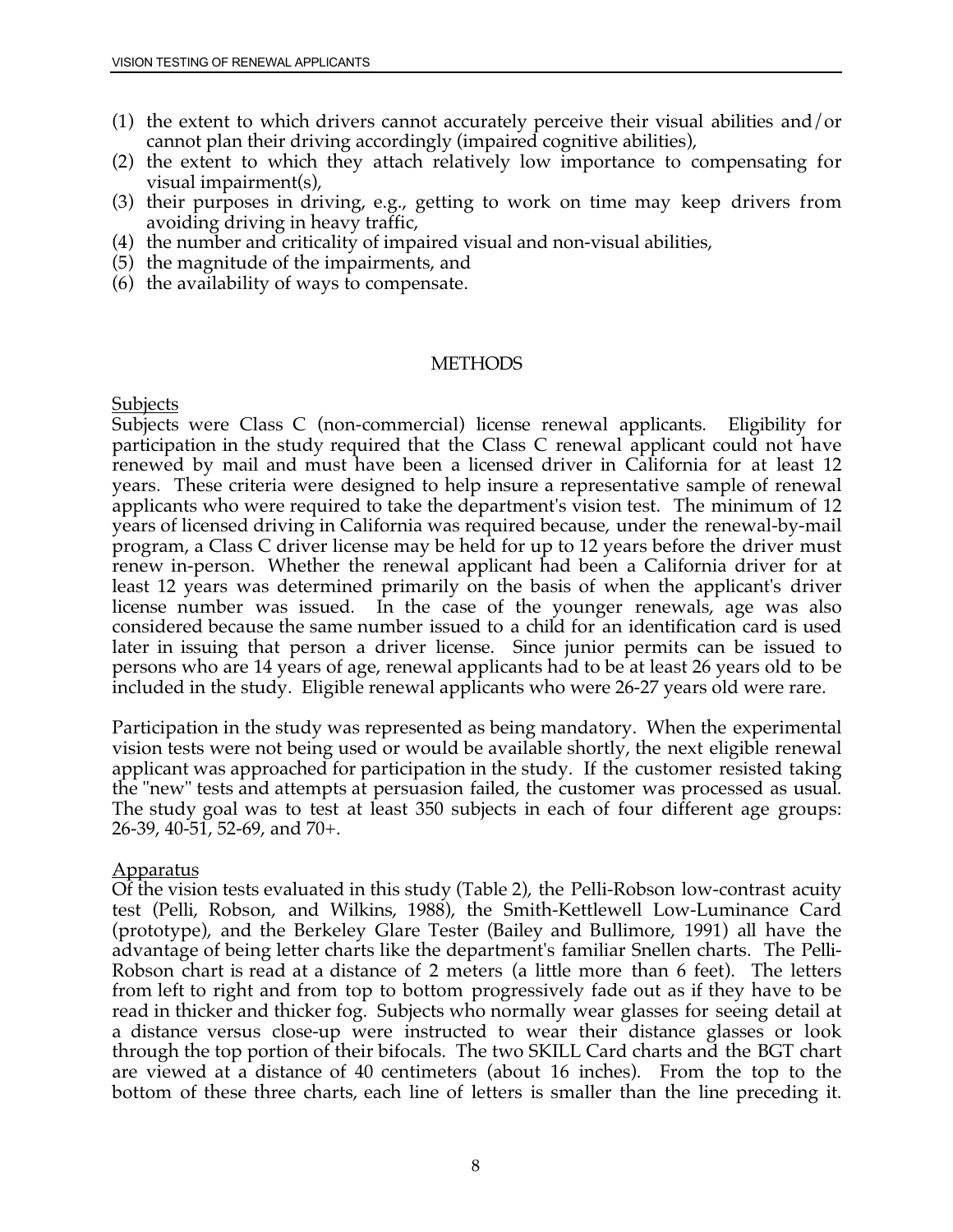glasses with them. One of the SKILL Card charts shows black letters on a white presence and in the absence of glare. The low-contrast SKILL Card chart is like the Subjects who normally wear reading glasses were instructed to wear them or look through the bottom portion of their bifocals. The subject was offered a pair of +2.50 diopter reading glasses if s/he usually wears reading glasses, but did not have reading background (high-contrast letters). The letters on the other chart are black on a dark gray background (low-contrast letters on a low-luminance background). The letters on the BGT chart are gray on a white background (low-contrast letters). The BGT chart is mounted on a translucent screen behind which are light bulbs. The chart is read in the worn-darkened lane striping about a busy intersection, whereas the BGT-Off lowcontrast chart is like a white car viewed in the fog.

 DMV field offices, however, care needs to be taken to insure there is enough light. The The Pelli-Robson and SKILL Card charts require light levels commonly encountered in BGT test is designed to be administered in a dark or very dimly-lighted room. Each of these three tests requires no more than 3 minutes to administer.

 large globe about two-and-a-half feet in diameter. The subject is seated so that s/he is A modified Synemed perimeter (Optifield II) was used to measure the portions of the visual fields thought to be most relevant to driving. A perimeter looks like half of a looking into the globe at a small spot of red light at the far end of the globe. In the Standard Visual Field test the subject was instructed to keep their eyes focused on the red fixation-light and to press and then release a button each time s/he saw a green light flash. Test spots (the green lights) were presented five times at eight different distances from the red focal light along each of five meridia (roughly like the spokes of a wheel). The meridia stretched to the upper right (where most rear-view mirrors are located), the far left and the far right, and the lower left and lower right (where lane boundaries would be seen in one's side vision). In the Attentional Visual Field test the red fixation-light irregularly blinked on and off. In addition to having to press the button each time a green light appeared, the subject was required to count and remember how many times the red fixation-light blinked.

The Standard and Attentional Visual Field tests must be given in a dimly-lighted room. Each of these two tests requires about 6 minutes to administer.

 were advised to be examined by a licensed eye-care practitioner if they had not already Enough normative data existed to develop referral criteria and a referral letter for poor performance on the Pelli-Robson chart, the SKILL Card, the Berkeley Glare Tester, and the Standard Field test. Subjects scoring worse than 99.5% of those in their age group done so.

The Visual Attention Analyzer UFOV test (e.g. Ball, Owsley, & Beard, 1990) requires the subject to view a large computer-linked screen from a fixed distance that is prescribed by a chin rest attached to the front of the Attention Analyzer. The subject is allowed to view the screen with or without glasses, whichever is more comfortable. The subject is under no time pressure to respond. Subjects in this study were told that:

In each of the tests we will be attempting to find the point at which you are unable to perform the test. Everyone has a point where the test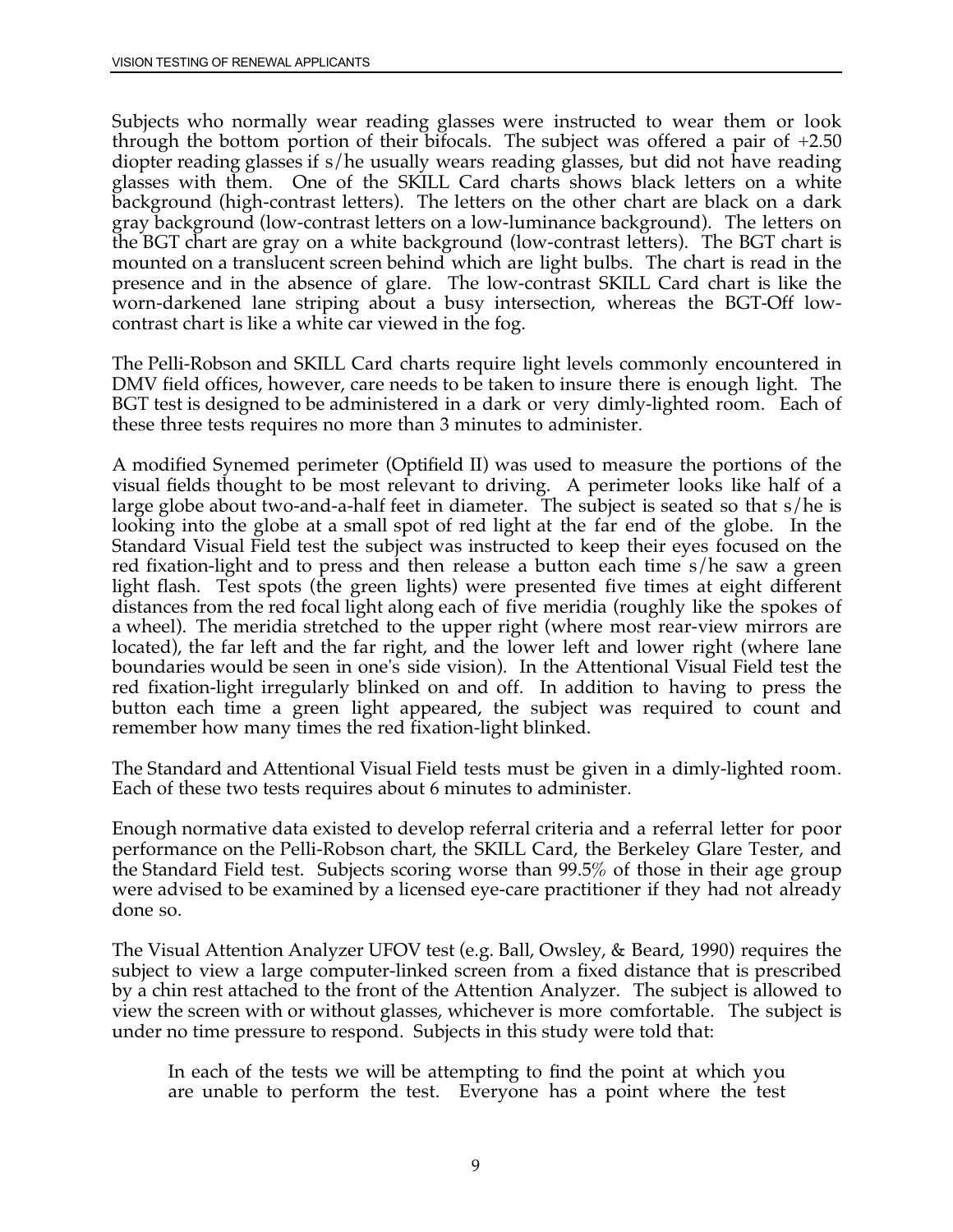<span id="page-22-0"></span>becomes impossible for them. So don't be worried when you can't see something. Everyone has this experience. This is the point we are looking for.

As noted in the introduction, the first of the three UFOV tests is used to determine the shortest stimulus duration in which the subject can identify the centrally presented target (a silhouette of a car or a truck) 75% of the time. Stimulus duration ranged in value from 14 to 250 milliseconds. Subjects unable to identify the target 75% of the time when allowed the maximum stimulus duration (250 milliseconds) were assigned a value of 325 milliseconds.

 masking visual-noise is projected to erase any afterimages. This is followed by a In each of the other two UFOV tests, the subject is required to perform a central task and a peripheral task. The peripheral target appears unpredictably, but equally often, at any one of 24 different locations along one of eight meridia (like eight equally-spaced spokes of a wheel) and at one of three distances from the center of the screen. In the divided attention test, the target is presented in isolation. In the selective attention test, the target is embedded in 47 distractor stimuli. After the peripheral target is displayed, display consisting of an eight-spoke radial pattern corresponding to the eight meridia. This display remains until the subject makes a radial localization judgment by indicating on which spoke they believed the peripheral target had been presented. The subject gets no feedback on their performance.

As with the BGT and visual field tests, the Visual Attention Analyzer requires a dimlylighted room. Time required to administer this test depends on the consistency of the subject's performance across test trials, and consequently, normally ranges from about 15 to 20 minutes.

#### Data Collection

Data collection procedures were pilot tested in the South Sacramento field office from January 8, 1992 through January 31, 1992. From February 5, 1992 through October 29, 1992, data were collected in three field offices deemed together to provide a representative sample of the Class C renewal applicants in the Sacramento-San Francisco Bay Area Region: Carmichael, El Cerrito, and Roseville. Throughout the time of the study, all Class C renewal applicants were supposed to have been requested to complete a Driving Habits Survey (see Appendix A). (However, this did not always occur.) Subjects were tested on one of three vision test batteries: SK1 (Pelli-Robson low-contrast acuity test, SKILL Card test, Berkeley Glare Tester), SK2 (the Standard and Attentional Visual Field tests), and the UFOV. The three test batteries were individually rotated among the three test offices. Test results were recorded on a score sheet. Immediately after each vision test, the applicant was administered a brief Customer Reaction Survey (see Appendix B). The customer was then escorted from the testing room to where the department's Snellen test could be administered as it is usually done. Snellen test pass/fail results were recorded on the subject's score sheet.

At the conclusion of the collection of vision test data, and after allowing sufficient time for the subjects' driver records to be updated, subjects' driver records were extracted for the 3-year period immediately prior to their test date and merged with the vision and driving habits survey data.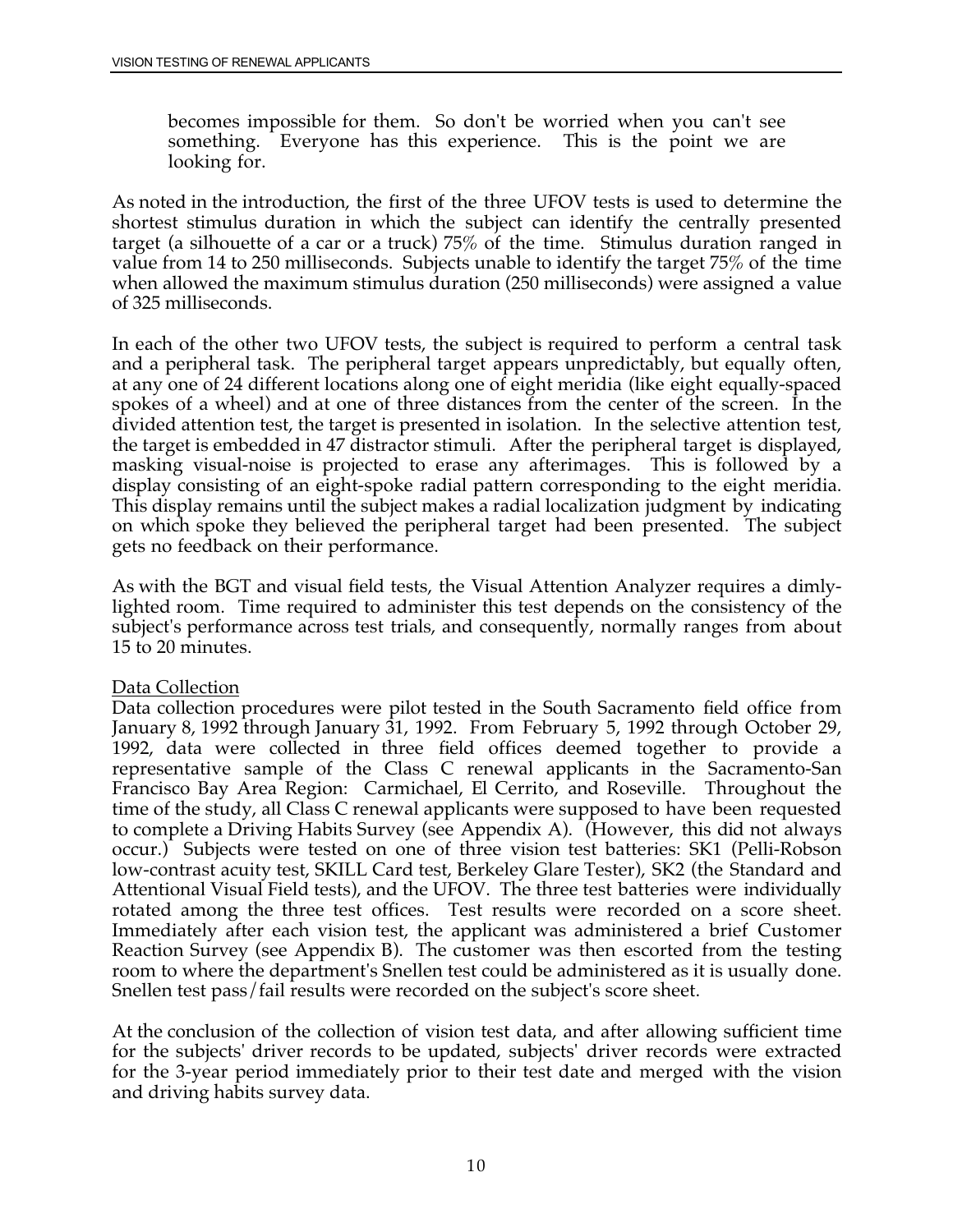#### Data Analysis

predictive value is the strength of the association of poor VTP with crashes.<sup>1</sup> VTP Sampling bias was evaluated first by comparing the driving habits survey responses and driver records of subjects to the corresponding data collected from (1) those who were not selected for testing, (2) those who refused to be tested, and (3) those who started, but did not complete testing. The predictive value of performance on the different vision tests was evaluated using correlational and multiple regression techniques. In this approach, VTP predictive value is the extent to which variation in crash involvement is associated with variation in VTP. Stated a bit less technically, VTP predictive value was assessed by estimating the percent of variance (differences) in crashes that could be explained by variation in VTP. A hierarchical analytic strategy was used to determine whether prediction of crash involvement was enhanced after differences among subjects in age, gender, driving mileage, and other variables were statistically "removed." The other independent variables used as covariates depended on the hypotheses under evaluation. Analyses were conducted for all age groups combined and, where evidence of differential relationships within age existed, some analyses were conducted within individual age groups.

#### RESULTS AND DISCUSSION

#### **Subjects**

 30,769 renewal applicants who were eligible for inclusion in the study. One of the three experimental vision test batteries was completed by 20.0% (*N* = 3,669) of the eligible Completed driving habits survey forms (*N* = 18,376) were collected from 59.7% of the renewals who completed a survey form, which is a 11.9% sample of all the renewals who were eligible for inclusion in the study.

 drivers 52-69 years old are relatively uncommon and it would have required 2 to 3 Table 3 shows the number of individuals in each of the four age groups who completed testing on one of the three test batteries. From hereon, "subject(s)" refers to an individual(s) that has completed testing on one of the three test batteries. Eligible more months of data collection to have raised their numbers substantially closer to the goal of 350 subjects tested on each of the three test batteries.

 $\overline{a}$ <sup>1</sup>Estimating the strength of the association of poor VTP with crashes which occurred in the 3-year interval <u>prior</u> to the measurement of the subjects' visual ability is a <u>retrospective</u> evaluation of VTP value rather than "predictive" value. For various reasons, especially practicality, estimates of postdictive value are commonly used, as is done here, as measures of <u>pre</u>dictive value. Furthermore, directly estimating VTP predictive value, that is, measuring the association of VTP with the crashes which occurred <u>after</u> vision testing, introduces a highly problematic form of measurement artifact. Undergoing special vision testing likely heightens subject drivers' awareness of their visual ability. predictive value. One might argue, then, that it would be more correct to refer to VTP "postdictive" Drivers having relatively poor visual ability may then compensate more than they would have if they had not undergone special vision testing (e.g., keep from driving after dark altogether), which in turn would reduce estimates of the strength of the association of poor VTP with crashes.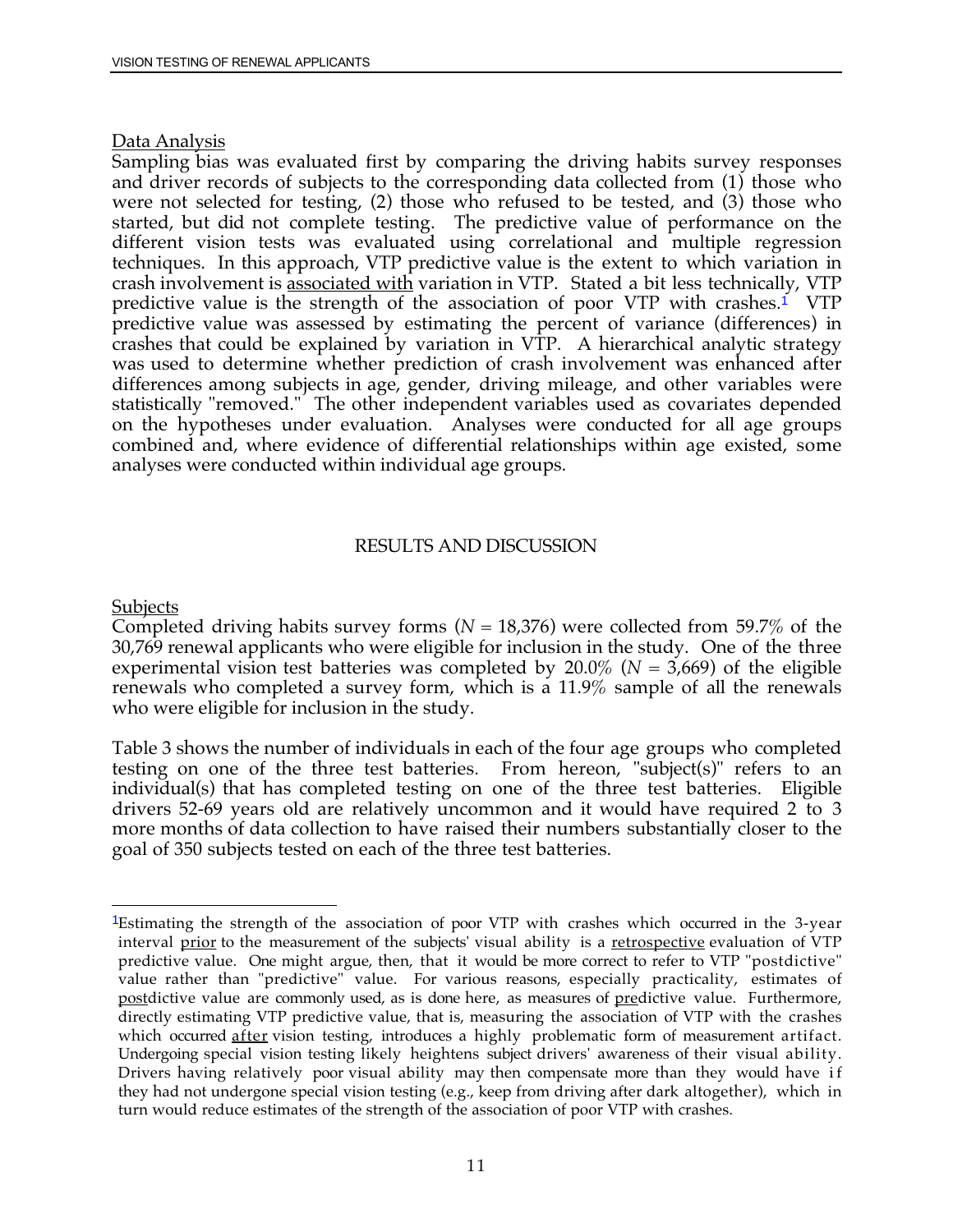Men

Women

Total

#### Table 3

|           | Vision test battery |                 |             |       |
|-----------|---------------------|-----------------|-------------|-------|
| Age group | SK1                 | SK <sub>2</sub> | <b>UFOV</b> | Total |
| 26-39     | 355                 | 309             | 356         | 1,020 |
|           | 27.9%               | 26.6%           | 28.8%       | 27.8% |
| $40 - 51$ | 318                 | 303             | 335         | 956   |
|           | 25.0%               | 26.1%           | 27.1%       | 26.1% |
| $52 - 69$ | 259                 | 233             | 259         | 751   |
|           | 20.4%               | 20.1%           | 21.0%       | 20.0% |
| $70+$     | 340                 | 317             | 285         | 942   |
|           | 26.7%               | 27.3%           | 23.1%       | 25.7% |
| Total     | 1,272               | 1,162           | 1,235       | 3,669 |

Number of Subjects and Percentage by Vision Test Battery and Age Group

Table 4 shows the number of men and women subjects for each of the three test batteries.

| Jumber of Men and Women Subjects and Percentage by Vision Test Batter |                     |                 |       |       |  |
|-----------------------------------------------------------------------|---------------------|-----------------|-------|-------|--|
|                                                                       | Vision test battery |                 |       |       |  |
| Gender                                                                | SK1                 | SK <sub>2</sub> | LIFOV | Total |  |
|                                                                       |                     |                 |       |       |  |

656 53.1% 579 46.9% 1,235

1,949 53.1% 1,720 46.9% 3,669

666 627 52.4% 54.0% 606 535  $47.6\%$   $46.0\%$ 1,272 1,162

### Table 4

As would be expected if the tested renewals were randomly sampled, both the age and gender distributions are virtually the same for each test battery. Additionally, the proportions of men and women are consistent with large sample estimates for the California general driving population (53.9% men and 46.1% women). Although the response rates (percentage of eligibles surveyed or tested) are respectable, the rates are far from 100%, creating some potential for bias and constraints on generality. A key concern here is whether or not the participants and nonparticipants differed significantly on prior driving records. Participants did not differ from nonparticipants with respect to the most important variable: prior 3-year crash frequency. Significant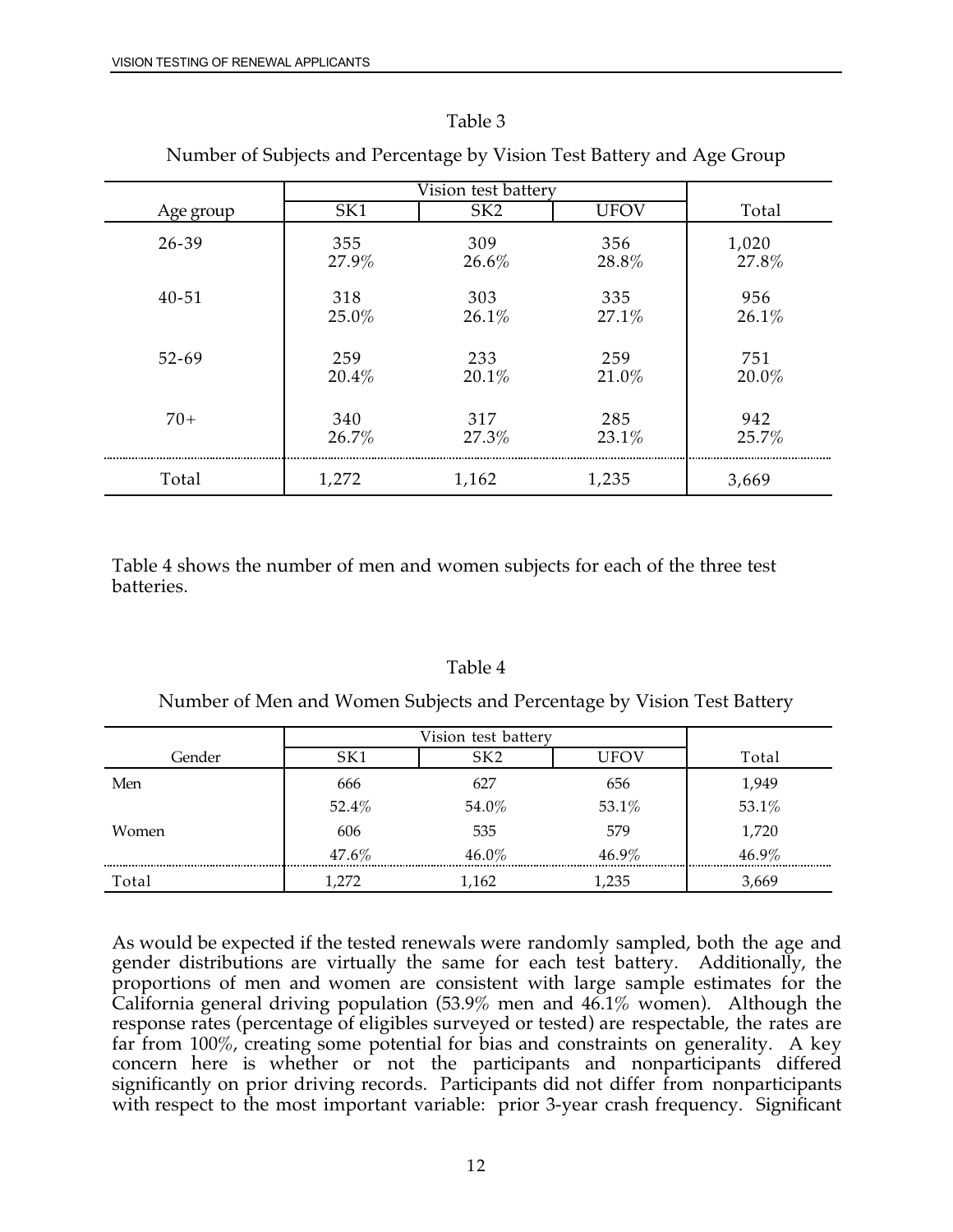differences were evident on prior conviction frequency. Tested subjects (*N* = 3,669) had fewer convictions than did eligible renewals not selected for testing (*N* = 14,168, a mean of 0.594 vs. 0.670, *p*<.0001) and renewals that refused to test (*N* = 539, a mean of 0.594 vs. 0.825,  $p<0.001$ ). Renewals that refused to test were also slightly younger (a mean of 50.4 vs. 52.8, *p*<.0008) and reported driving fewer miles (a mean of 114.7 vs. 139.2, *p*<.0003). Renewals that did not complete testing (*N* = 29) were substantially older (a mean of 67.4 vs. 52.7, *p*<.0001), reported driving fewer hours per week (a mean of 4.76 vs. 8.00, *p*<.0001), fewer miles (a mean of 61.8 vs. 139.2, *p*<.0001), and driving less at night (a mean of 1.86 vs. 2.30, *p*<.0009, see Appendix A, question 9 for rating scale). Given the direction of the differences and their effect in reducing between subject variance, the probable effect of any bias would be to understate the correlation between VTP and crashes.

### Crashes

 slightly less than 10% of the drivers in the oldest age group had been crash-involved crash in the 3 years previous to their vision test date. Only 39 of the 512 total crashes Crashes were fairly evenly distributed between the three test batteries. About 15% of the subjects in each of the first three age groups had been crash-involved, whereas during the 3-year period prior to testing. None of the subjects were involved in a fatal occurred at night, which are too few to permit a meaningful analysis of night-crash correlates.

### **Study Question 1:**

#### **How did the study subjects rate the experimental vision tests? Do the different vision tests evidence face validity?**

 Appendix B for a description of the customer reaction survey). Tests challenging safety-relatedness of the tested sensory abilities, and the fairness of requiring driver Figure 2 shows the subjects' mean rating of each experimental vision test. (See sensory abilities (Pelli-Robson low-contrast acuity test, Smith-Kettlewell Low-Luminance Card, Berkeley Glare Tester and Standard Visual Field test) evidenced face validity. Subjects on average rated these tests highly on: the clarity of instructions, the license applicants to pass similar sensory tests in order to get full driving privileges.

 challenge, whereas others called it frustrating. Future customers taking a new Subjects on the whole were less certain about the fairness of the tests that challenged attentional processes (Attentional Visual Field test, Visual Attention Analyzer UFOV test). The clarity of the instructions were rated about the same as for the sensory tests, however, the safety-relatedness of the tested attentional abilities and the fairness of requiring the passing of similar attentional tests to get full driving privileges were not rated as highly as they were for the sensory tests. Attentional tests demand more effort from the subject than do sensory tests. Some customers reported enjoying the attentional test would be more likely to complain than those taking a new sensory test. However, this would not be problematic per se because a complaint may be diagnostic of poor attentional abilities. Regression analyses showed that customers performing more poorly on one of the attentional tests tended to rate the test more negatively.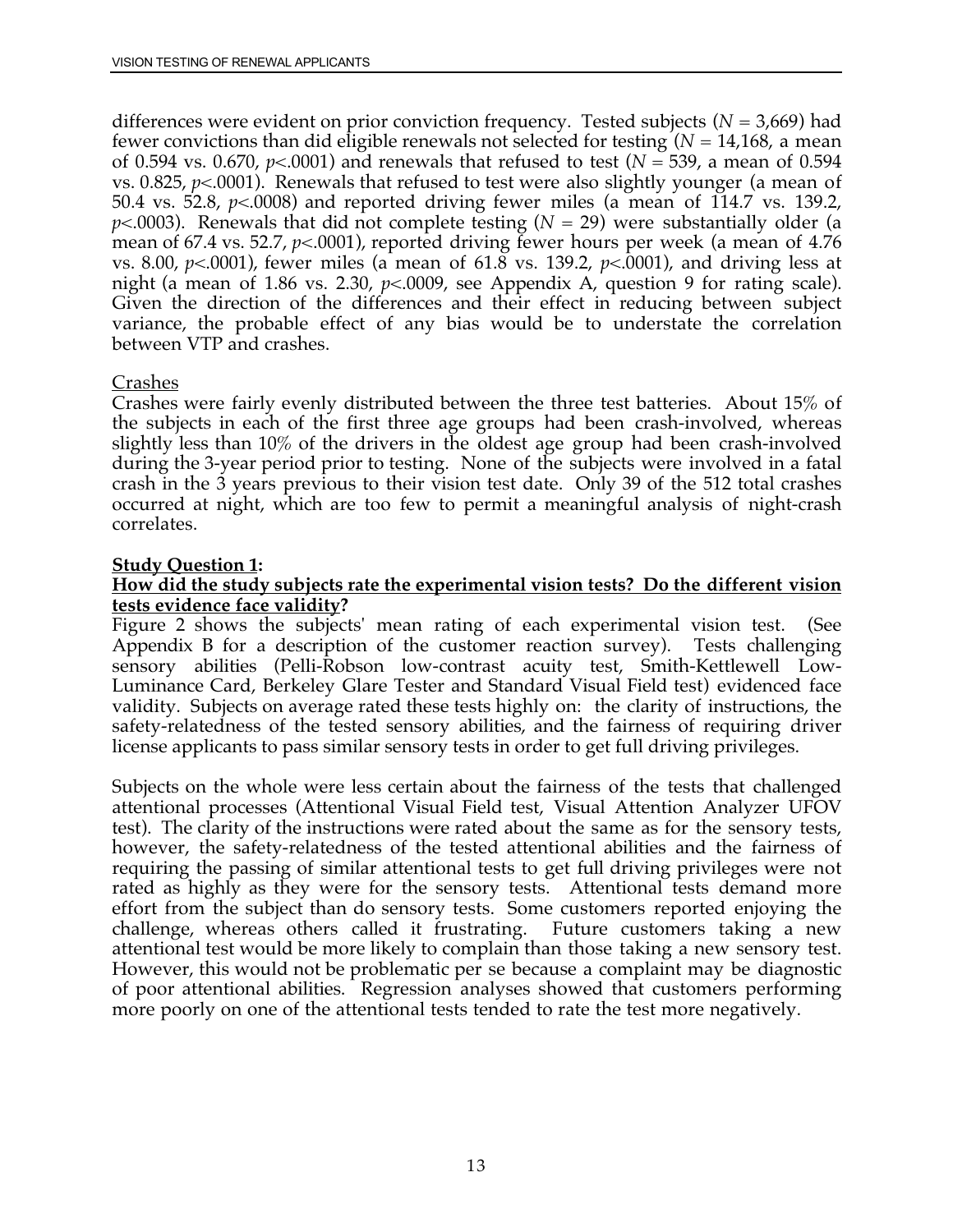<span id="page-26-0"></span>

### FACE VALIDITY

Note. Rating scale: 1-Definitely No, 2-Probably No, 3-Probably Yes, 4-Definitely Yes.

Figure 2. Mean customer reaction to the different vision tests.

#### **Study Question 2:**

#### **Is VTP by itself predictive of crashes for all age groups combined?**

For all age groups combined, none of the test scores were significantly associated with total prior 3-year crash involvement when considered in isolation–i.e., not adjusted for the effects of other variables. See Appendix C for a VTP intercorrelation matrix for each of the three test batteries.

#### **Study Question 3:**

#### **How does performance on the department's Snellen test and the experimental vision tests vary with age?**

 Subjects' performance on the vision tests, which is summarized in Figures 3-9, is generally consistent with the following generalizations made by Shinar and Schieber (1991) based on the data collected by Shinar (1977):

- 1. All visual functions deteriorate with increasing age.
- 2. The amount, rate, and onset age of deterioration vary widely among the visual functions.
- 3. Deterioration in static acuity. . . is not significant before the age of 60, whereas, deterioration in the more complex tasks (such as DVA [dynamic visual acuity]) begins earlier and accelerates faster with increasing age.
- 4. The age-related average deterioration is accompanied by a marked increase in individual differences.

Specifically, deterioration in the three visual attention measures (Figures 7, bottom, and Figure 8) appears to accelerate between age 50 and age 70. Deterioration in perceptual reaction time (Figure 9) appears to accelerate after age 70 as does deterioration in Pelli-Robson low-contrast acuity (Figure 4) and the distant visual acuity needed to pass the department's Snellen test (Figure 3).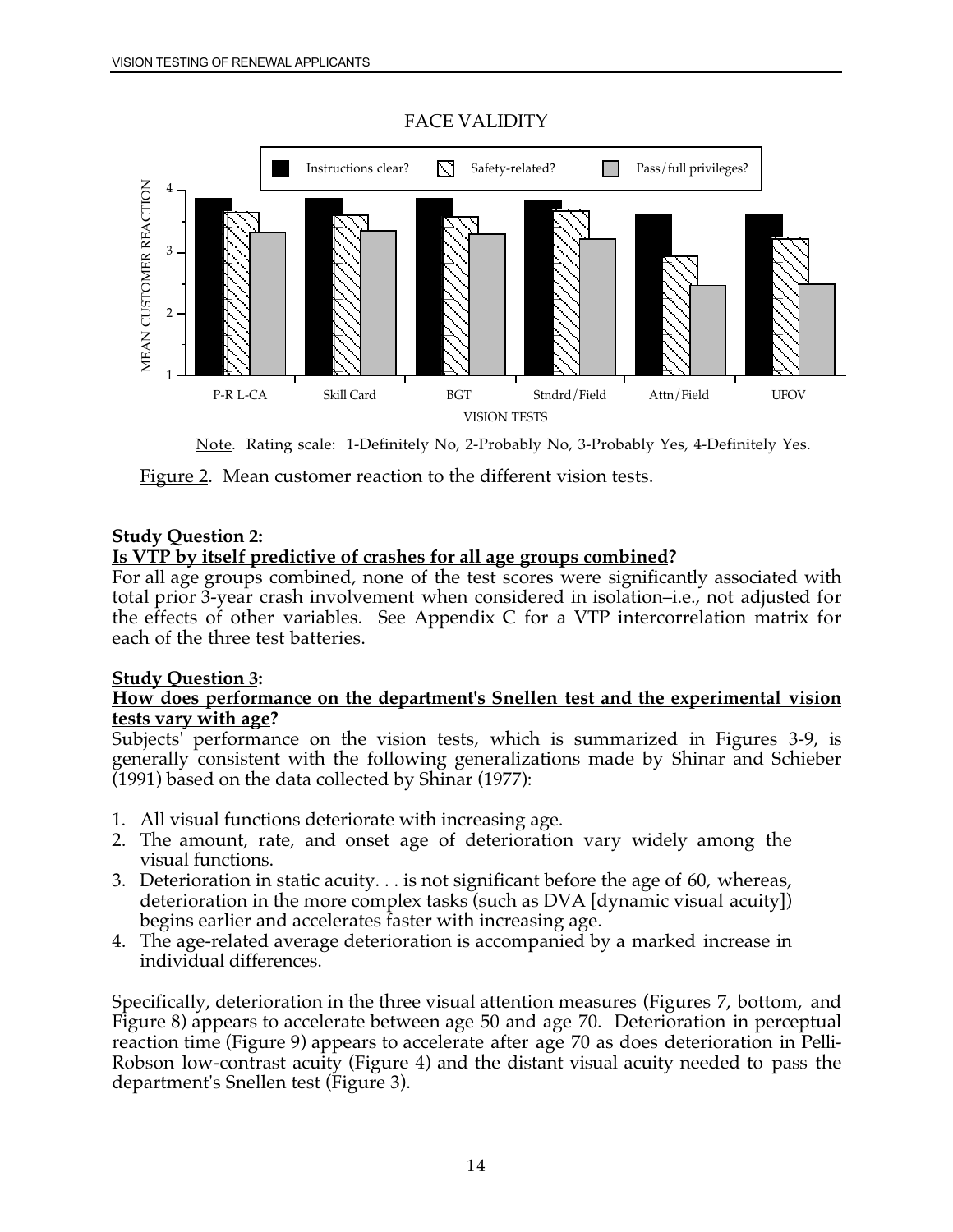<span id="page-27-0"></span>

Figure 3. Percentage of subjects failing the DMV Snellen test by age group.





Figure 4. Mean number of letters missed on the Pelli-Robson low-contrast acuity chart by age group.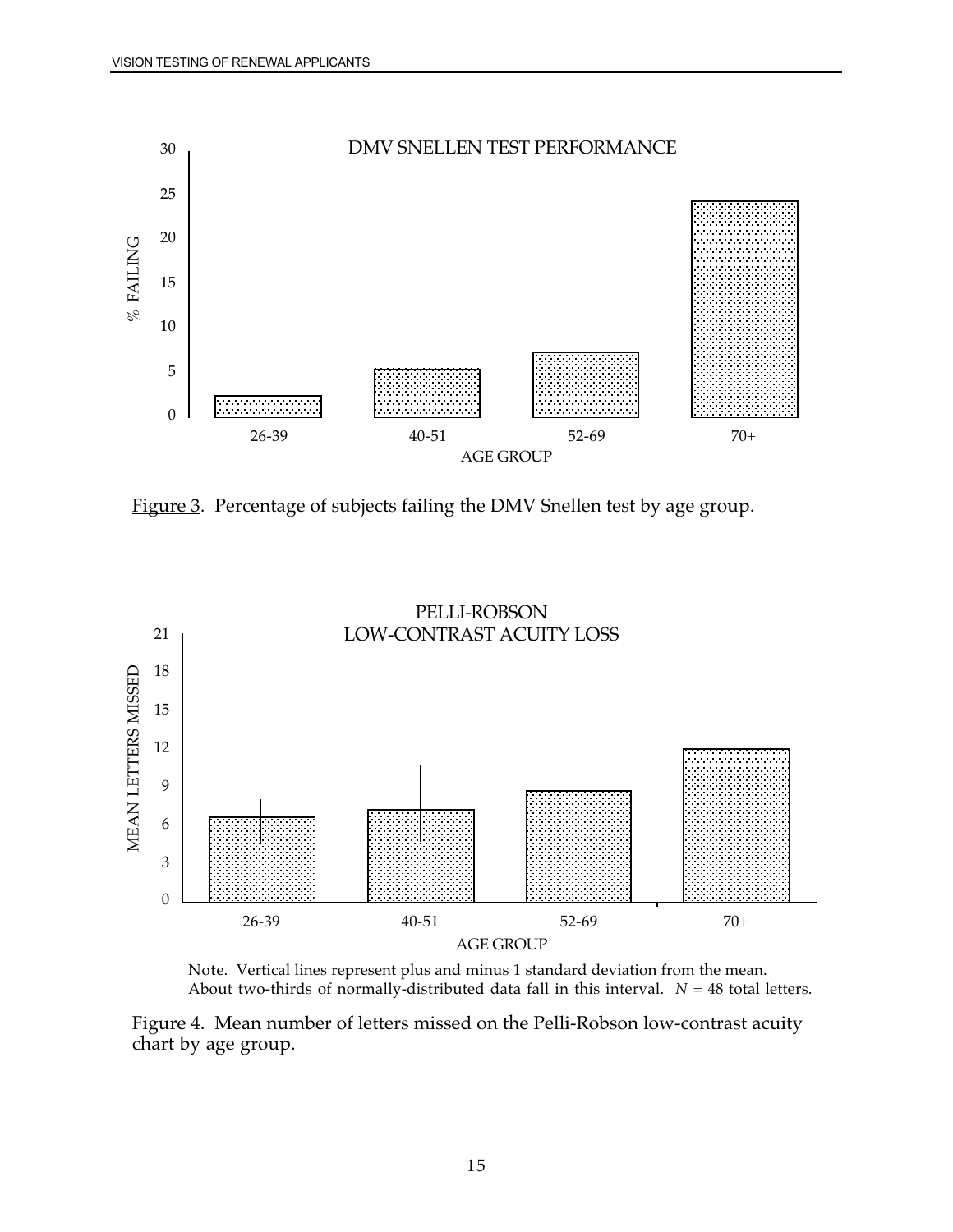#### SMITH-KETTLEWELL LOW-LUMINANCE CARD

<span id="page-28-0"></span>



Note. Vertical lines represent plus and minus 1 standard deviation from the mean. About two-thirds of normally-distributed data fall in this interval.  $N = 100$  total letters on each chart.

Figure 5. Mean number of letters missed on the two SKILL Card charts by age group.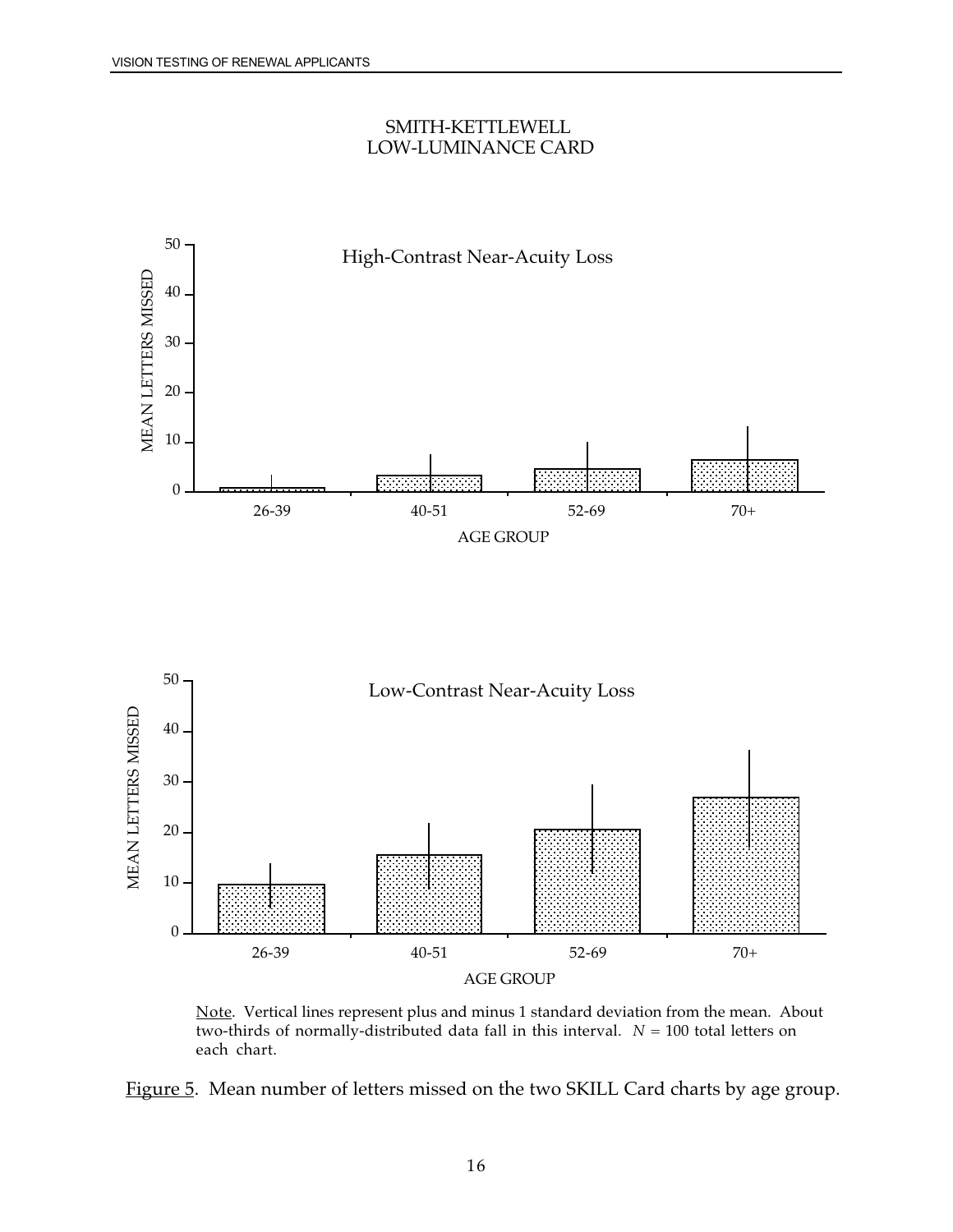#### BERKELEY GLARE TESTER

<span id="page-29-0"></span>



<u>Note</u>. Vertical lines represent plus and minus 1 standard deviation from the mean. About two-thirds of normally-distributed data fall in this interval.  $N = 95$  total letters on each chart.

Figure 6. Mean number of letters missed on the two Berkeley Glare Tester charts by age group.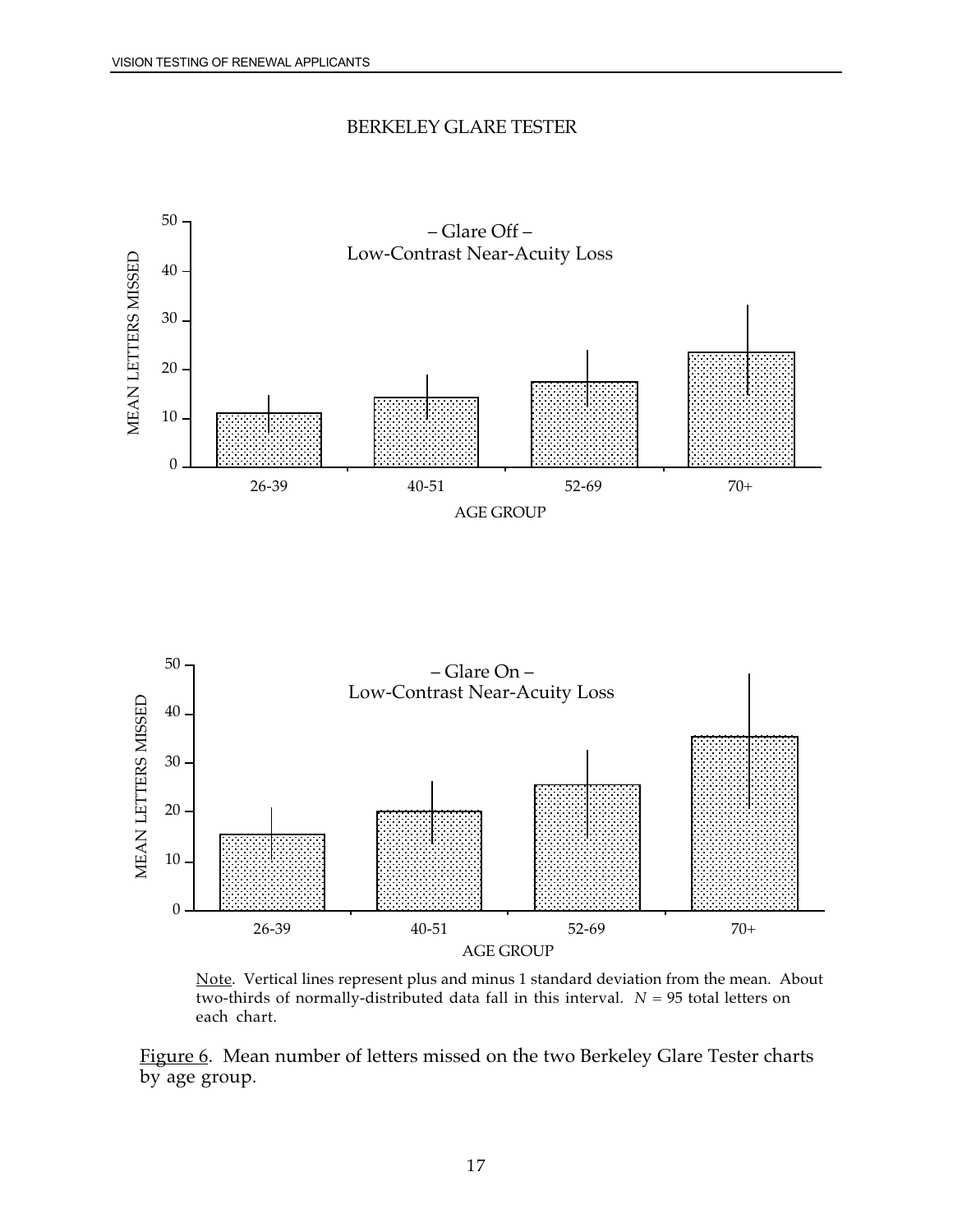### MODIFIED SYNEMED PERIMETER

<span id="page-30-0"></span>

<u>Note</u>. Vertical lines represent plus and minus 1 standard deviation from the mean. About two-thirds of normally-distributed data fall in this interval.  $N = 39$  total locations tested.

Figure 7. Mean number of locations missed on the two modified Synemed perimeter tests by age group.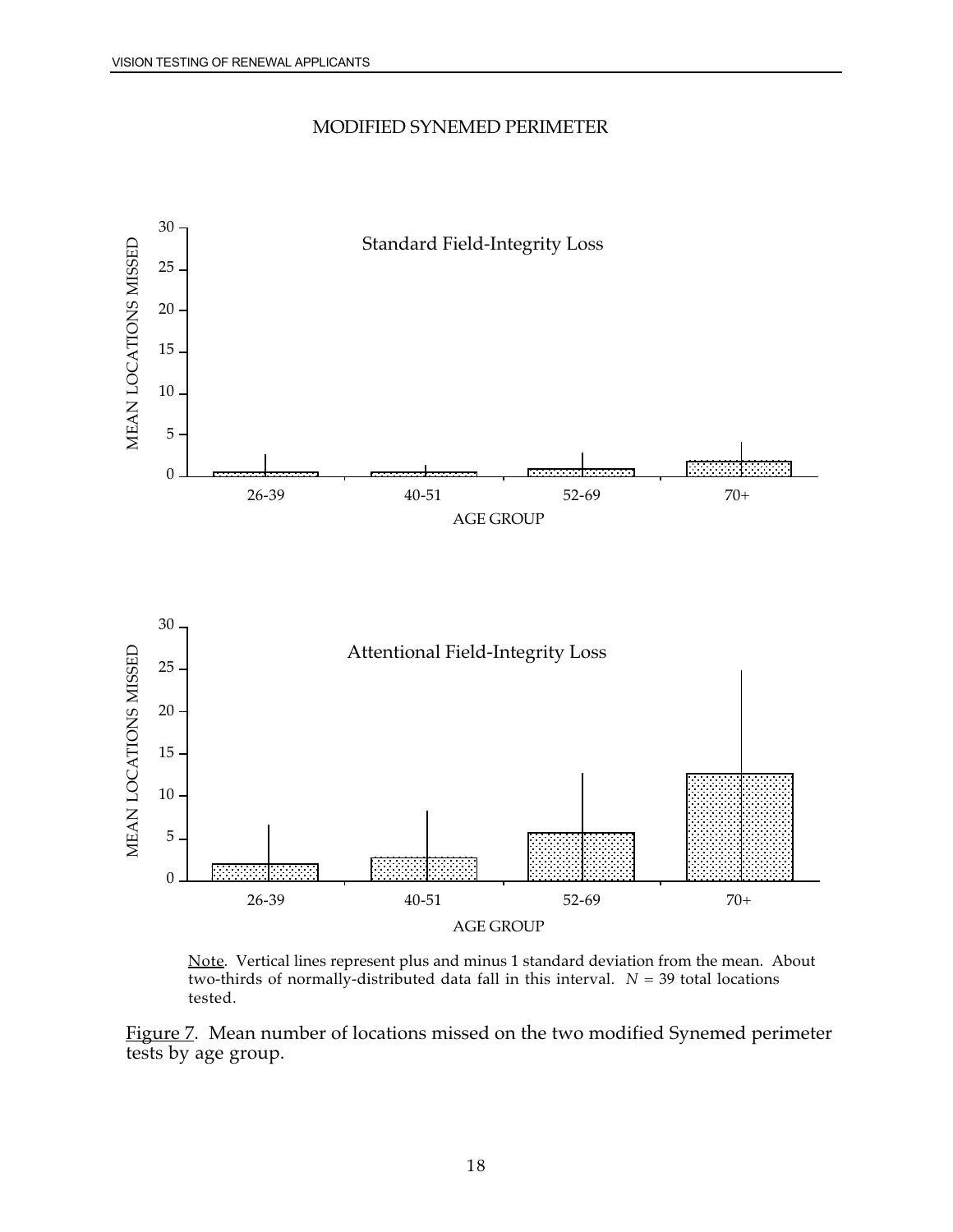

<span id="page-31-0"></span>

<u>Note</u>. Vertical lines represent plus and minus 1 standard deviation from the mean. About two-thirds of normally-distributed data fall in this interval. UFOV maximum loss score = 90; UFOV-DA maximum loss score = 30.

Figure 8. Mean total Visual Attention Analyzer UFOV loss and mean UFOV loss associated with divided attention by age group.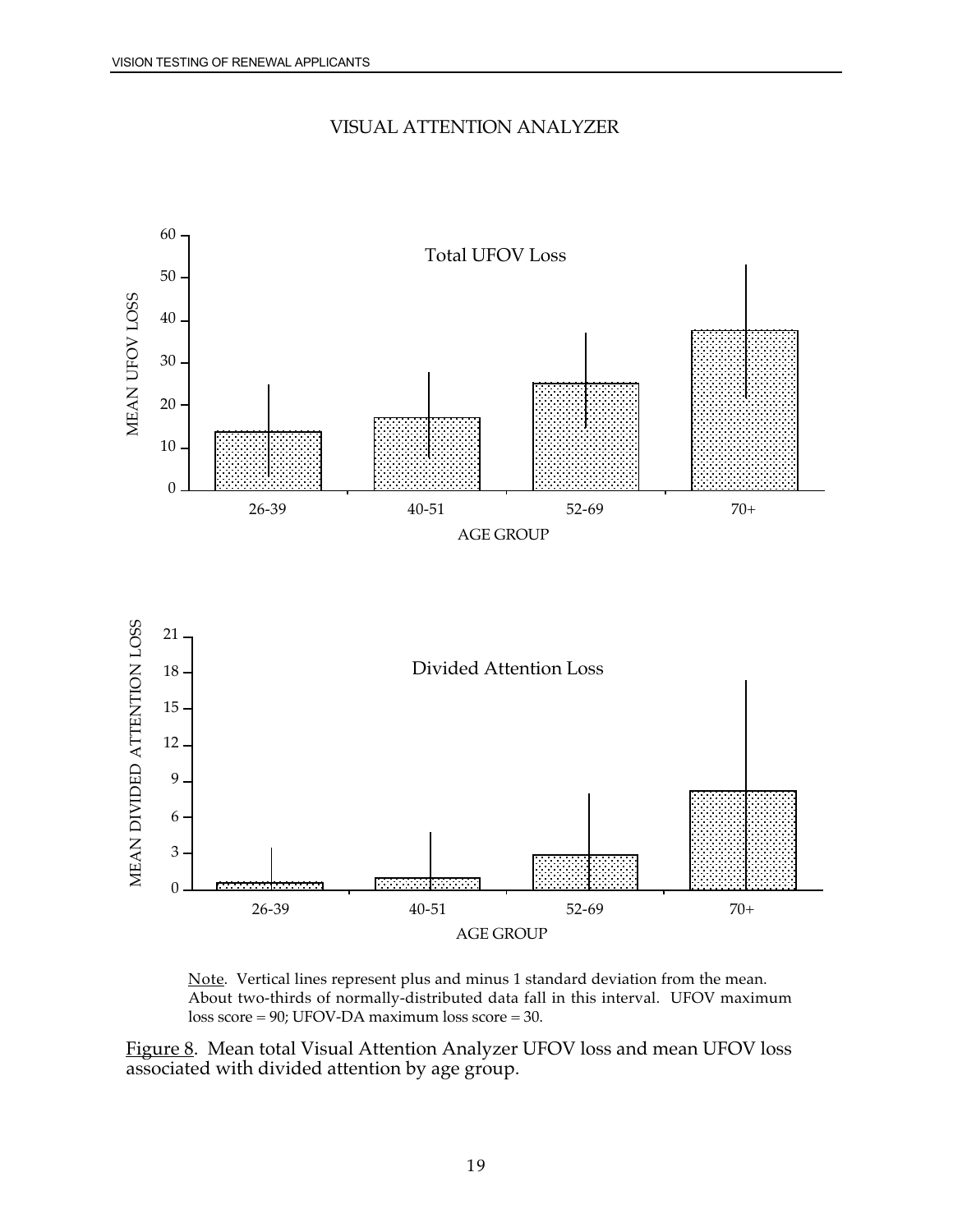#### VISUAL ATTENTION ANALYZER

<span id="page-32-0"></span>

<u>Note</u>. Vertical lines represent plus and minus 1 standard deviation from the mean. About two-thirds of normally-distributed data fall in this interval. Exposure duration ranged from 14 to 325 milliseconds.

Figure 9. Mean Visual Attention Analyzer estimates of perceptual reaction time by age group.

 age groups (Figure 7, top). However, when an additional task was added to the test, The results summarized in Figures 5-7 are consistent with the point made earlier about the vision clinician's standard vision tests (near and distant acuity, standard visual fields) being relatively insensitive to normal age-related changes in real-world visual performance. The top graph in Figure 5 shows how the best-corrected near acuity of 70+ year old drivers differs on average by only about three letters from that of 40-51 year old drivers when tested under optimal conditions (well-illuminated high-contrast text). However, when contrast and luminance are reduced (Figure 5, bottom), or when contrast is reduced by making the black letters gray and adding glare (Figure 6, bottom), 70+ year old drivers read 2-3 <u>lines</u> (5 letters per line) less than 40-51 year old drivers, a marked reduction in seeing detail. Figure 7 shows similar results for field integrity. Modified Optifield II standard field-integrity was on average excellent for all requiring subjects to divide their attention between two tasks, 70+ year old drivers on average showed a marked deterioration in field integrity (Figure 7, bottom). They also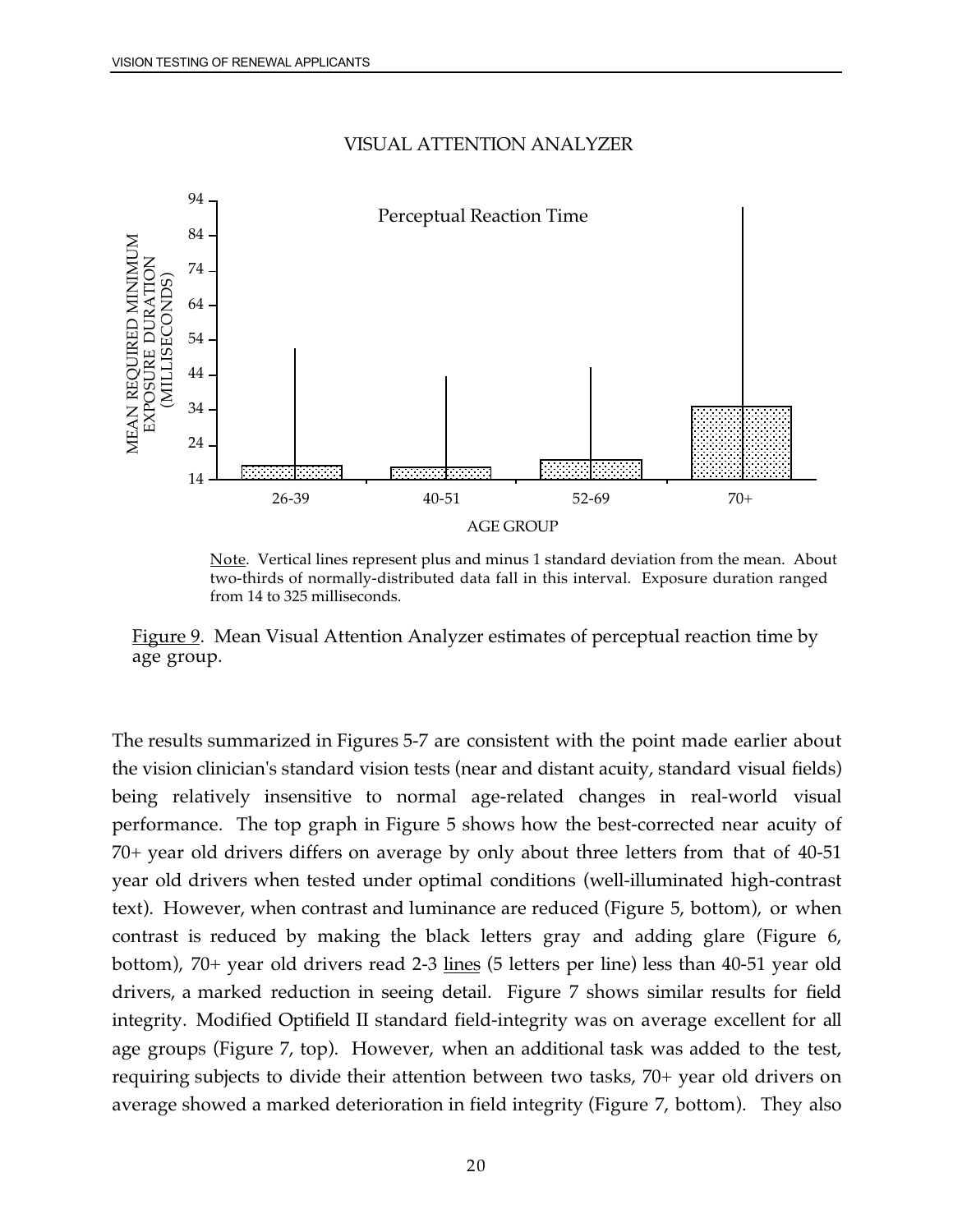showed very high variability in attentional field-integrity loss (see variation indicated by the vertical line for 70+ year old drivers in Figure 7, bottom). This means that some of the older drivers have very good visual divided-attention ability as measured with the modified Optifield II attentional field test. A similar result was found for visual divided-attention ability when measured with the Visual Attention Analyzer (Figure 8, bottom) and perceptual reaction time (Figure 9, bottom). However, there was only a very small percentage, if any, 70+ year old drivers with very good total UFOV (Figure 8, top) or very good low-contrast acuity (Figure 4, Figure 5, bottom, and Figure 6)

From the standpoint of individual variation in test scores, the Visual Attention Analyzer and the Synemed attentional test, especially for drivers aged 70+, offer the most potential as devices for screening out drivers presenting inflated crash risks due to sensory and attentional visual deficits.

### **Study Question 4:**

### **Is VTP by itself predictive of crashes for certain age groups?**

 which VTP was found to be a statistically significant (*p*<.05) correlate of crashes. As The results summarized in Figure 10 are estimates of VTP predictive values for the youngest and oldest age groups. (On none of the tests was VTP predictive of crashes for drivers in the 40-51 or 52-69 age groups.) In this and the remaining figures showing estimates of VTP predictive values, estimates are depicted only for the vision tests in noted in the Methods section, VTP predictive value is the strength of the association of poor VTP with crashes. The predictive value of VTP was assessed by estimating the percent of variance (differences) in crashes that could be explained by variation in VTP. The graphs in the figures showing VTP predictive values are all scaled the same in order to allow the reader to easily compare the results summarized in the different figures. It is important to note that in this section none of the relationships are adjusted for covariation with other variables.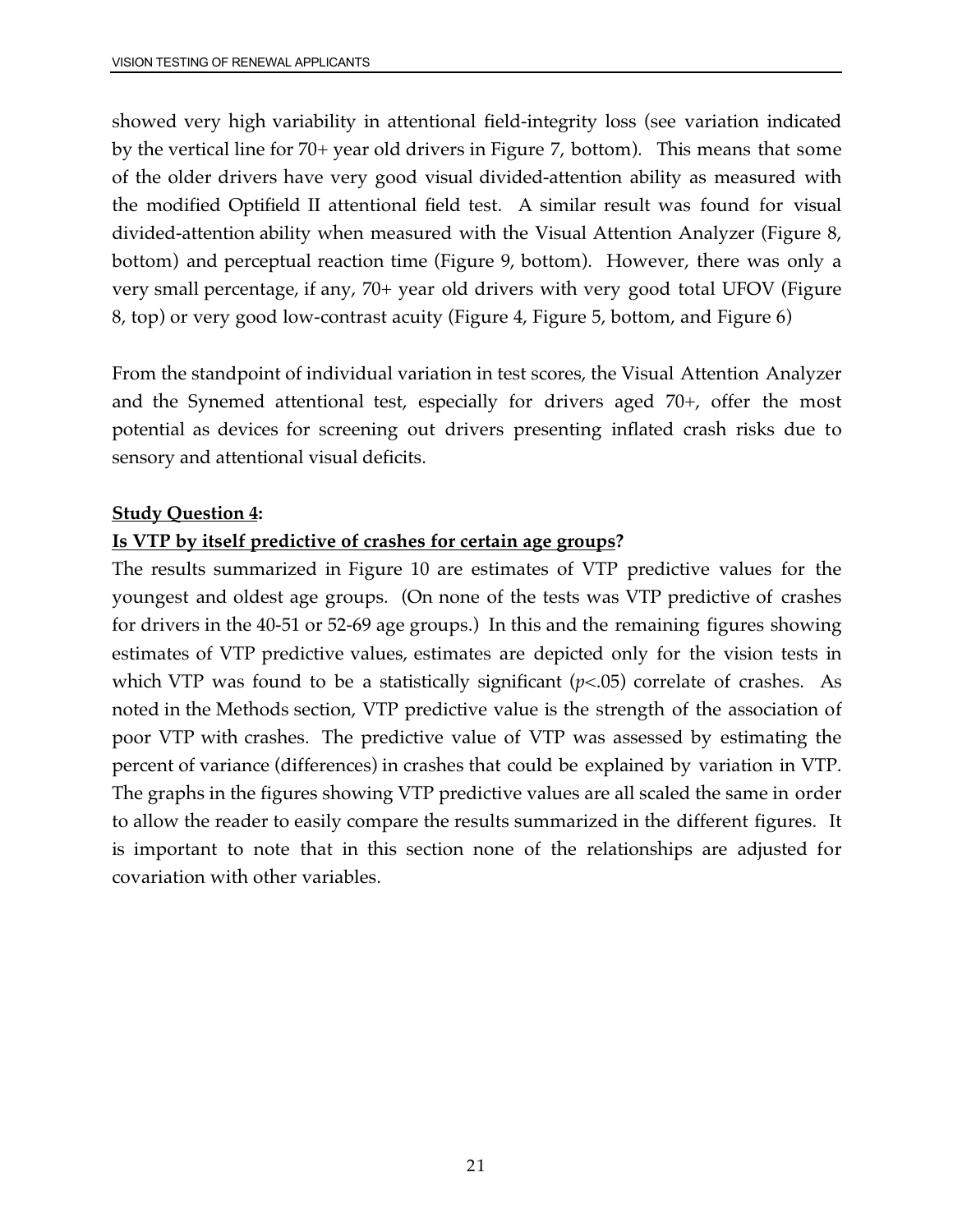#### VTP PREDICTIVE VALUES



Figure 10. Percentage of variance in crash involvement explained by vision test performance (VTP) predictive values for the youngest and oldest age groups.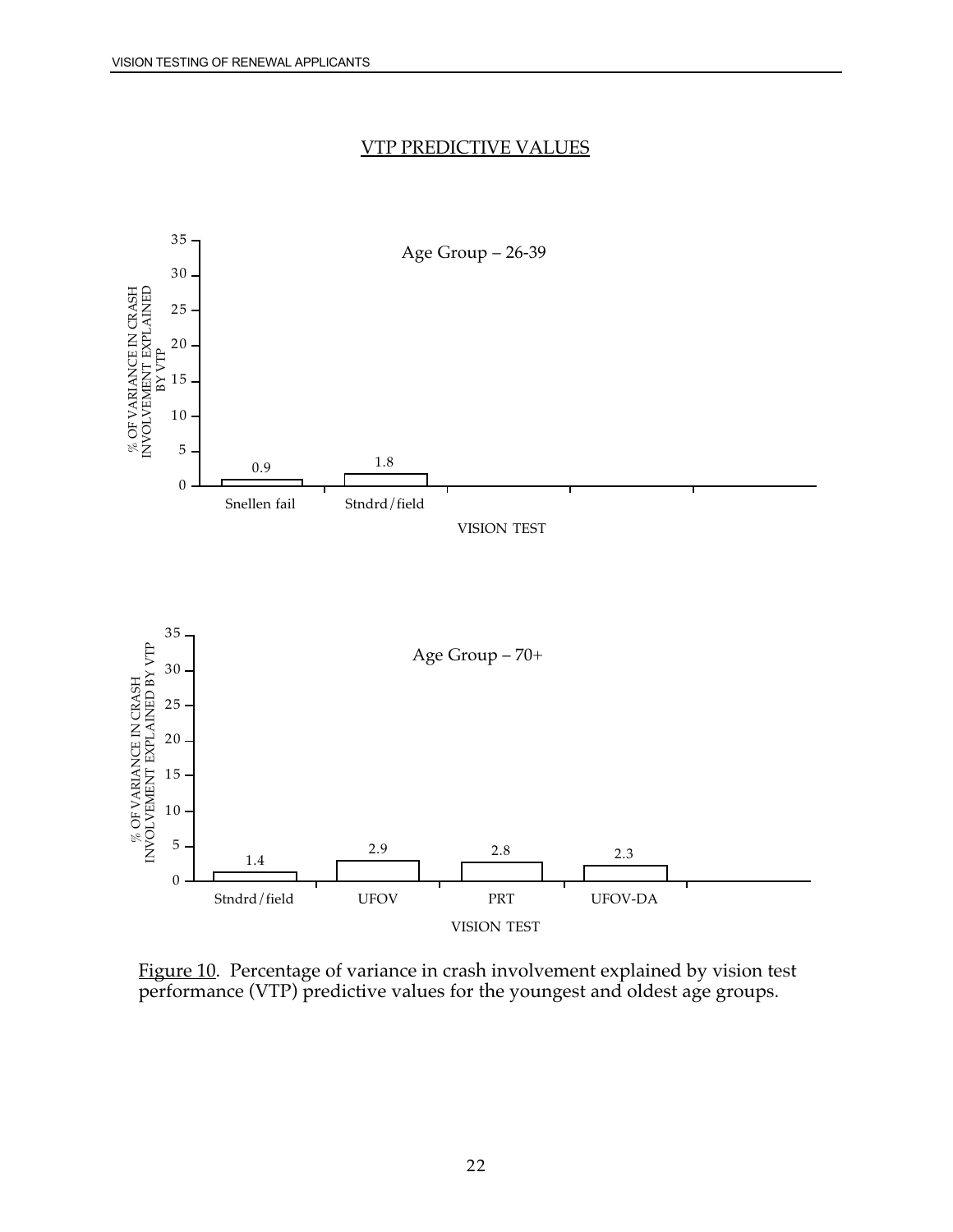40+ years old. Performance on the standard field test showed small, but statistically Figure 10 suggests that poor performance on the department's Snellen test is slightly related to increased crash frequency among drivers 26-39 years old, but not for drivers significant predictive value for the 26-39 and 70+ year old age groups. Significant results for the standard field test are surprising in that there was relatively little loss and little variation in standard field integrity as measured by the Synemed modified Optifield II (see Figure 7).

 magnitude of the UFOV VTP predictive value is small (2.9%), it is substantially better Figure 10 also shows that test scores obtained from the Visual Attention Analyzer had significant predictive value for drivers over 70 years of age. This result is consistent with the predictive potential noted earlier in connection with the large variability among drivers (70+) in Visual Attention Analyzer test scores. Even though the than that recently reported by the Hartford Insurance Company/American Association of Retired Persons study (Brown, Greaney, Mitchel & Lee, 1993). The Hartford study (*N*   $= 1, 475$ ) found virtually no relationship between UFOV loss and at-fault crashes in the 3-year period prior to testing for drivers  $50+$  years old (predictive value =  $0.3\%$ ).

### **Study Question 5:**

### **Is VTP predictive of crashes for all age groups combined after statistically adjusting for differences in crash involvement due to differences in gender, age, and amount of exposure?**

Gender, age, and amount of exposure are known to be predictive of crashes (e.g., Gebers & Peck, 1994). Interest here is in whether, and to what extent, VTP is predictive of crashes after statistically "removing" differences among subjects in gender, age, and amount of exposure. Exposure was measured in this study as subject's reported hours per week and miles per week spent driving (see Appendix A, questions 2 and 3).<sup>2</sup>

and amount of exposure.<sup>3</sup> Since on none of the vision tests was VTP by itself predictive Figure 11 indicates that performance on three of the vision tests (the modified Synemed perimeter standard and attentional visual field tests and the Visual Attention Analyzer UFOV test) significantly predicted crashes after adjusting for differences in gender, age, of crashes for all age groups combined, these results indicate that the underlying relationships between VTP and crashes are obscured by differences in other variables (such as gender, age, and exposure) associated with both VTP and crashes.

 $\overline{\phantom{a}}$ <sup>2</sup>Based on analyses of all the completed Driving Habits Survey forms  $(N = 18,376)$ , it was found that the mean number of crashes increased generally linearly with increases in both of the exposure measures. Neither square root nor logarithmic transformation of the exposure data appreciably increased their correlation with crash involvement for

all ages combined, renewals 60 years old or older ( $N = 6,050$ ), or renewals 70 years old or older ( $N = 4,373$ ).<br><sup>3</sup>Provided upon request are the results for statistical models in which all of the battery VTP scores were i the same equation. All of the remaining battery VTP scores were added to selected models in which one or more of the VTP terms were found to be significantly different from zero. Addition of the remaining battery VTP scores did not diminish the significance levels of the original VTP terms.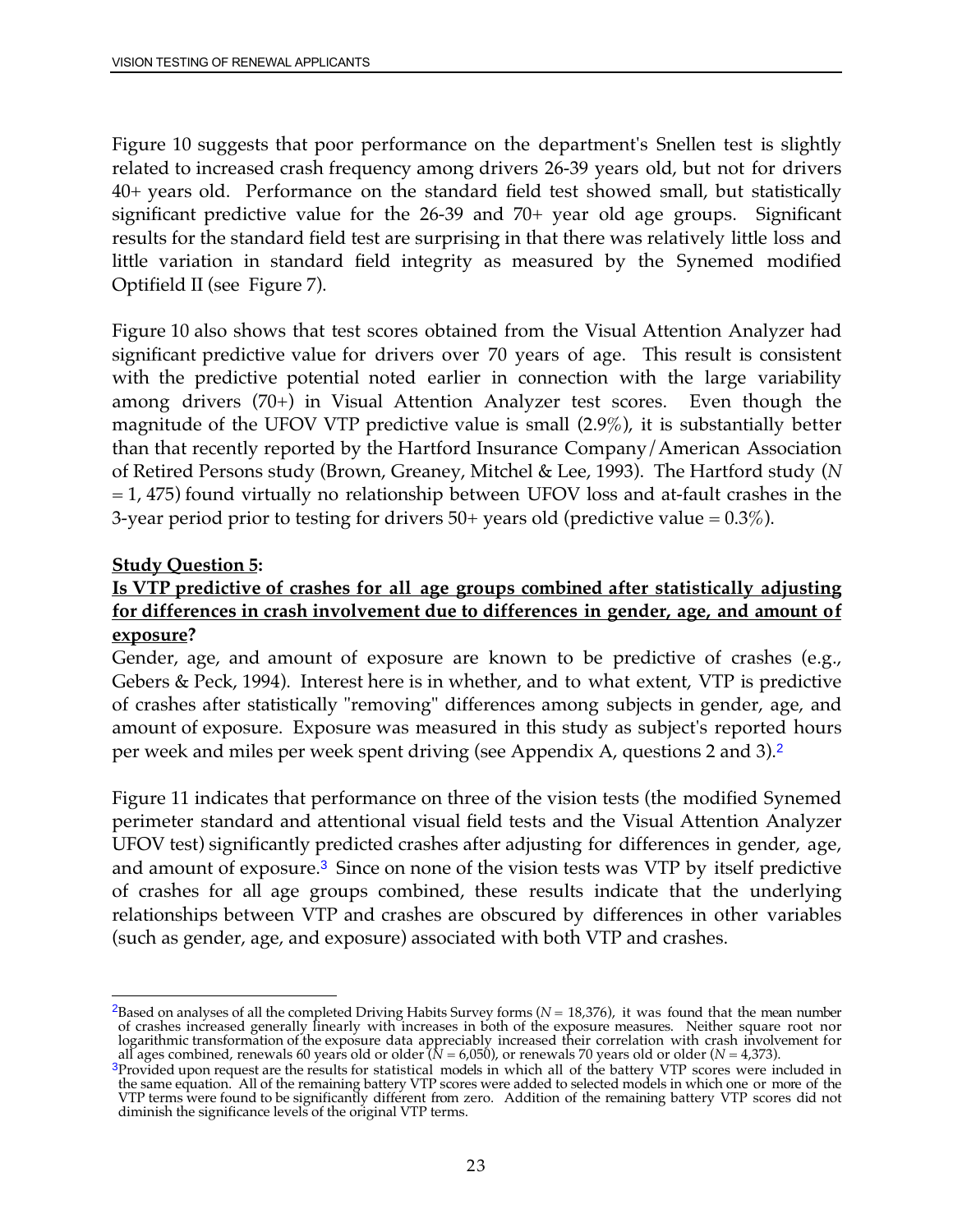<span id="page-36-0"></span>

Figure 11. Percentage of variance in crash involvement explained by vision test performance (VTP) for all age groups combined after adjusting for gender, age, and exposure.

As was also noted in connection with Figure 10, the significant result for the standard field test in Figure 11 is surprising in that there was relatively little loss and little variation in standard field integrity as measured by the Synemed modified Optifield II (see Figure 7). However, these results are consistent with those found by Johnson and Keltner (1983) in a large-scale California study. They found that drivers having a visual field loss in both eyes (1.1% of the 10,000 volunteers tested at the El Cerrito and Redwood City field offices) had a mileage-adjusted crash rate for the 3-year period prior to testing that was twice that of an age- and gender-matched control group with normal visual fields.

 visual attention, and perceptual reaction time is consistent with the results of detailed Finding an association between VTP and crashes for the tests measuring visual field, crash analyses which have shown that the most frequent cause of crashes is inadequate or improper visual search: failing to look adequately or altogether when the traffic situation requires a distinct visual surveillance activity for safe completion of the driving task (Treat et al., 1979). Most lookout errors occur while maneuvering through an intersection, e.g., while making a left turn. The failure to find a significant association between crashes and contrast sensitivity for all ages combined could be due to variation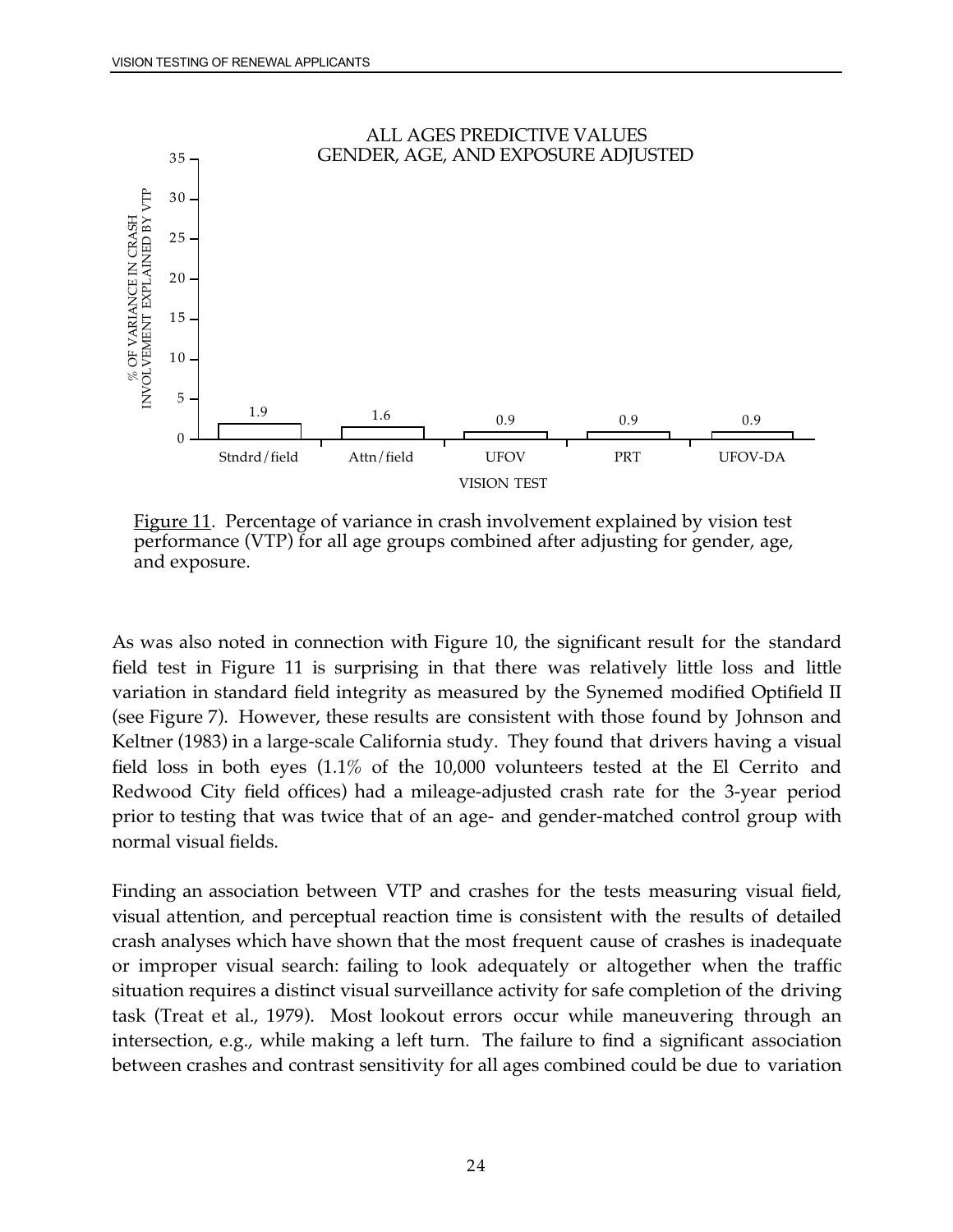<span id="page-37-0"></span>in this ability becoming critical to driving at advanced age and primarily during night driving.

### **Study Question 6:**

### **Is VTP more predictive of crashes for certain age groups after statistically adjusting within each age group for gender, age, and amount of exposure?**<sup>4</sup>

 the ages when, on average, compensation is likely to be less than wholly adequate for Even without knowing about the widely differing performances of the 70+ year old drivers on the Visual Attention Analyzer tests and on the Synemed attentional test, one might expect a priori that the predictive value of the vision test scores shown in Figure 11 would be enhanced for older drivers in particular. One might expect enhanced VTP predictive value for 70+ year olds because of age-related constraints on compensation for impaired visual abilities. Generally, it probably takes few (possibly only one) vision-related citations or crashes to motivate and educate a driver to more or less properly restrict their driving or otherwise compensate for their impaired visual ability. Consequently, vision-related driver record activity will generally be slight up to worsening impairments of multiple visual abilities critical to safe driving. Normal agerelated declines in vision functioning generally begin at about age 50, while diseaserelated declines commence around age 65 (Janke, 1994). Failure to yield the right-ofway, noted by Janke (1994) as possibly a failure of detection, is the primary cause of older drivers' crashes as early as age 50. Right-of-way violations or disobeying signs and signals are the primary collision factors for 42% of the fatal/injury crashes of drivers ages 60-69 and 57% of those drivers aged 80 and above (Gebers, Romanowicz, & McKenzie, 1993). And finally, as drivers age, their unadjusted fatal/injury crash involvement decreases through about age 69 and then gradually rises, while their mileage-adjusted fatal/injury crash rate decreases through about age 64 and then sharply rises (Gebers, Romanowicz, & McKenzie, 1993).

Figure 12 shows, as expected for the older drivers, enhanced predictive value for total UFOV, UFOV loss associated with divided attention, and perceptual reaction time as measured with the Visual Attention Analyzer, but not enhanced predictive value for the two Synemed visual field measures. After adjusting for gender, age, and amount of exposure, VTP was not found to be predictive of crashes for subjects in the other three age groups.

 $\overline{a}$  stronger for certain age groups, VTP by age group interaction terms were added to the regression model used in answering the last question. If the *p*-value of the regression coefficient for one or more of the VTP by age group interaction terms was .200 or less, then the regression model used for all age groups  $4$ In order to determine whether the association of poor VTP with crashes might be significantly combined was evaluated for the indicated age groups.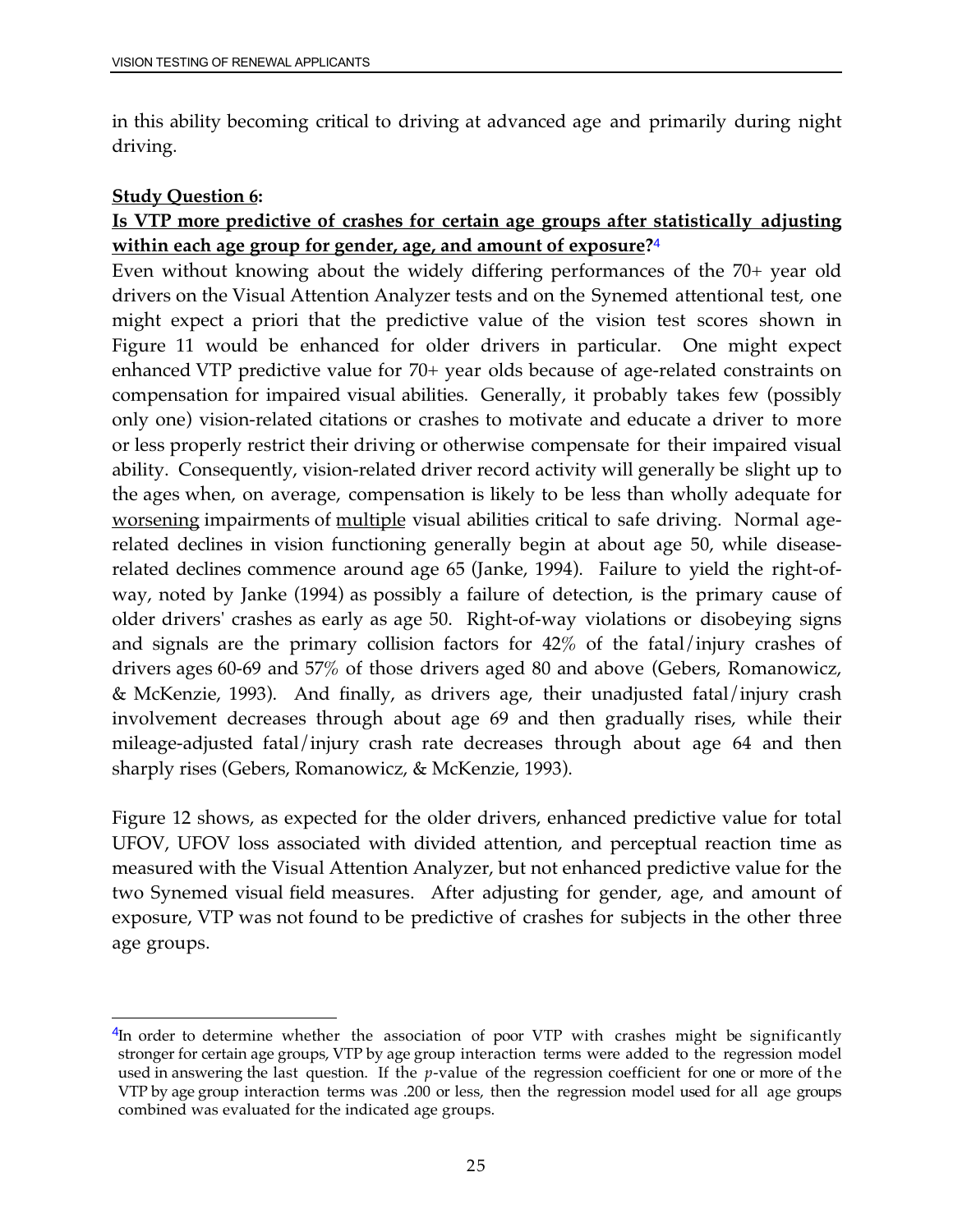<span id="page-38-0"></span>

### VTP PREDICTIVE VALUES GENDER, AGE, AND EXPOSURE ADJUSTED

Figure 12. Percentage of variance in crash involvement explained by vision test performance (VTP) for the oldest age group (70+) after adjusting for gender, age, and amount of exposure.

Why the two Synemed visual field measures were not shown to have at the least a small amount of predictive value for the oldest age group, when they did for all ages combined, may be due to the much lower statistical power (ability to detect a relationship when one exists) of the within-age group analysis compared to that of the combined-age group analysis. Statistical power is strongly dependent upon sample size, and the sample size of the oldest age group was only about 25% of the total number of subjects. Reduced statistical power may also be why VTP was not found to be predictive of crashes for subjects in the other three age groups. An additional reason why the two Synemed visual field measures were not shown to have predictive value for the oldest age group might be that older drivers on average can still adequately compensate for losses in visual field integrity.

In summary, the results provide evidence that age moderates the relationship between crashes and the three Visual Attention Analyzer measures, namely, total UFOV loss, UFOV loss associated with divided attention, and perceptual reaction time. The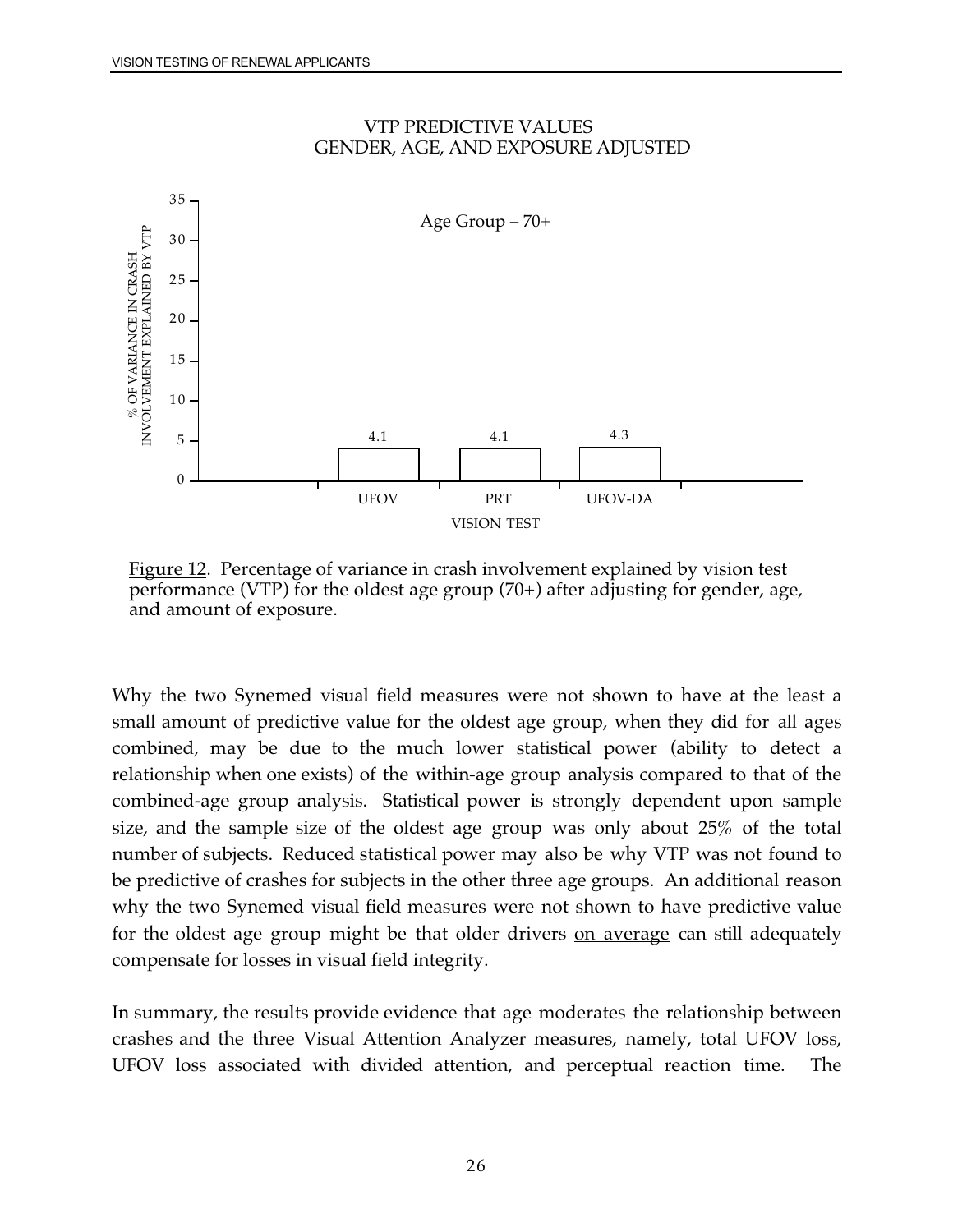association of crashes with these three VTP measures was stronger for the 70+ year old renewal applicants.

### **Study Question 7:**

## **To what extent do poor-vision drivers and older drivers self-restrict? How does the magnitude of self-restriction vary with VTP and age?**

No vision test has to date successfully yielded VTP that explains more than 5% of the differences in crash rate among drivers representative of the general driving population or of specific age groups (Owsley & Ball, 1993). Compensation for reduced visual ability by self-restricting is perhaps the most common reason suggested for why one should expect to find only a weak relationship between VTP and crashes. If drivers with poor vision tend to avoid driving under those visually demanding conditions that increase their exposure to crash risk, then the association of poor VTP with crashes would be expected to be weak.

 UFOV-DA) and PRT. Avoidance of sunrise or sunset was found to be especially The Driving Habits Survey administered in this study measured the driver's level of self-restriction (never, sometimes, often, or always) for a variety of forms of selfrestriction: night-driving frequency, avoidance of rain or fog, avoidance of sunrise or sunset, avoidance of driving alone, avoidance of left turns, and avoidance of heavy traffic. Scores on the five avoidance measures were combined into a general selfrestriction measure called AVOIDANCE. Table 5 indicates the extent to which poor vision scores and driver age were found to be associated with the reported level of selfrestriction. All the indicated associations are modest; neither VTP nor age explained more than 7% of the differences in self-restriction. In general, loses in visual ability were, on average, associated with reduced night driving and avoidance of rain or fog, sunrise or sunset, driving alone, and left turns. Avoidance of heavy traffic was only associated with the Visual Attention Analyzer measures: UFOV loss (both total and associated with losses in contrast sensitivity, attentional field, and UFOV. Of the measured visual abilities, losses in UFOV (both total and UFOV-DA) were most highly associated with self-restriction.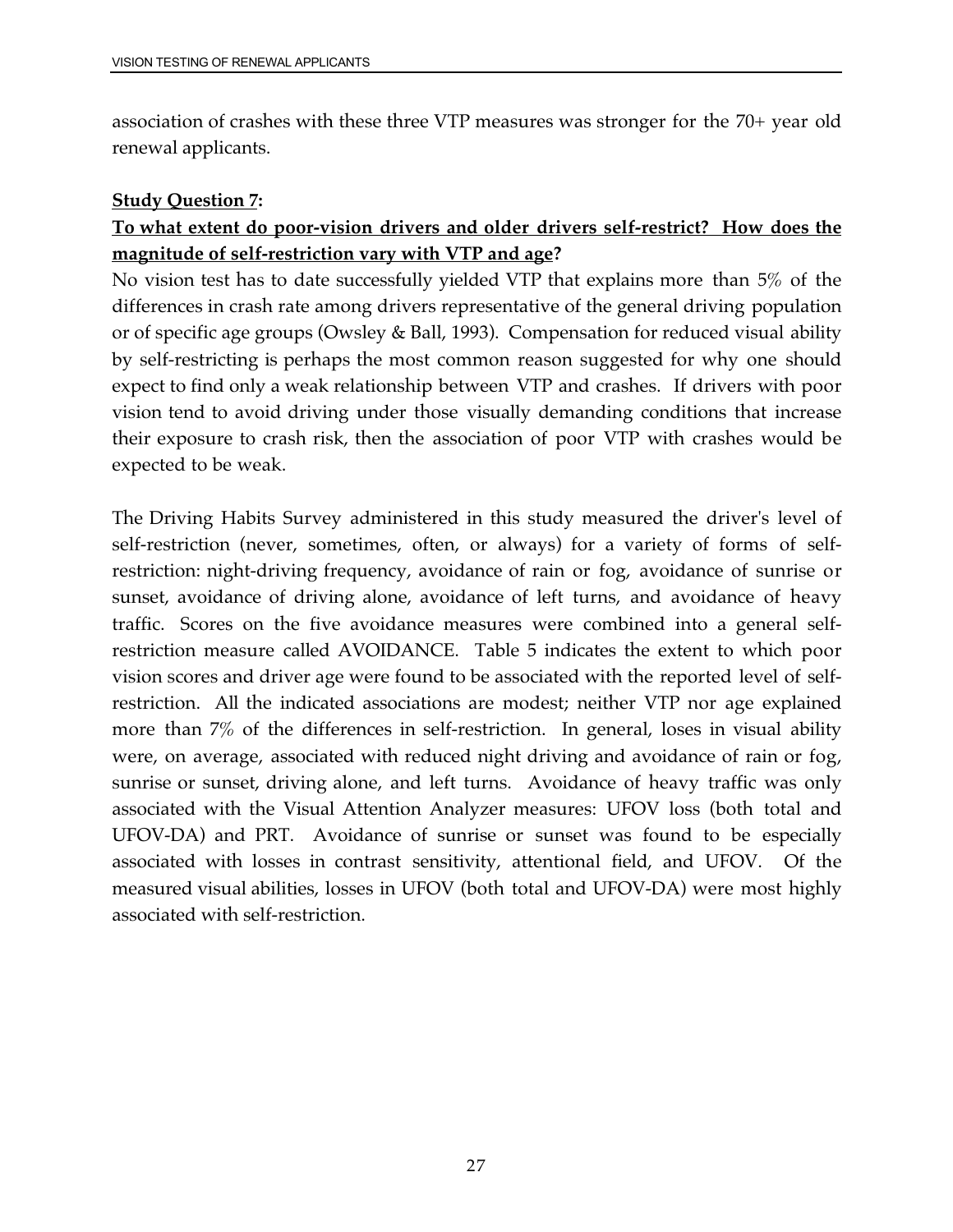### Table 5

|              |                               | Avoidance of   |                      |                  |               |                  |                      |
|--------------|-------------------------------|----------------|----------------------|------------------|---------------|------------------|----------------------|
|              | Night<br>driving<br>frequency | Rain or<br>fog | Sunrise<br>or sunset | Driving<br>alone | Left<br>turns | Heavy<br>traffic | <b>AVOIDANC</b><br>Ε |
| Snellen fail | $^{+}$                        | $^{+}$         | $\mathrm{+}$         | $^{+}$           | $^{+}$        |                  | $^{+}$               |
| P-R L-C A    | $^{+}$                        | $\mathrm{+}$   | $++$                 | $^{+}$           | $\pm$         |                  | $\mathrm{+}$         |
| SKILL-HC     | $^{+}$                        | $^{+}$         | $^{+}$               | $^{+}$           | $^{+}$        |                  | $+$                  |
| SKILL-LC     | $^{+}$                        | $^{+}$         | $++$                 | $^{+}$           | $\mathrm{+}$  |                  | $\boldsymbol{+}$     |
| BGT-off      | $^{+}$                        | $^{+}$         | $\mathrm{+}$         | $+$              | $^{+}$        |                  | $\mathrm{+}$         |
| BGT-on       | $+$                           | $+$            | $++$                 | $^{+}$           | $+$           |                  | $\mathrm{+}$         |
| Stndrd/field | $^{+}$                        | $+$            | $\mathrm{+}$         |                  | $^{+}$        |                  | $\mathrm{+}$         |
| Attn/field   | $^{+}$                        | $^{+}$         | $++$                 | $^{+}$           | $+$           |                  | $+$                  |
| <b>UFOV</b>  | $++$                          | $++$           | $++$                 | $+$              | $^{+}$        | $+$              | $++$                 |
| UFOV-DA      | $^{+}$                        | $++$           | $++$                 | $+$              | $+$           | $+$              | $++$                 |
| <b>PRT</b>   | $^{+}$                        | $^{+}$         | $^{+}$               | $^{+}$           | $^{+}$        | $^{+}$           | $^{+}$               |
| Age          | $++$                          | $^{+}$         | $++$                 | $^{+}$           | $^{+}$        |                  | $\pm$                |

### Association of Self-Restriction with Poor VTP and Driver Age

Note. One or two pluses indicates a statistically significant association of self-restriction with VTP or Age (the worse the visual ability or the older the driver, the more self-restriction). Two plusses indicate that 5% or more of the variation in the reported level of self-restriction was explained by VTP or Age. One plus indicates that less than 5% of the differences in self-restriction was explained by VTP or Age. AVOIDANCE is a composite measure and is comprised of the five avoidance scores.

Older driver ages were also generally associated with self-restriction except for avoiding heavy traffic. As one might expect, older drivers reported especially avoiding driving at night and at sunrise or sunset.

Figure 13 illustrates the mean levels of self-restriction for low, medium, and high losses in the visual abilities measured in this study. Figures 14 illustrates the mean level of self-restriction for each of the four age groups. Reported level of self-restriction was highly variable both with respect to visual ability loss and age, as indicated by the vertical lines in Figures 13 and 14. One source of this variability may be drivers varying in the extent to which they are having to compensate for multiple visual and non-visual impairments. In general, the mean reported level of self-restriction is low, corresponding to a value between never avoiding and sometimes avoiding (closer to sometimes than to never). Only subjects with a high UFOV loss (both total and UFOV-DA) or a long perceptual reaction time reported sometimes self-restricting.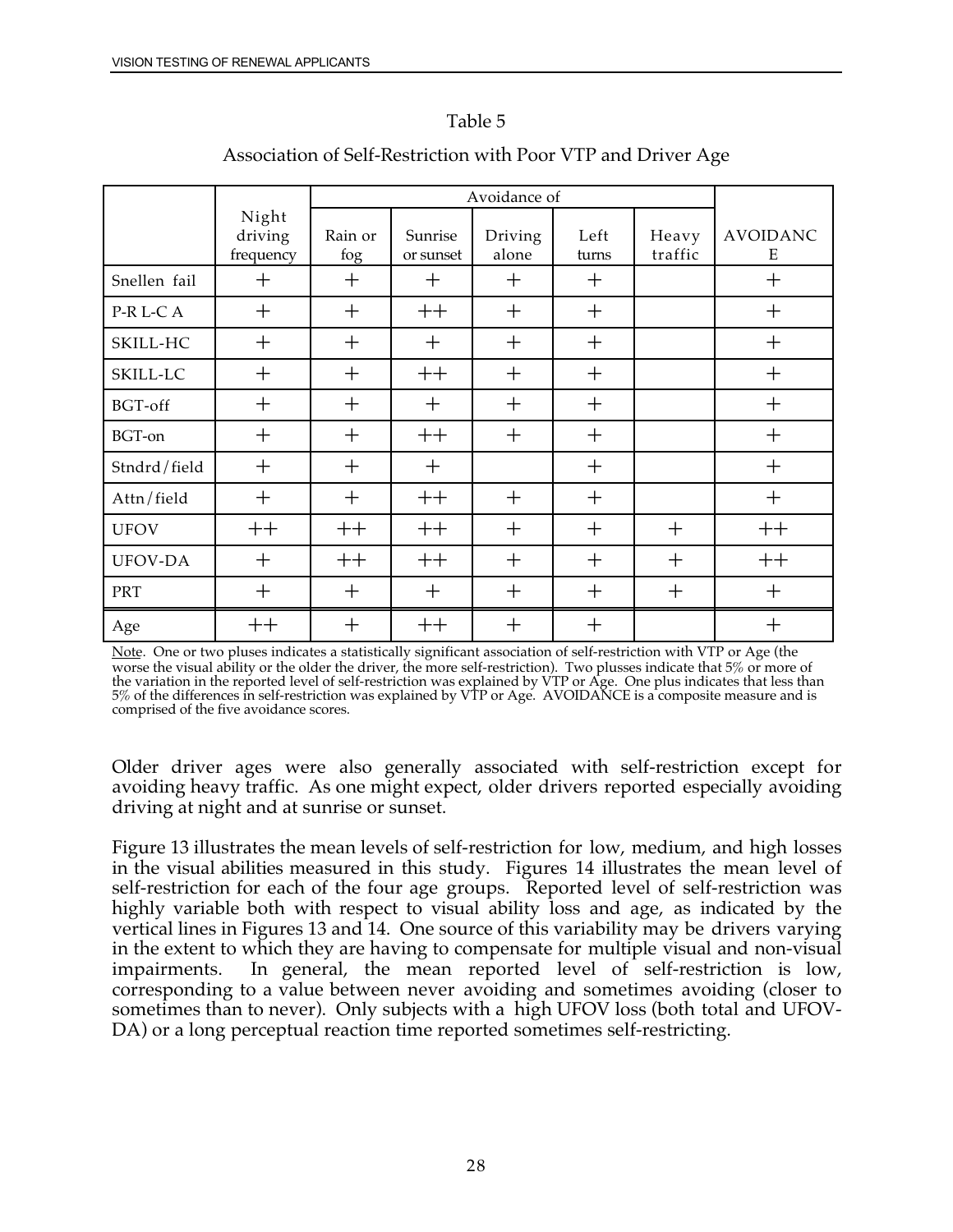

<span id="page-41-0"></span>

UFOV LOSS or UFOV-DA LOSS or PRT SCORE

<u>Note</u>. The mean levels of avoidance for low, medium, and high losses in the contrast sensitivity and field integrity measures were about the same and therefore are represented in one graph (top). The same explanation applies to the single representation in the bottom graph for the Attention Analyzer measures. Vertical lines represent plus and minus 1 standard deviation from the mean. About two-thirds of normally-distributed data fall in this interval. Maximum AVOIDANCE score  $= 15$ . Low visual-ability loss  $=$  lower 70% of loss scores; high visual-ability loss = highest 10% of loss scores.

Figure 13. Mean AVOIDANCE score by level of visual ability for the contrast sensitivity, field integrity, and Attention Analyzer measures.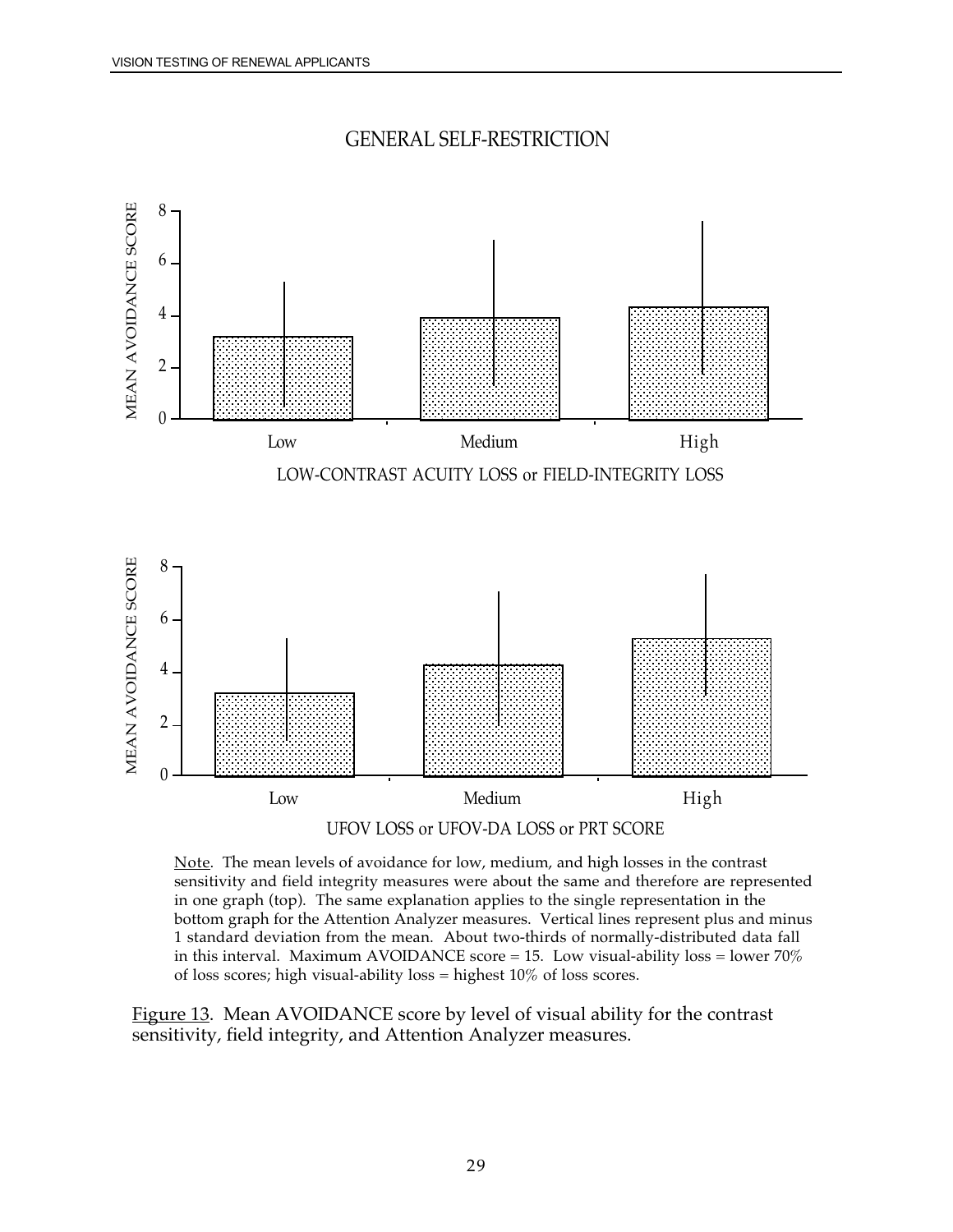<span id="page-42-0"></span>

<u>Note</u>. Vertical lines represent plus and minus 1 standard deviation from the mean. About two-thirds of normally-distributed data fall in this interval. Maximum score = 15.



Although level of self-restriction may be only marginally related to age and declining VTP, the correlations may be sufficient to obscure or attenuate the intrinsic relationship between VTP and crash risk. This question is explored in the next section.

### **Study Question 8:**

 A specific form of self-restriction could be said to moderate the relationship between restriction. Whether there were significant differences in the association of poor VTP **Is the relationship between VTP and crashes moderated (mediated) by self-restriction?**  VTP and crashes (see Figure 1) if the strength of the association of poor VTP with crashes was significantly weaker or stronger for higher versus lower levels of selfwith crashes at different levels of self-restriction was statistically assessed for each form of self-restriction measured in this study. Figure 15 illustrates for drivers aged 26-39 how the association of poor Pelli-Robson low-contrast acuity with crashes is moderated by the reported level of restriction from driving in heavy traffic. Drivers who have poor contrast sensitivity and who never avoid driving in heavy traffic are predicted to have an elevated crash rate relative to drivers with good contrast sensitivity. However, the reverse (very low crash risk) is predicted for drivers who have poor contrast sensitivity and who <u>often</u> avoid driving in heavy traffic. Avoiding heavy traffic appears to compensate at least in part for poor contrast sensitivity. Consequently, the predicted crash rate would be about the same for the drivers with poor and for the drivers with good contrast sensitivity when averaged across all levels of heavy traffic avoidance. However, when measured with regard to the levels of heavy traffic avoidance, the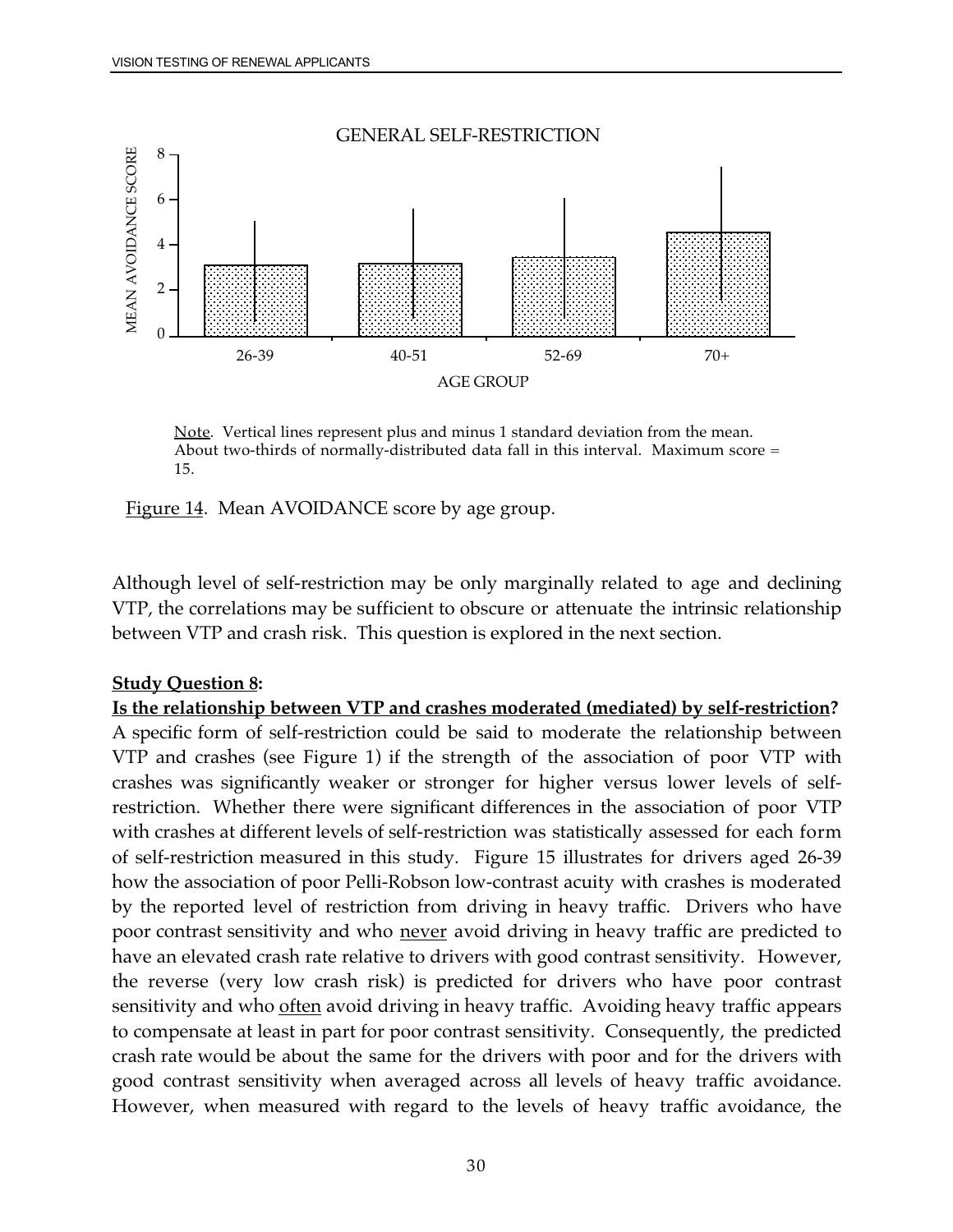<span id="page-43-0"></span>strength of the association of poor Pelli-Robson low-contrast acuity with crashes will be enhanced to the extent that drivers with poor Pelli-Robson low-contrast acuity do not avoid heavy traffic.

 the indicated forms of self-restriction: DMV Snellen test, Pelli-Robson low-contrast Figure 16 shows by age group the enhanced predictive values of performance on the following tests when VTP predictive values were measured with regard to the level of acuity test, the Smith-Kettlewell Low Luminance Card, the visual field tests, and the first Visual Attention Analyzer test. The reader may wish to compare Figure 16 with Figure 12, which shows the significant VTP predictive values when measured without regard to the level of self-restriction. Appendix D summarizes the hierarchical multiple regression equations indicating the moderating effect of self-restriction.



Note. Predicted values are based on a small sample size (*n* = 335), and therefore should be regarded only as rough approximations.

Figure 15. Predicted number of crashes over a 3-year period for drivers aged 26-39 by Pelli-Robson low-contrast acuity and level of avoidance of heavy traffic.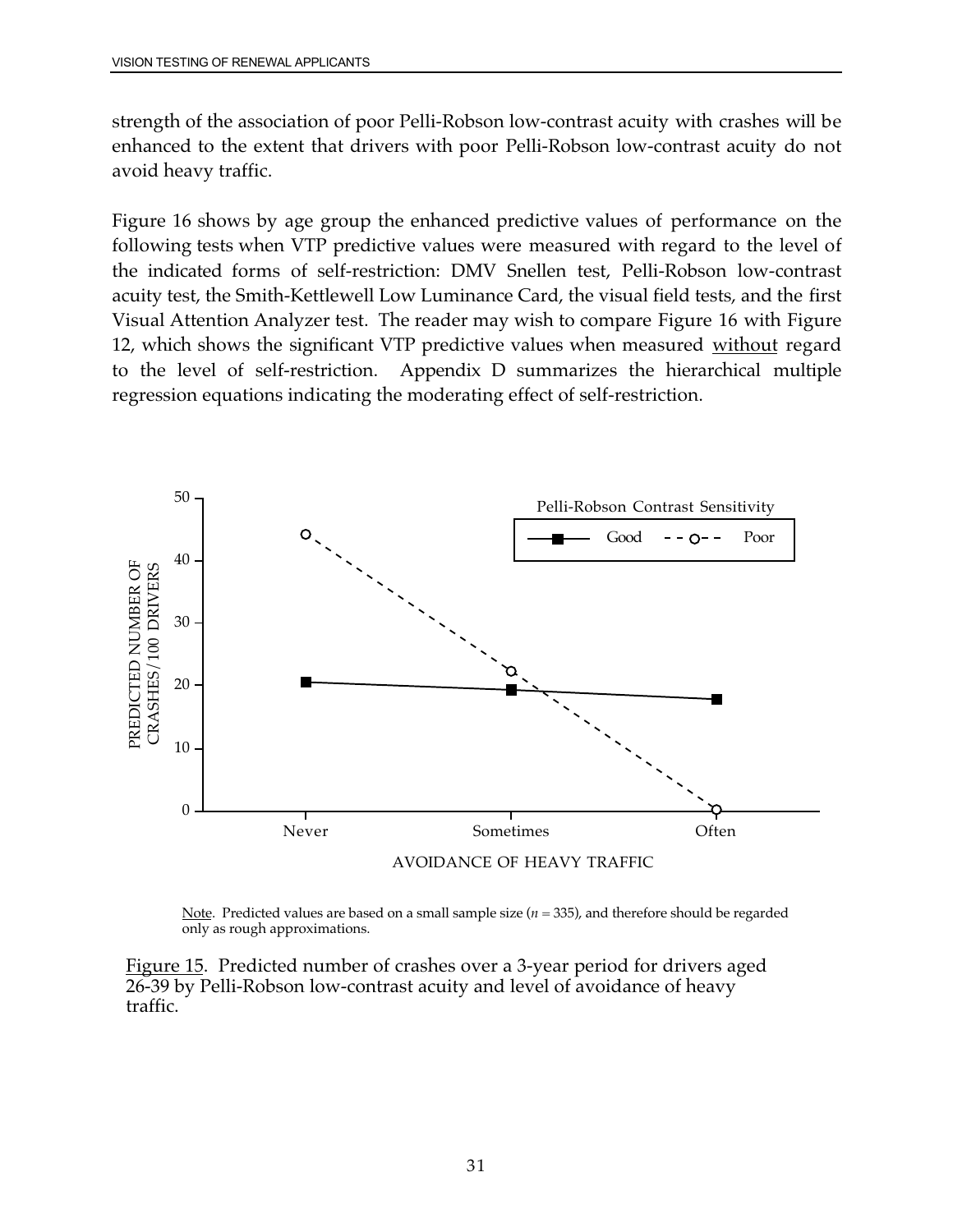

#### VTP PREDICTIVE VALUES GENDER, AGE, AND EXPOSURE ADJUSTED – SELF-RESTRICTION ASSESSED –

Note. UFOV and UFOV-DA predictive values were not moderated by any of the forms of self-restriction measured in the study.

Figure 16. VTP predictive values by age group when moderated by the indicated form of self-restriction and after adjusting for gender, age, and amount of exposure.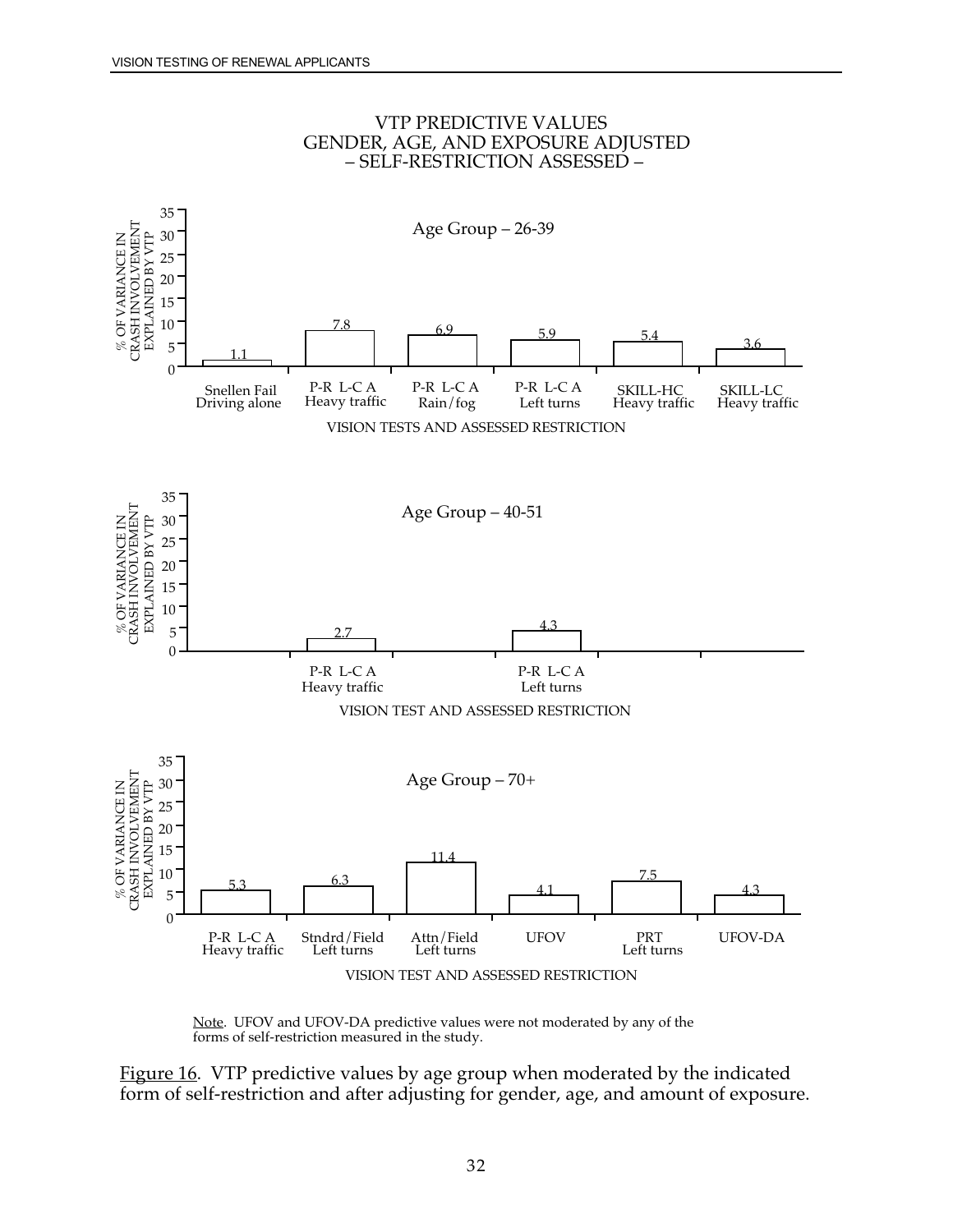<span id="page-45-0"></span>likely to be less than wholly adequate for <u>worsening</u> impairments of <u>multiple</u> visual Contrary to the inadequate-For 70+ year old drivers, avoiding left turns significantly moderated the relationship between crashes and standard and attentional field-integrity losses and perceptual reaction time. However, avoiding left turns was not predictive of fewer crashes for drivers in this age group with poor standard or attentional visual fields or poor perceptual reaction time. Instead, as illustrated in Figure 17 for perceptual reaction time, older drivers who have poor standard or attentional visual fields or poor perceptual reaction time and who <u>often</u> or always avoid left turns are predicted to have a higher crash rate relative to drivers who have good visual fields or good perceptual reaction time. This result is consistent with the inadequate-compensation hypothesis presented earlier for 70+ year old drivers. Older drivers' compensation is on average abilities critical to safe driving. Older drivers with the worse measured perceptual reaction times and other visual and non-visual driving-related impairments are the ones most likely to report often or always self-restricting. If, as posited, the self-restricting of these drivers is inadequate, then the association of poor visual ability with crashes will be greater for higher levels of self-restricting. compensation hypothesis, avoiding heavy traffic appears to compensate at least in part for the reduced contrast sensitivity found in the older drivers. A possible explanation is offered below.



Note. Predicted values are based on a small sample size (*n* = 277), and therefore should be regarded only as rough approximations.

Figure 17. Predicted number of crashes over a 3-year period for drivers aged 70+ by perceptual reaction time and level of avoidance of left turns.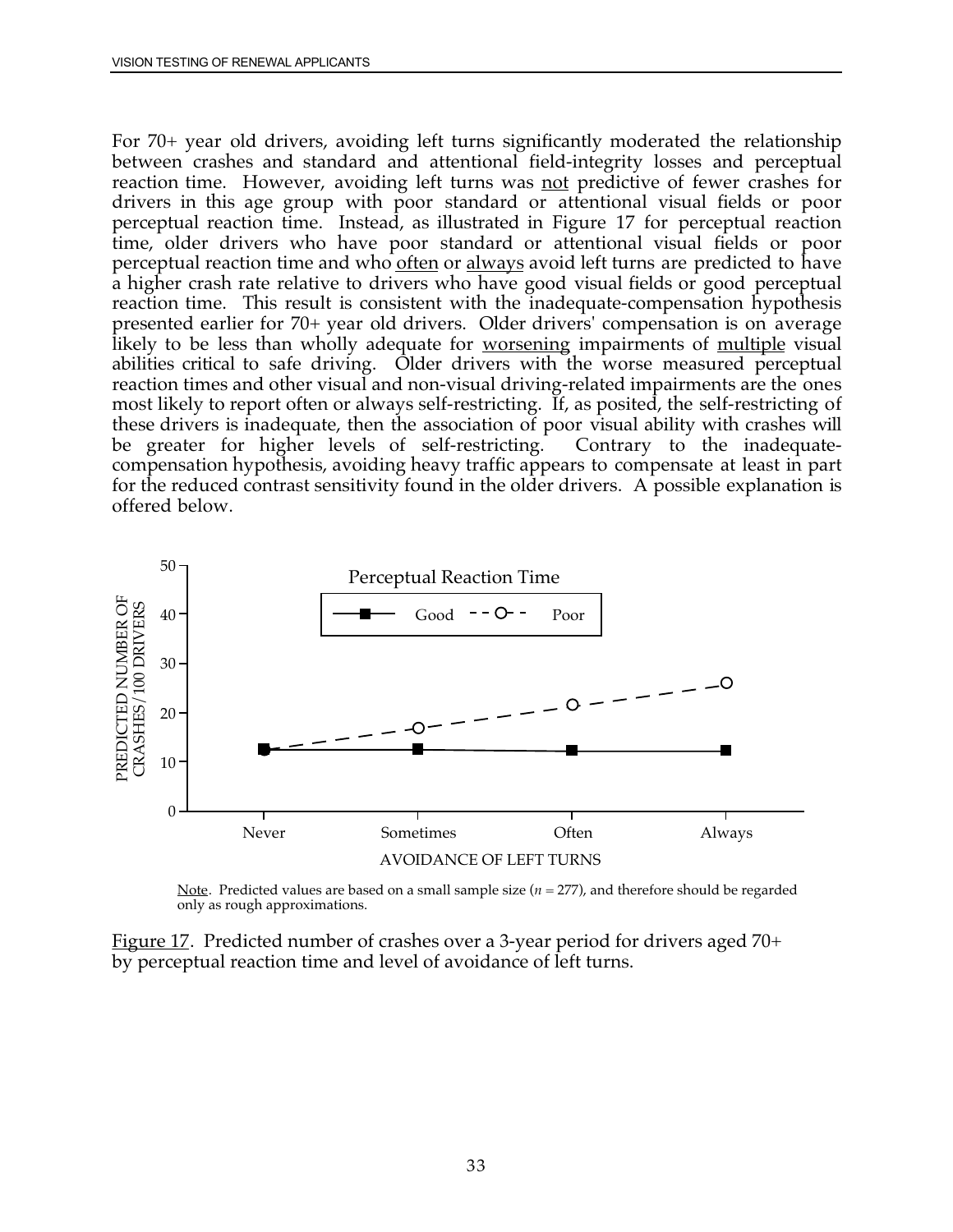(1) the accumulation of scratches on the lenses causes light-scatter inside the eye and Low-contrast acuity having predictive value for 26-39 year old drivers may be due in part to what Schieber (1988) calls the contact lens syndrome. Extended wearing of contact lenses can result in impaired vision functioning under low-contrast conditions (Applegate & Massof, 1975). After wearing contact lenses for extended periods of time, individuals may report blurred or foggy vision even though their visual acuity, as measured on a conventional high-contrast chart has not changed. However, their performance on a contrast sensitivity test reveals their impaired vision. Because drivers who have contact lens syndrome do not have reduced visual acuity, and therefore have no trouble reading traffic signs or making out details, they will commonly not be aware of their reduced visual ability and so will not modify their driving accordingly. Extended contact lens wear may reduce contrast sensitivity in at least two related ways: thereby introduces a veiling haze onto the retinal image, and (2) extended wear can induce corneal edema which also causes light-scatter inside the eye.

The apparent waning in the predictive value of Pelli-Robson low-contrast acuity for driver ages 40-51 is consistent with contact lens wear diminishing with an increasing need for bifocals by individuals in their 40s. It must be stressed that the above hypothesis is highly speculative, particularly since habits in the use of contact lenses was not measured.

Pelli-Robson low-contrast acuity having predictive value for 70+ year old renewals may also be due at least in part to drivers not driving in accordance with their reduced visual ability because of a lack of awareness of their visual ability loss. Low-contrast acuity loss in 70+ year old drivers may be due to cataracts, glaucoma, or retinal degeneration. These age-related visual disorders differentially impact contrast sensitivity and visual acuity. In the early stages of these disorders, contrast sensitivity is likely to be impaired, but not visual acuity. Consequently, a driver may develop one of these disorders and continue to drive for several years before diagnosis, unaware of their worsening contrast sensitivity (Schieber, 1988).

In summary, different forms of self-restriction were found to moderate the relationship between crashes and performance on the DMV Snellen test, Pelli-Robson low-contrast acuity test, the Smith-Kettlewell Low Luminance Card, the visual field tests, and the first Visual Attention Analyzer test (PRT assessment). VTP predictive values were enhanced when these moderating influences were accounted for in the prediction models.

#### **Study Question 9:**

#### **Is there any evidence of other variables moderating (mediating) the relationship between VTP and crashes?**

One might expect, a priori, enhanced VTP predictive values for renewal applicants who fail the department's Snellen test. Many of the Snellen fails will pass the Snellen test after getting corrective lenses or updating their corrective-lens prescriptions. Others, however, will not be able to pass the department's Snellen test even with best-corrected visual acuity. These will most likely be 70+ year old drivers. Older drivers whose bestcorrected visual acuity is not sufficient to read a line of 20/40 letters have more wrong with their vision than impaired ability to see details (Bailey & Sheedy, 1988). They would most likely also have one or more of the following age-related vision disorders: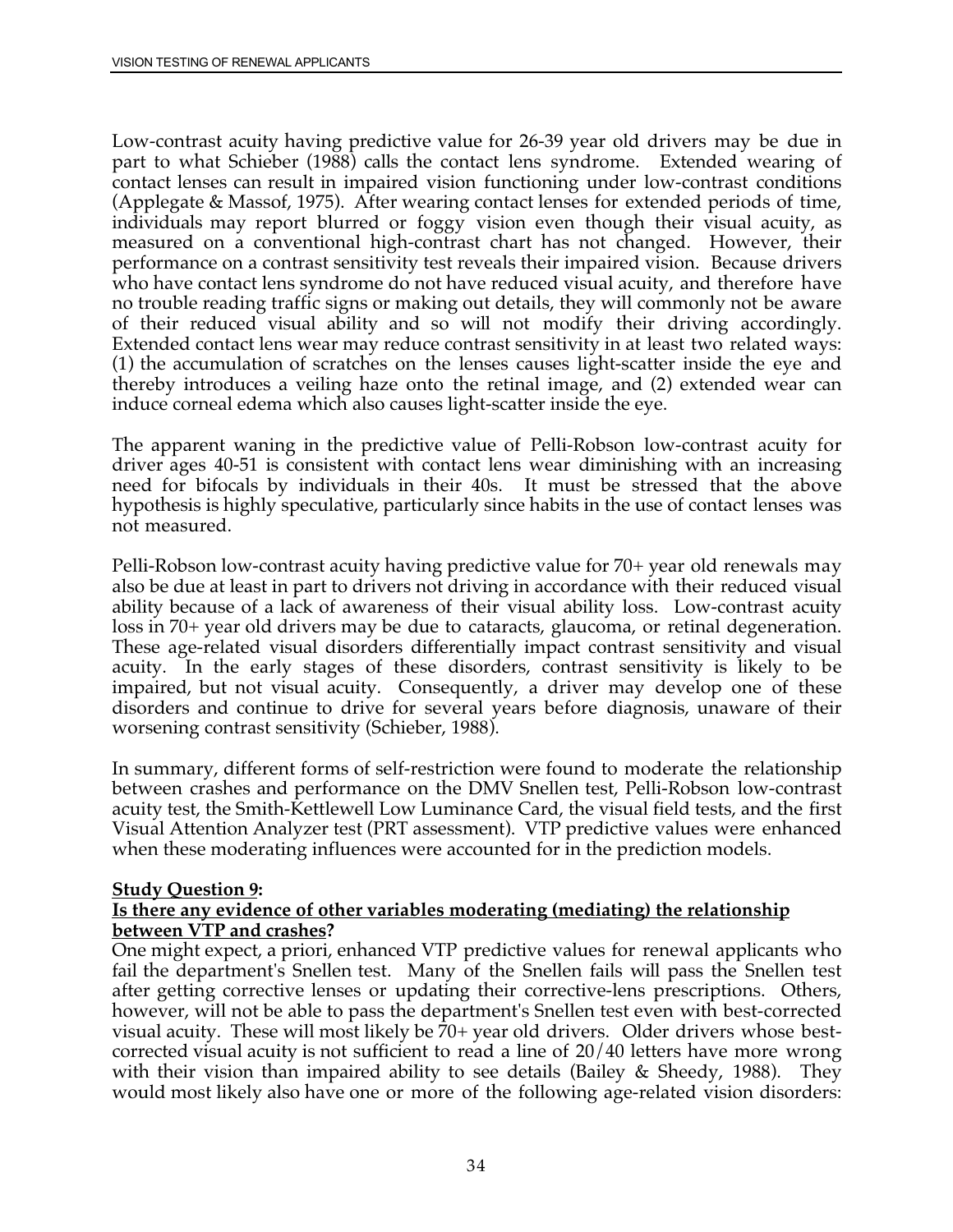cataracts, macular degeneration, other retinal pathology such as diabetic retinopathy, or glaucoma. If so, contrast sensitivity, glare resistance, and light sensitivity would all also likely be substantially impaired. Glaucoma and diabetic retinopathy may also impair visual fields. Consequently, among Snellen fails one might expect that poor VTP would be more strongly associated with crashes than it would be among Snellen passes due to Snellen fails on average being unable to wholly compensate for all of their impaired visual abilities.

About 65% of the Snellen test fails were 70+ year old drivers. Table 6 shows the fairly even distribution of Snellen test fails across the three test batteries. Almost 10% of the study subjects failed the department's Snellen test, whereas approximately 25% of the older drivers failed (see Figure 3).

### Table 6

|                     | Vision test battery |                 |                |                |
|---------------------|---------------------|-----------------|----------------|----------------|
| Snellen test result | SK1                 | SK <sub>2</sub> | <b>UFOV</b>    | Total          |
| Pass                | 1,126<br>91.6%      | 993<br>91.5%    | 1,068<br>87.8% | 3,187<br>90.3% |
| Fail                | 103<br>$8.4\%$      | 92<br>$8.5\%$   | 148<br>12.2%   | 343<br>9.7%    |
| Total               | 1,229               | 1,085           | 1,216          | 3,530          |

#### Number and Percentage of Subjects who Passed and Failed the Department's Snellen Test by Vision Test Battery

 is illustrated for perceptual reaction time in Figure 18. For subjects who passed the Appendix C contains summaries of six hierarchical multiple regression analyses which indicate that poor VTP is more strongly associated with crashes for subjects who failed the department's Snellen test than for those who passed it. This moderation of the relationship between VTP and crashes by performance on the department's Snellen test Snellen test, there was no difference between the number of predicted crashes for drivers with poor perceptual reaction time and drivers with good perceptual reaction time. However, for subjects who failed the Snellen test, those who had poor perceptual reaction times were predicted to have an elevated crash rate relative to those having good perceptual reaction times.

The one SK1 test on which performance was <u>not</u> more strongly associated with crashes when the Snellen test was failed was the high-contrast SKILL Card chart, which only differs from the Snellen test in being a near- rather than far-acuity test. The other three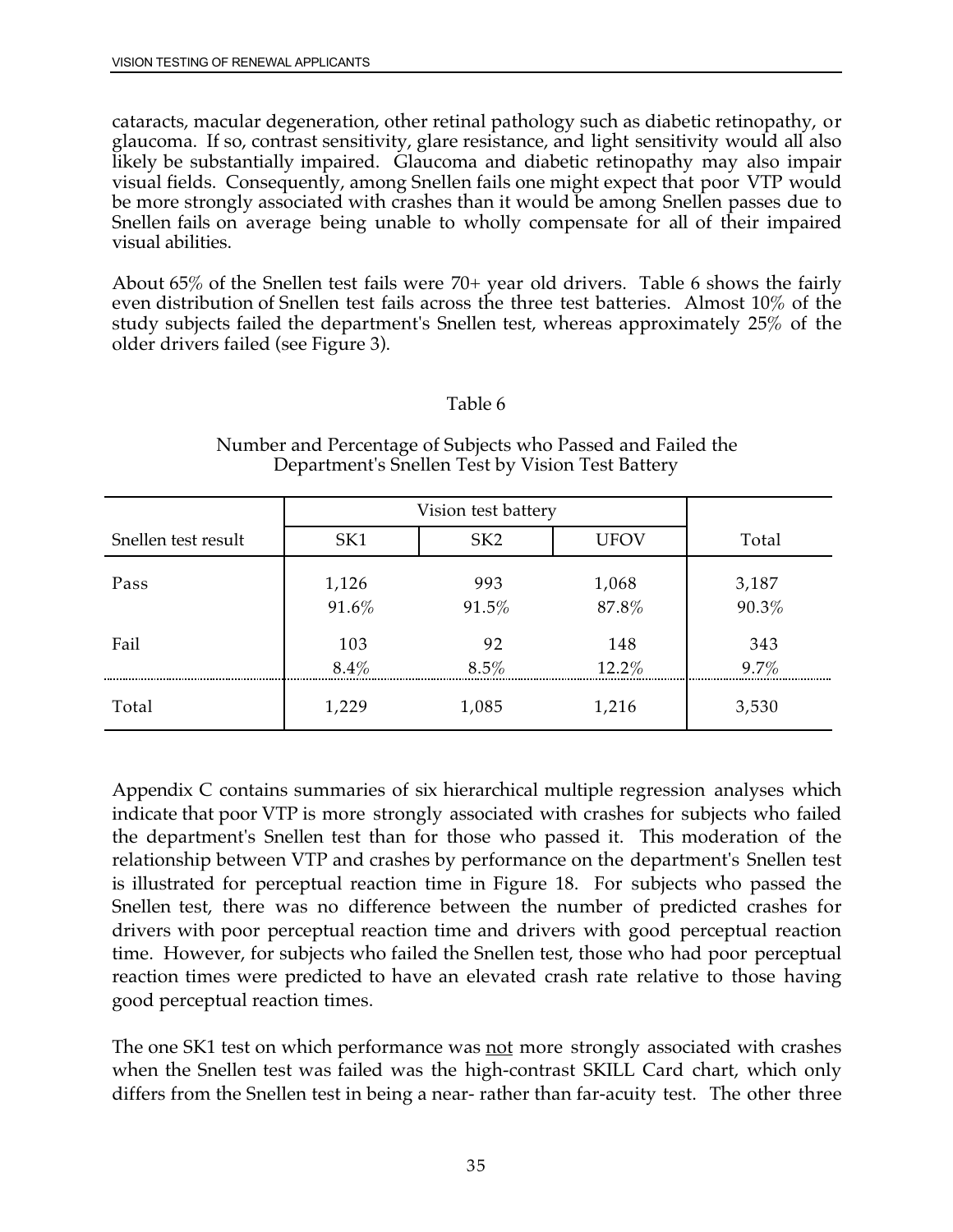while simultaneously performing a central task. Perhaps compensation for impaired ability to divide attention is not exacerbated by the conditions underlying the inability test scores for which VTP predictive value was not enhanced were standard and attentional field-integrity loss and the UFOV loss associated with divided attention. Both measures of divided attention require the subject to perform a peripheral task to read a 20/40 line.



Note: Predicted values are based on a small sample size ( $n = 1,197$ ), and therefore should be regarded only as rough approximations.



In reviewing the regression results, it was surprising to discover that two of the equations revealed that failing the department's Snellen test is significantly and substantively associated with crashes. See equations for Visual Attention Analyzer UFOV loss and perceptual reaction time (Appendix E-5 and E-6). The predictive value of the Snellen test is illustrated in Figure 18 by the elevated rate of crashes predicted for Snellen fails among drivers with both poor and with good perceptual reaction times. These results suggest that the predictive value of the Snellen test is generally masked by differences in stronger higher-order visual determinants of crashes, such as PRT and UFOV. In other words, the validity of the department's 20/40 Snellen test becomes evident when differences in higher order perceptual or attentional abilities are statistically "removed."

Figure 19 shows for the Snellen fails (all age groups combined) the enhanced VTP predictive values of the SKILL Card low-contrast chart, the Berkeley Glare Tester chart in the absence of glare, and the Visual Attention Analyzer (total UFOV & PRT). The reader may wish to compare Figure 19 with Figure 11, which shows the significant predictive values for all the subjects, and Figure 12, which shows the significant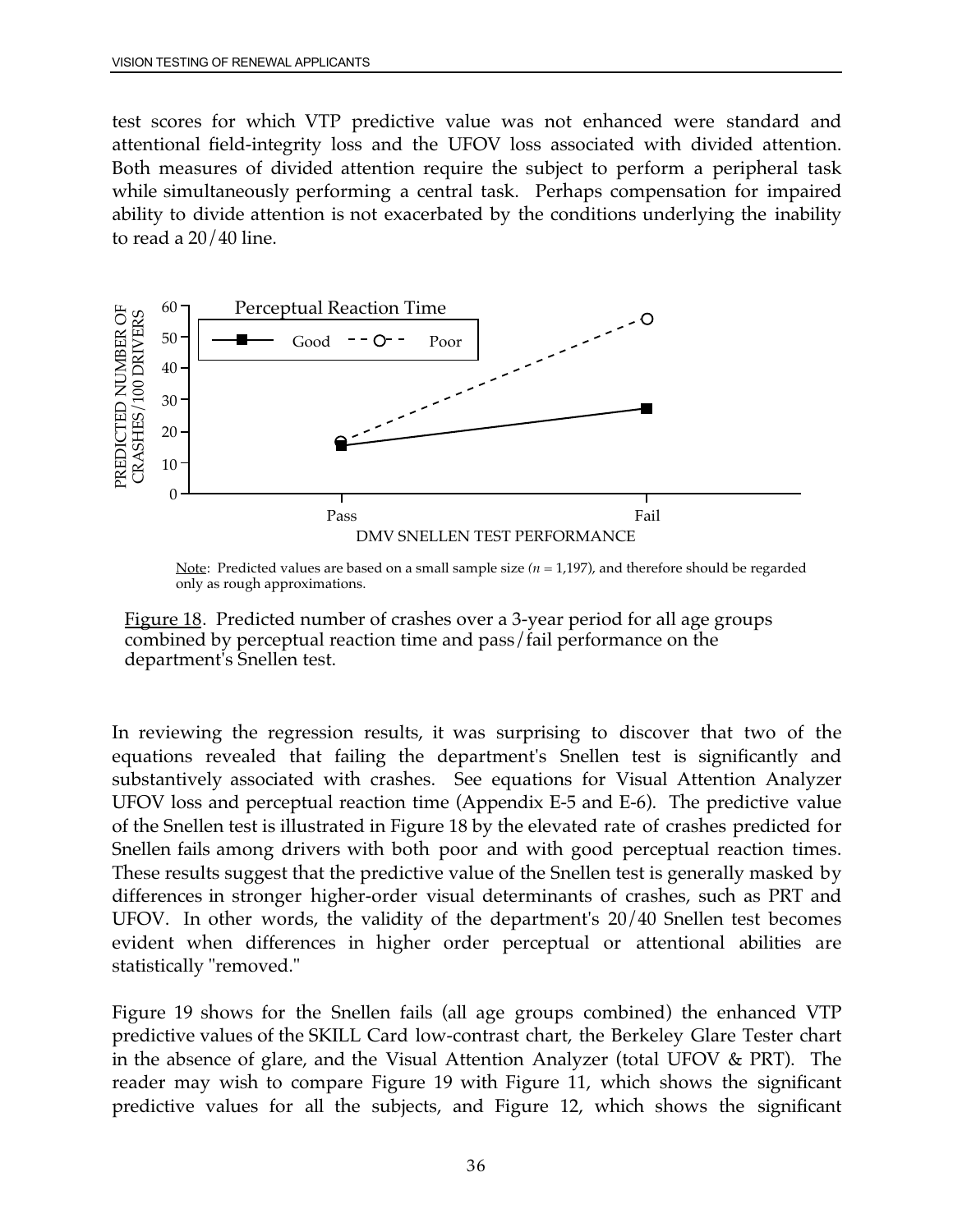predictive values for only the 70+ year old subjects. The predictive values for the Snellen fails' total UFOV loss and PRT are about double what they are for 70+ year old subjects. Additionally, for the Snellen fails, the predictive value of low-contrast nearacuity is about double that estimated for the two higher-order visual abilities. This was true for low-contrast near-acuity as measured with the SKILL Card chart and as measured with the BGT chart. These results suggest that of drivers who fail the department's Snellen test, those who also have poor low-contrast near-acuity are more likely to be involved in crashes than are those who do not.



Figure 19. Percentage of variance in crash involvement explained by Vision Test Performance (VTP) for Snellen test fails for all age groups combined after adjusting for gender, age, and amount of exposure.

 values were measured with regard to the level of the indicated forms of self-restriction: total UFOV loss for Snellen test fails who reported little or no night driving, avoidance subjects in general. Poor performance on all of the indicated tests was to some extent Figure 20 shows for the Snellen test fails (all age groups combined) the enhanced predictive value of performance on each of the following tests when VTP predictive Pelli-Robson low-contrast acuity test, SKILL Card low-contrast chart, Berkeley Glare Tester, and the Visual Attention Analyzer (total UFOV & PRT). Predictive values for low-contrast acuity and perceptual reaction time are especially notable (Peck, 1993). Also note that the predictive value of perceptual reaction time is about double that of of sunrise or sunset, and/or avoidance of heavy traffic. The reader may wish to compare Figure 20 with Figure 16, which shows analogous VTP predictive values for "compensated for" by the indicated form of self-restriction. Figure 21 illustrates for poor perceptual reaction time its apparent compensation by low night driving frequency.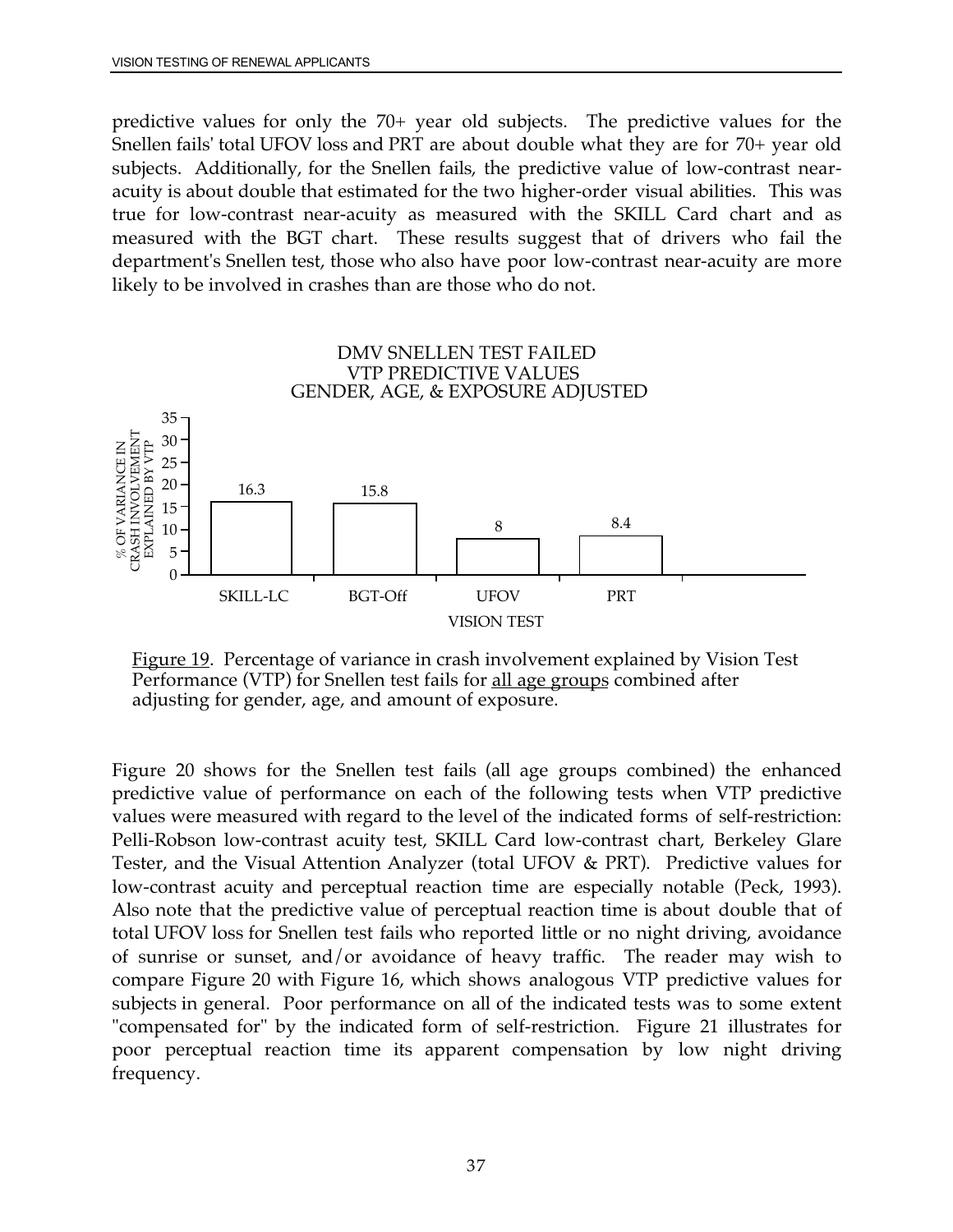

DMV SNELLEN TEST FAILED VTP PREDICTIVE VALUES GENDER, AGE, & EXPOSURE ADJUSTED – SELF-RESTRICTION ASSESSED –

Figure 20. Percentage of variance in crash involvement explained by Vision Test Performance (VTP) for Snellen test fails for all age groups combined when moderated by the indicated form of self-restriction and after adjusting for gender, age, and amount of exposure.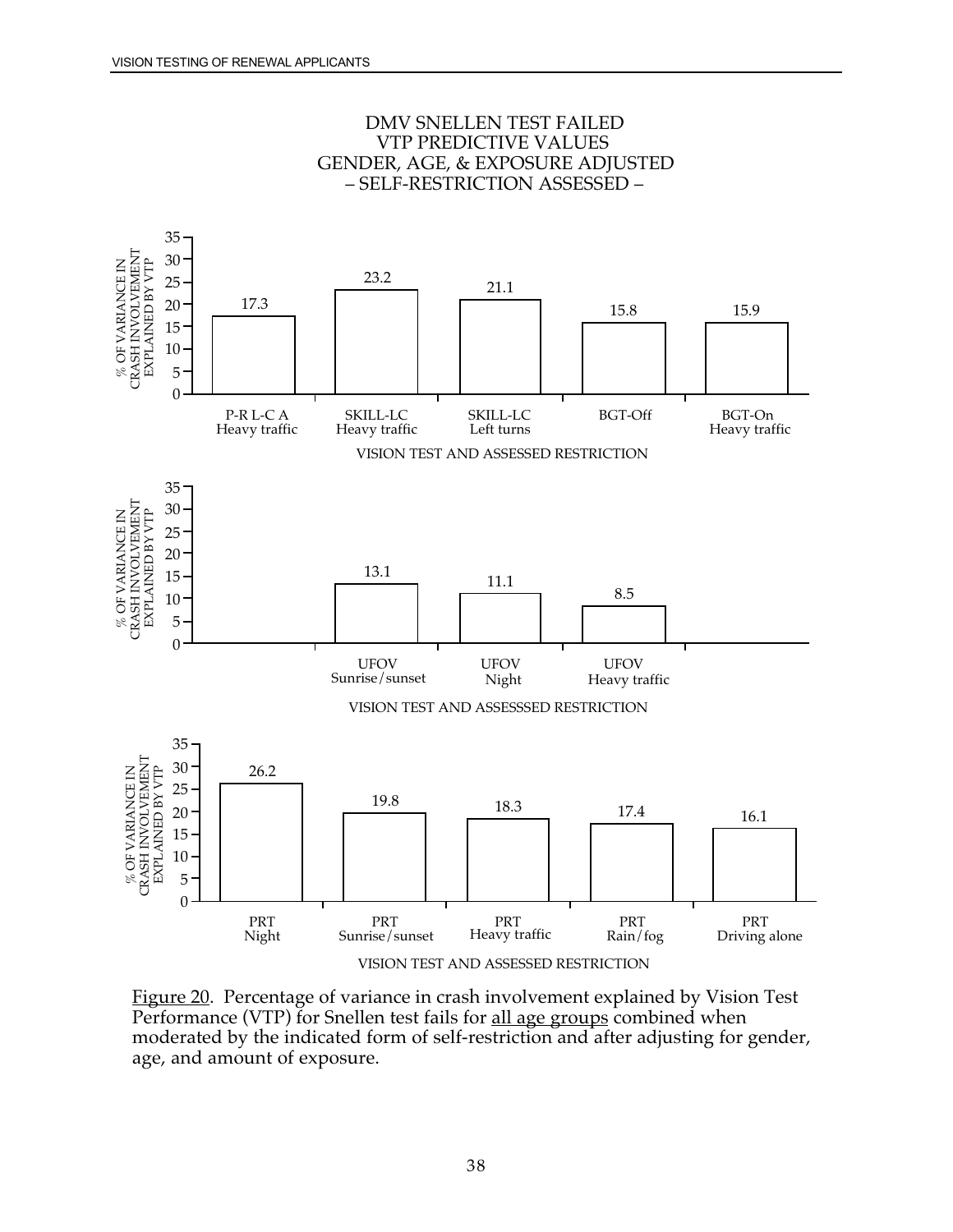

Note. Predicted values are based on a small sample size (*n* = 143), and therefore should be regarded only as rough approximations.

Figure 21. Predicted number of crashes over a 3-year period for Snellen test fails for all age groups combined by perceptual reaction time and night driving frequency.

 they are for renewals in general. It was also discovered that failing the department's Snellen test was substantively associated with crashes when the effects of higher-order In summary, VTP predictive values for contrast sensitivity, total UFOV, and perceptual reaction time are 2 to 3 times higher for renewals who failed the DMV Snellen test than perceptual or attentional abilities were removed.

#### **Study Question 10:**

#### **What are the operational and policy implications of the results?**

 Which of the experimental vision tests offer the most promise? As stated in the However, as noted by Peck, the net impact of a given safety policy is a function of some instance, delicensure. Another important parameter is volume. All other things Introduction, the objective of the present study has been to isolate those vision tests showing the most promise for further validation in a large-scale statewide study. In terms of Peck's (1986) risk-management model of driver control, "promise" has been evaluated with respect to risk assessment–the identification of high-risk drivers. several parameters. Once a high risk group is identified there must be developed countermeasures for reducing that risk through remediation, license controls, and in being equal, a countermeasure applied to a large number of high-risk drivers will prevent more crashes than a countermeasure applied to a small number of high-risk drivers. Finally there must be a consideration of benefits and costs to determine whether the added tests and test time are cost-justified. Benefits and costs depend upon test validity, equipment and staff time requirements, including that needed for any follow-up assessment, the effectiveness of the countermeasures, and the number of individuals to be tested. These factors are briefly discussed below.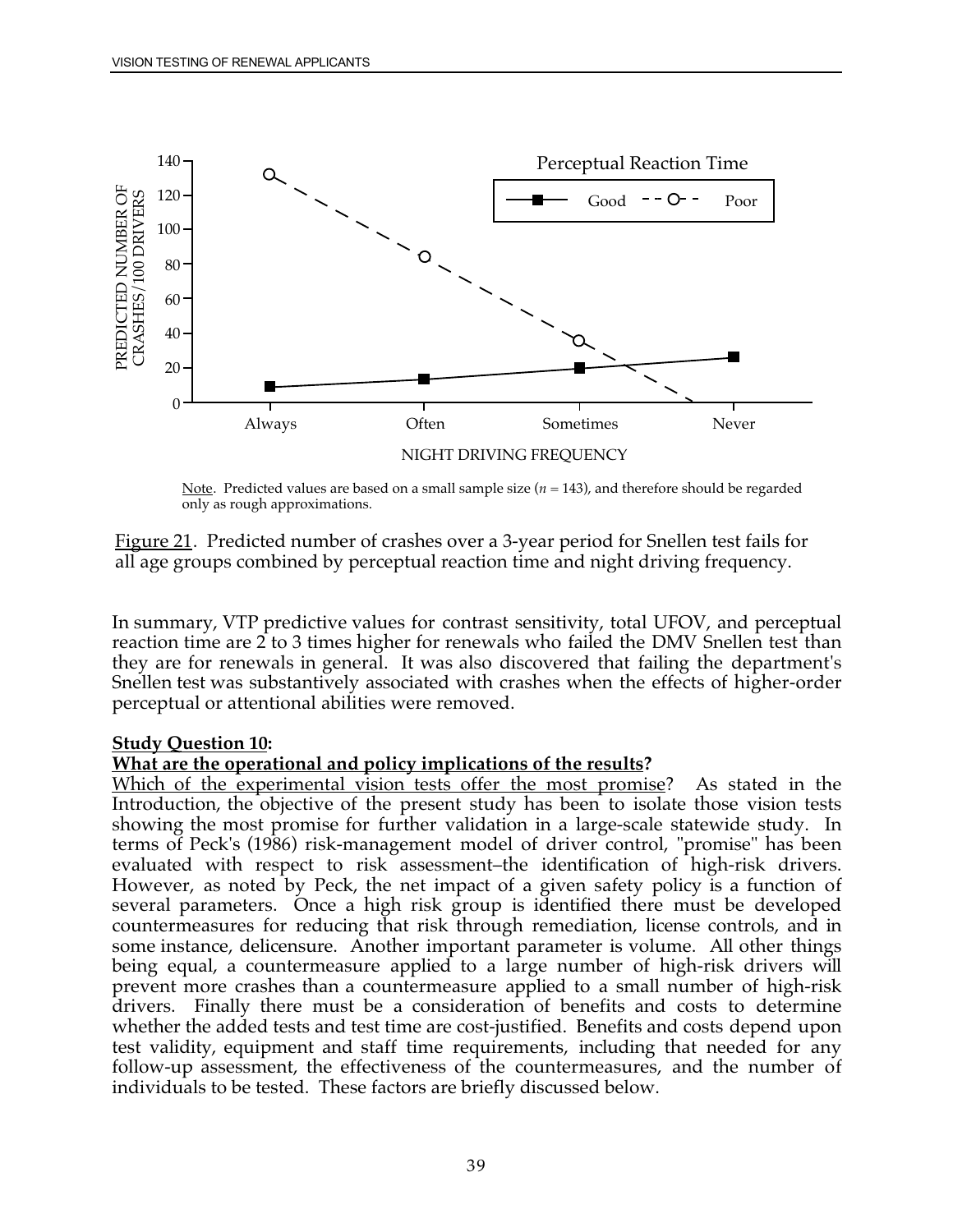<span id="page-52-0"></span> regulation of drivers having impaired visual abilities critical to safe driving. As noted Test validity. From the standpoint of crash predictive validity, the Pelli-Robson low-contrast acuity test and PRT assessment as measured by the Visual Attention Analyzer offer immediate promise for improving the department's identification and earlier, PRT is a better predictor of crashes than the Visual Attention Analyzer total UFOV score.

Performance on the department's Snellen test was also found to be predictive of crashes for certain subgroups of drivers.

 Cost of equipment and staff. The Pelli-Robson chart is commercially available, quick (about 1.5 minutes), and easy to administer. When purchased singly, a Pelli-Robson chart costs \$300.

 would also be a simple matter to develop a PC-based test that duplicates the PRT Measuring PRT would be possible using a much simpler testing apparatus than the Visual Attention Analyzer and would take only 4-5 minutes. A PRT screener test would need to be developed to measure the subject's information process speed. A number of commercially available PC-based tests exist which measure perceptual reaction time. It measure contained in the Visual Attention Analyzer UFOV test.

The cost of follow-up assessment of drivers performing marginally on the vision tests would also need to be considered. Follow-up assessment may include collection and review of a DL 62 form completed by a vision specialist. A road test might also be indicated if the DL 62 indicates a serious vision condition or the applicant only marginally passes the vision test.

 remedial/graded licensing program, it is important to keep in mind the constraints on Treatments/countermeasures - remedial/graded licensing. Implementation of a new vision test would probably be most effective in minimizing crashes and maximizing mobility if implementation included (1) feedback about vision test performance, (2) counseling for marginally-passing license applicants about remediation and/or compensation, (3) appropriate license restrictions (conditions) and guidelines for their application, and (4) guidelines for suspending, revoking, or not licensing unsafe drivers, that is, drivers who can not adequately compensate or who cannot be improved through remediation. These treatments and countermeasures would in turn need to be integrated into a structured remedial/graded licensing program as proposed by Janke (1994). The general purpose of such a program would be to systematically help impaired drivers retain their driving privileges as long as practicable through the use of various forms of compensation. In developing a adequate compensation listed in the Introduction.

 acuity. However, other means of remediation are available. In the case of contrast Losses in contrast sensitivity and PRT cannot be directly remediated like losses in visual sensitivity, remediation might include referring the applicant to a vision specialist for diagnosis, assessment, and treatment of the visual disorders known to cause losses in contrast sensitivity, for example, extended contact lens wear, cataract, and glaucoma (Schieber, 1988). The latter two disorders are progressive and also affect other vision functions critical to safe driving, such as glare resistance and light sensitivity. Low-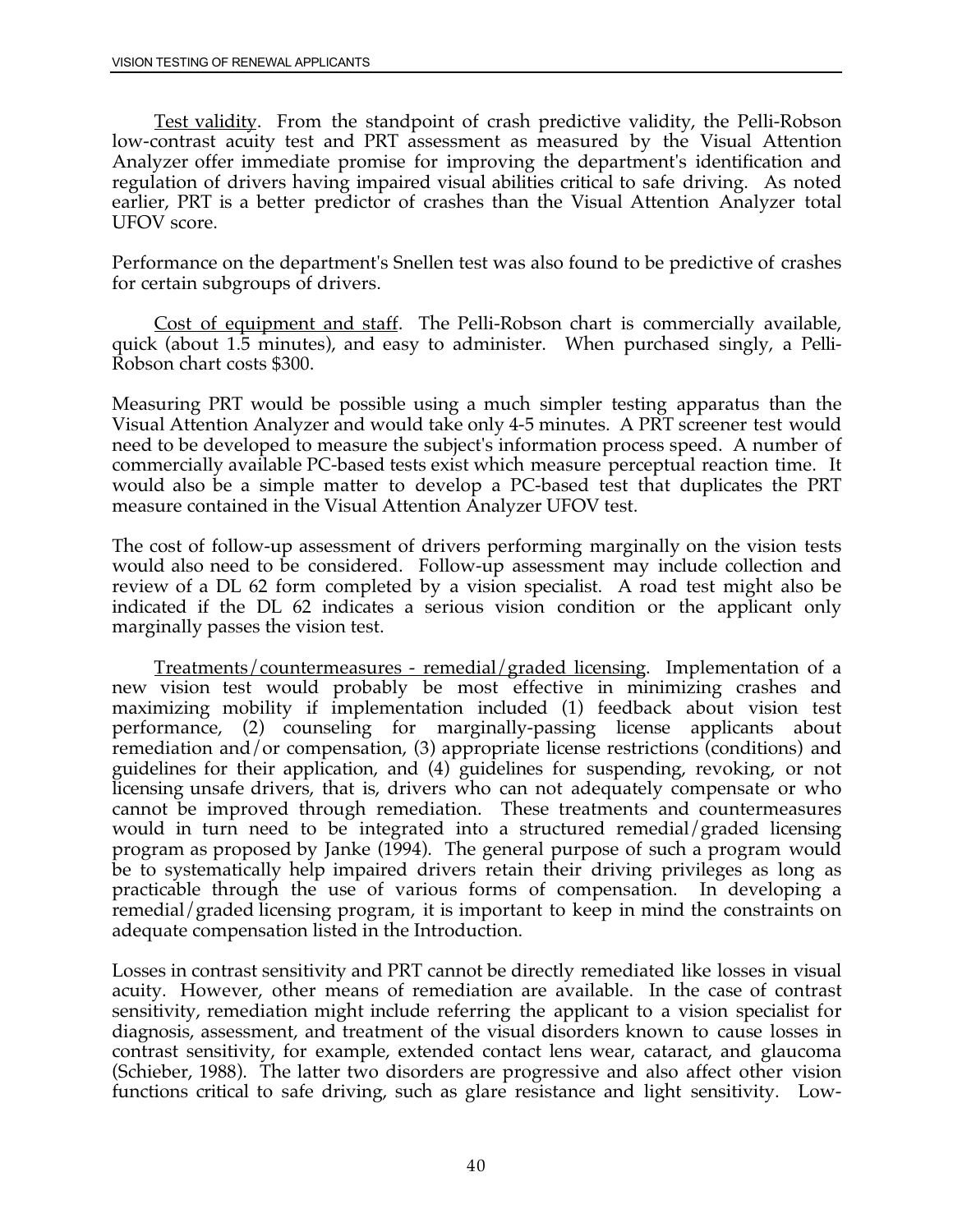thereby make possible their early treatment. Treatment would usually be a matter of contrast acuity screening would facilitate the early detection of these disorders and arresting the progression of the disorder which in turn would improve expected driver safety and mobility; the earlier the treatment, the more potential for improvement (Schieber, 1988, 1994).

 the frequency at which the lenses alternate between clear and opaque. These electronic Losses in PRT may also be remediated by treating underlying disorders. There is also evidence that losses in the abilities underlying visual attention may be remediated by training (Ball, Beard, Roenker, Miller, & Griggs, 1988). Using the Visual Attention Analyzer as a training device, the subjects, who were divided into three age groups (young, middle aged, and older), were trained on tasks similar to those described earlier for the UFOV test. All three age groups were found to significantly improve their performance on both the central task and the peripheral-localization task. Ball et al. (1988) concluded that age-related shrinkage in UFOV can be reversed at least partially by a relatively small amount of practice. An alternative to the Visual Attention Analyzer as a training device may be found in devices sometimes referred to as sportsvision trainers. One type of sports-vision trainer being developed is a pair of electronic spectacles. Electronics embedded in the frames of the eye-wear allows the user to vary spectacles allow the user in effect to "exercise" their PRT.

 drivers who have failed the Snellen test would be largely functionally equivalent to 25% of the renewals), and more importantly, the predictive validity of the PRT for Is there justification for age-based selective testing? The costs of test administration and follow-up treatment could be reduced by implementing one or more of the experimental vision tests on a selective basis. For example, the new tests could be given to only older drivers or only Snellen fails. However, as indicated earlier, reducing the size of the target group would also decrease potential benefits in terms of statewide reduction in motor vehicle crashes. Even if age-based selective testing were empirically defensible, as may be the case for confining PRT assessment to older drivers, it would likely be controversial. On the other hand, only assessing PRT in selectively testing older drivers (because most of the Snellen fails are older), and at the same time failing the Snellen test is a compelling rationale for additional vision testing (as opposed to a controversial position). Confining PRT assessment to Snellen fails will also be more cost-effective because the number of Snellen fails (about 10% of the renewals) is about one-third the number of renewal applicants 70+ years old (about Snellen fails is twice that of subjects aged 70+.

 contrast acuity testing would best serve California drivers if it were routinely administered to all renewal applicants instead of to only older drivers or Snellen fails. In contrast to PRT assessment, the results of this study indicate that Pelli-Robson low-As indicated earlier, routine low-contrast acuity screening would facilitate the early detection of progressive visual disorders, and therefore, make possible their early treatment before the visual disorder causes loses in visual acuity.

In considering the operational and policy implications of using Pelli-Robson lowcontrast acuity test scores and/or PRT test scores, it is important to keep in mind that by themselves, scores on neither of these or the other experimental tests predicted crashes with all age groups combined. PRT, however, was by itself predictive of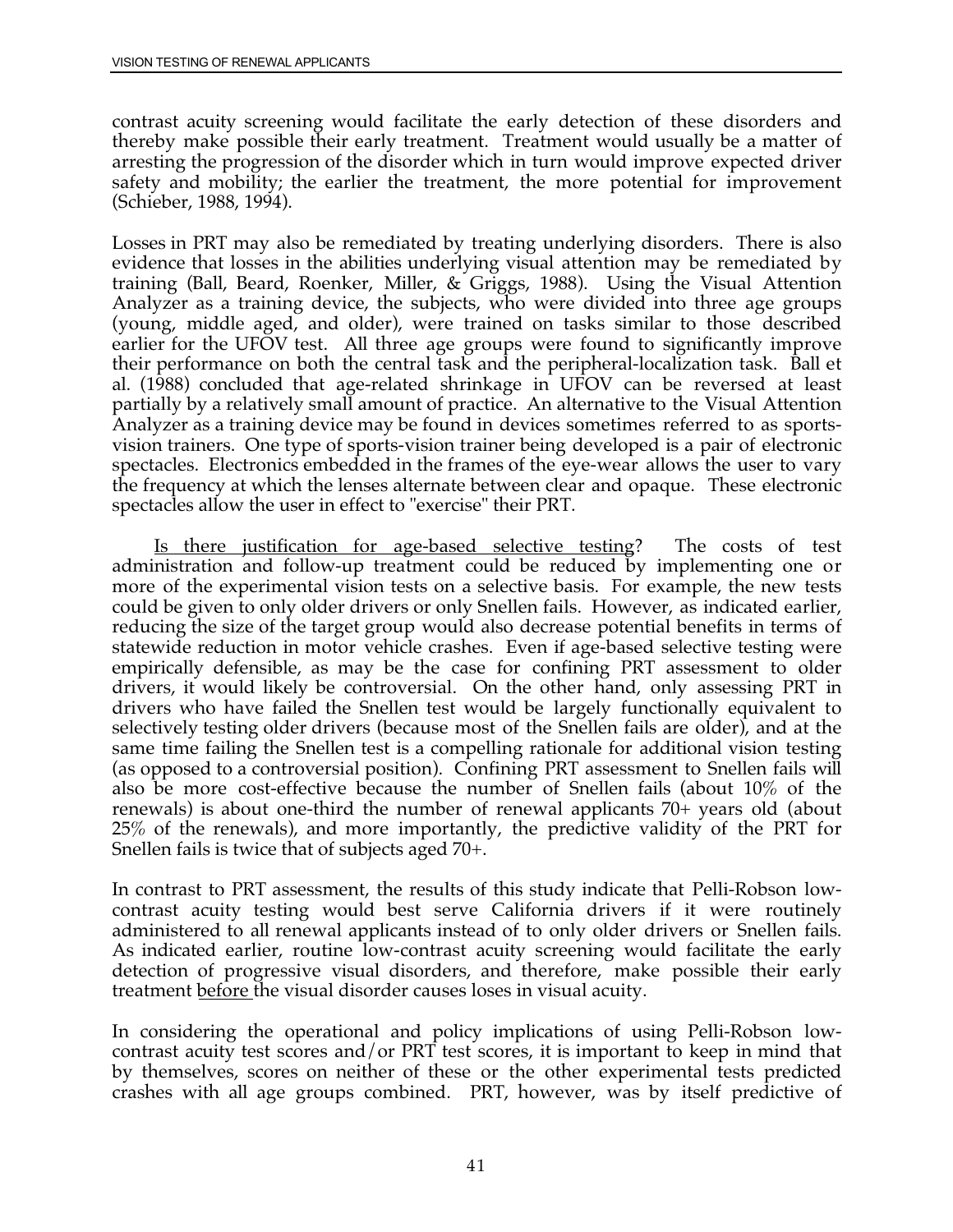crashes for subjects 70+ years old. Nonetheless, the higher VTP predictive values accordance with the values and weights of the other variables in the pertinent associated with the Pelli-Robson low-contrast acuity test scores and the PRT test scores were derived from multivariate models in which the relationship between VTP and crashes was adjusted for covariation with other variables, such as age and exposure. This would mean that to fully realize the VTP predictive values estimated from the models evaluated in this study, one would need to adjust each vision test score in regression equation. In other words, in determining whether countermeasures need to be applied to a renewal applicant after having measured their PRT for instance, one would also score the applicant on such variables as their age and exposure. These three scores would then be combined in accordance with the pertinent regression equation in order to arrive at the adjusted PRT score. Adjusting test scores in this manner would in effect be setting different screening standards for different groups such as older and younger drivers and high and low mileage drivers. Such a departure from present departmental policy would require careful consideration by management.

 having to also fail on the mechanical vision testers before referral to a vision specialist Are the significant results of sufficient magnitude to warrant operational use? There is one result that is of sufficient magnitude to warrant operational use, namely, finding a substantive association between crashes and performance on the department's Snellen test, particularly when evaluated in conjuncture with other variables, such as age and PRT. A straight forward operational use of this finding would be to discontinue use of the Optec 1000 and the Ortho-Rater vision testers and simply give Snellen fails a copy of form DL 62 for completion by a vision specialist. The present policy of Snellen fails saves the department follow-up assessment costs by reducing the number of license applicants failing the department's vision-screening standard. The results of this study indicate that assuming these costs would pay off in statewide crash reduction <u>if</u> effective countermeasures were applied. Full realization of any benefits would require standardizing Snellen chart lighting, (2) revising the department's Driver License Manual so as to provide a clear statement of the Snellen test screening standard and protocol, (3) maintaining strict adherence to the departments screening standard and protocol, and (4) specifying a more comprehensive and rigorous vision examination than is presently done through the DL 62 referral process.

Is there a need for additional research? It is recommended that the apparent riskpredictive value of Pelli-Robson low-contrast acuity and perceptual reaction time be cross-validated in a large-scale statewide study. Cross-validation is strongly recommended due to the following statistical limitations of the present study:

- 1. Even though the study sample size was very large by conventional statistical standards, it included applicants from only three field offices.
- asymptotic normality. Consequently, the significance level of the regression 2. The study used linear parametric statistical techniques even though the distribution of the criterion measure, number of crashes, was non-normal and somewhat heteroscedastic. The use of ordinary least-squares multiple regression techniques with non-normal data can be justified with large *N*s (Peck & Kuan, 1983), but some of the within-group analyses might not have had sufficient *N*s to guarantee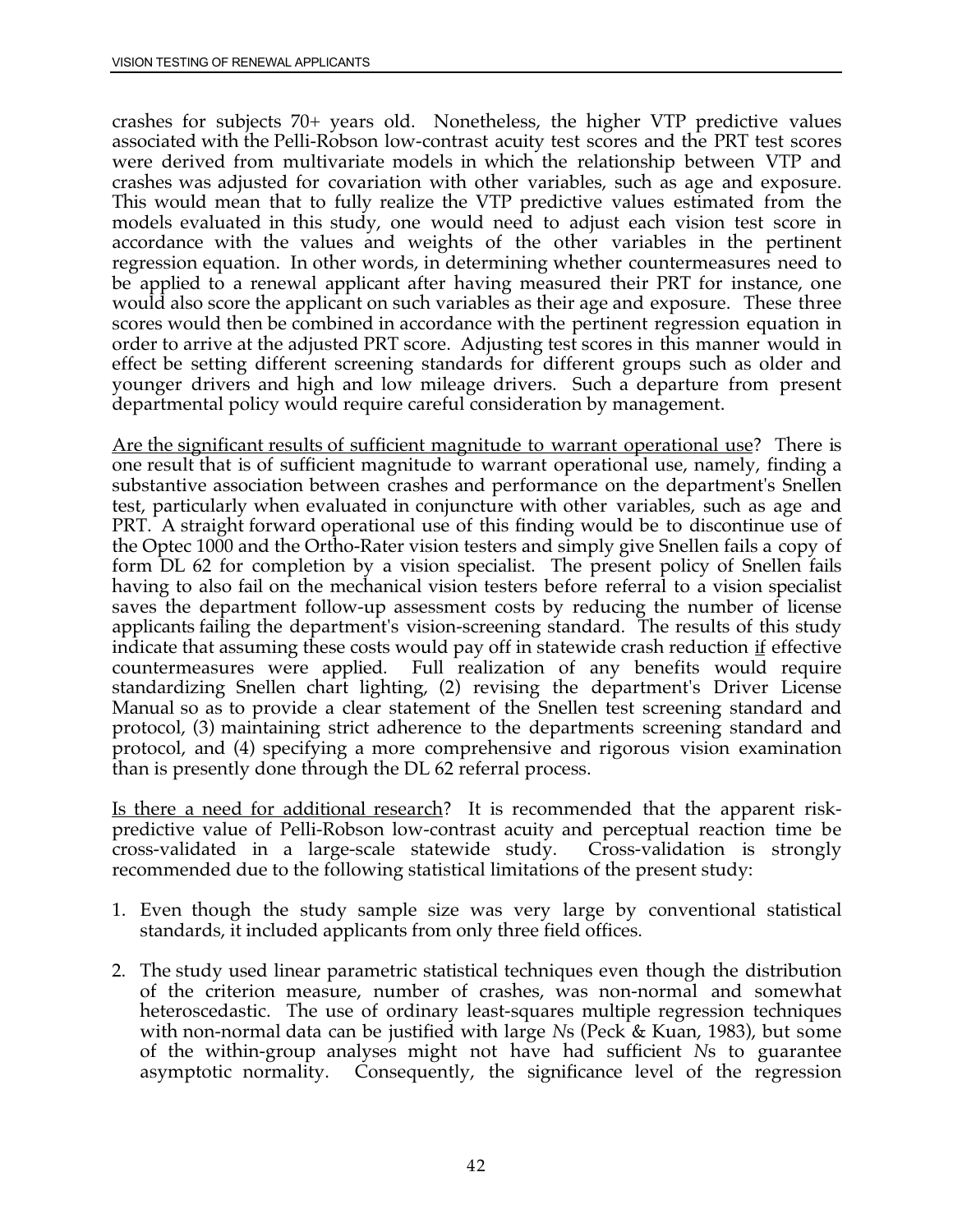coefficients, particularly those based on small *N*'s (e.g., the Snellen fails), can only be regarded as approximate.

3. Because the regression model used for all age groups combined was sometimes evaluated for multiple age groups (see footnote number 2), and because these models contained interaction terms, a large number of statistical tests were performed. Consequently, the magnitude of the reported VTP predictive values and their respective significance levels may be inflated. This inflation is exacerbated by the relative infrequency of crashes, particularly among older drivers, and by the incorporation of interaction terms in the regression models.

 All the tests would be assembled into a single battery to be administered to a large As noted above, this study was not designed to identify a specific set of vision tests and standards for direct statewide implementation. Rather, the objective was to evaluate several test batteries for the purpose of identifying those tests offering the most potential for a large-scale demonstration project. In further validating the Pelli-Robson low-contrast acuity test and PRT assessment, other types of tests, such as ones measuring head and trunk mobility and hazard perception should also be evaluated. sample of subjects. This will allow us to evaluate how the consequences of low vision may be amplified when the driver suffers other driving-relevant impairments. Other objectives of this follow-up validation study would include assessing test-retest reliability, systematic age norming of the tests on the California driving population, and evaluating the utility of the tests for predicting night crashes.

#### REFERENCES

- Applegate, R. A., & Massof, R. W. (1975). Changes in the contrast sensitivity function induced by contact lens wear. American Journal of Optometry and Physiological Optics, 52, 840-846.
- Bailey, I. L., & Bullimore, M. (1991). A new test of disability glare. Optometry and Visual Science, 68, 911-917.
- Bailey, I. L., & Sheedy, J. E. (1988). Vision screening for driver licensure. Transportation in an Aging Society, 2, 294-324. Washington D. C.: Transportation Research Board.
- Ball, K., Beard, B. L., Roenker, D. L., Miller, R. L., & Griggs, D. S. (1988). Age and visual search: Expanding the useful field of view. Journal of the Optical Society of America: A, 5, 2210-2219.
- Ball, K., Owsley, C., & Beard B. (1990). Clinical visual perimetry underestimates peripheral field problems in older adults. Clinical Vision Sciences, 5, 113-125.
- Brown, J., Greaney, K., Mitchel, J., & Lee, W. S. (1993). Predicting accidents and insurance claims among older drivers. Southington, CT: ITT Hartford Insurance Group.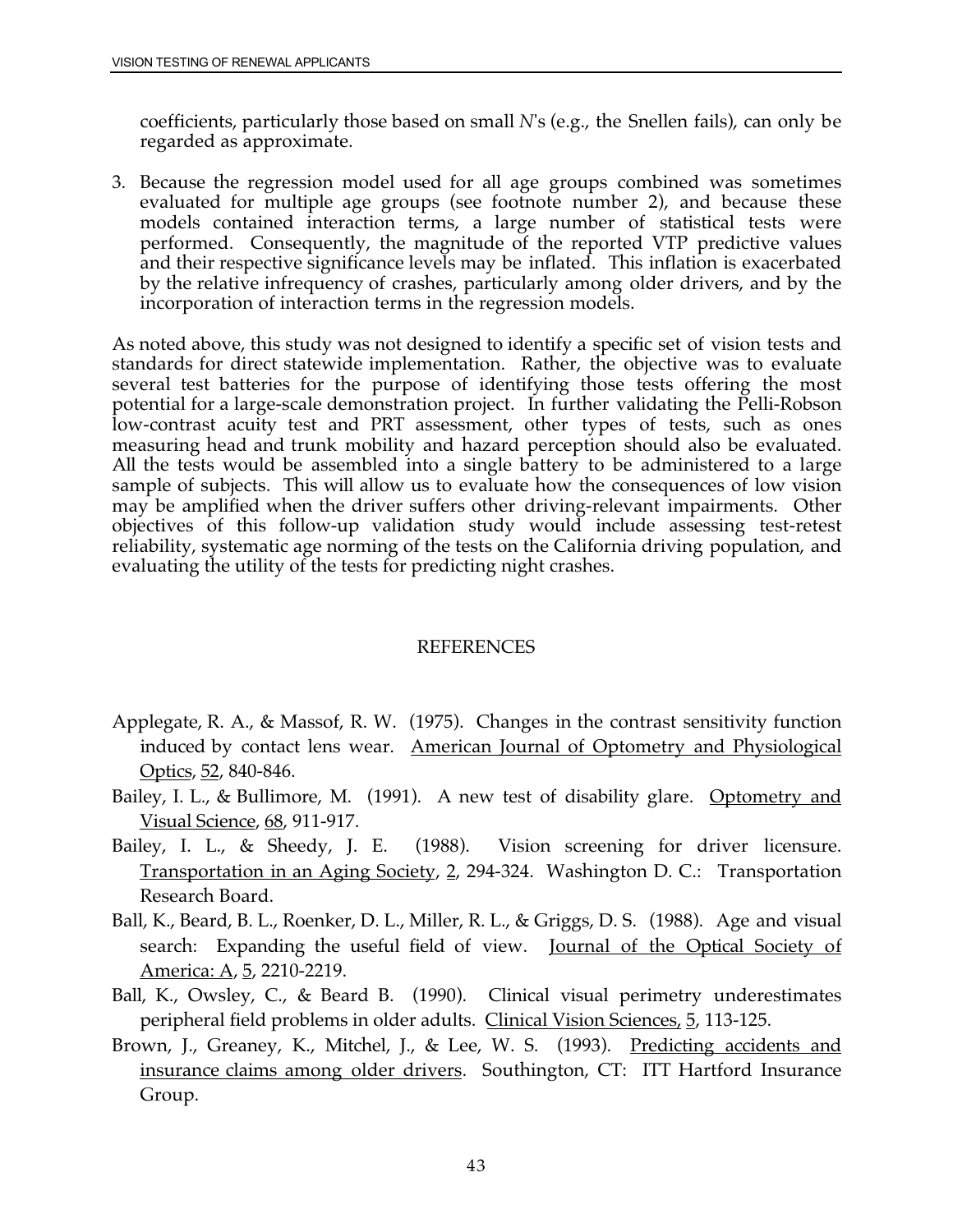- Burg, A. (1964). An Investigation of some relationships between dynamic visual acuity, static visual acuity and driving record (Report No. 64-18). Los Angeles, CA: UCLA Institute of Transportation and Traffic Engineering.
- Burg, A. (1967). Vision test scores and driving records: General findings (Report No. 67-24). Los Angeles, CA: UCLA Institute of Transportation and Traffic Engineering.
- California Department of Motor Vehicles. (1990). Summary of proceedings of the conference on driver competency assessment (Report No. 132). Sacramento, CA: Authors.
- Committee on Vision, National Research Council. (1985). Emergent Techniques for Assessment of Visual Performance. National Academy Press, Washington, D.C.
- Cronbach, L. (1987). Statisitcal test for moderator variables: Flaws in analysis recently proposed. Psychological Bulletin, 102, 414-417.
- Decina, L. E., & Staplin, L. (1993). Retrospective evaluation of alternative vision screening criteria for older and younger drivers. Accident Analysis & Prevention, 25, 267-275.
- Gebers, M. A., & Peck, R. C. (1994). An inventory of California driver accident risk factors (Report No. 144). Sacramento, CA: California Department of Motor Vehicles.
- Gebers, M. A, Romanowicz, P. A., & McKenzie, D. M. (1993). Teen and senior drivers (Report No. 141). Sacramento, CA: California Department of Motor Vehicles.
- Guilford, J. P. (1956). Fundamental statistics in psychology and education. New York, NY: McGraw-Hill.
- Jaccard, J., Turrisi, R., & Wan, C. K. (1990). Interaction effects in multiple regression. Sage University paper series on Quantitative Applications in the Social Sciences, series No. 07-072. Newbury Park, CA: Sage University.
- Janke, M. K. (1994). Age-related disabilities that may impair driving and their assessment: Literature review (Report No. 156). Report to the National Highway Traffic Safety Administration. Sacramento, CA: California Department of Motor Vehicles. (Available in draft form from the California Department of Motor Vehicles, Research and Development Section.)
- Johnson, C. A., & Keltner, J. L. (1983). Incidence of visual field loss in 20,000 eyes and its relationship to driving performance. Archives of Ophthalmology, 101, 371-375.
- Kline, D. W., Kline, T. J. B., Fozard, J. L., Kosnik, W., Schieber, F., & Sekuler, R. (1992). Vision, aging, and driving: The problem of older drivers. Journal of Gerontology: Psychological Sciences, 47, 27-34.
- Leibowitz, H. W. (1993). Vision and driving: Past limitations and future possibilities. Alcohol, Drugs and Driving, 9, 211-218.
- McKnight, A. J, & Stewart, M. A. (1990). Development of a competency based driver license testing system. Landover, MD: National Public Services Research Institute.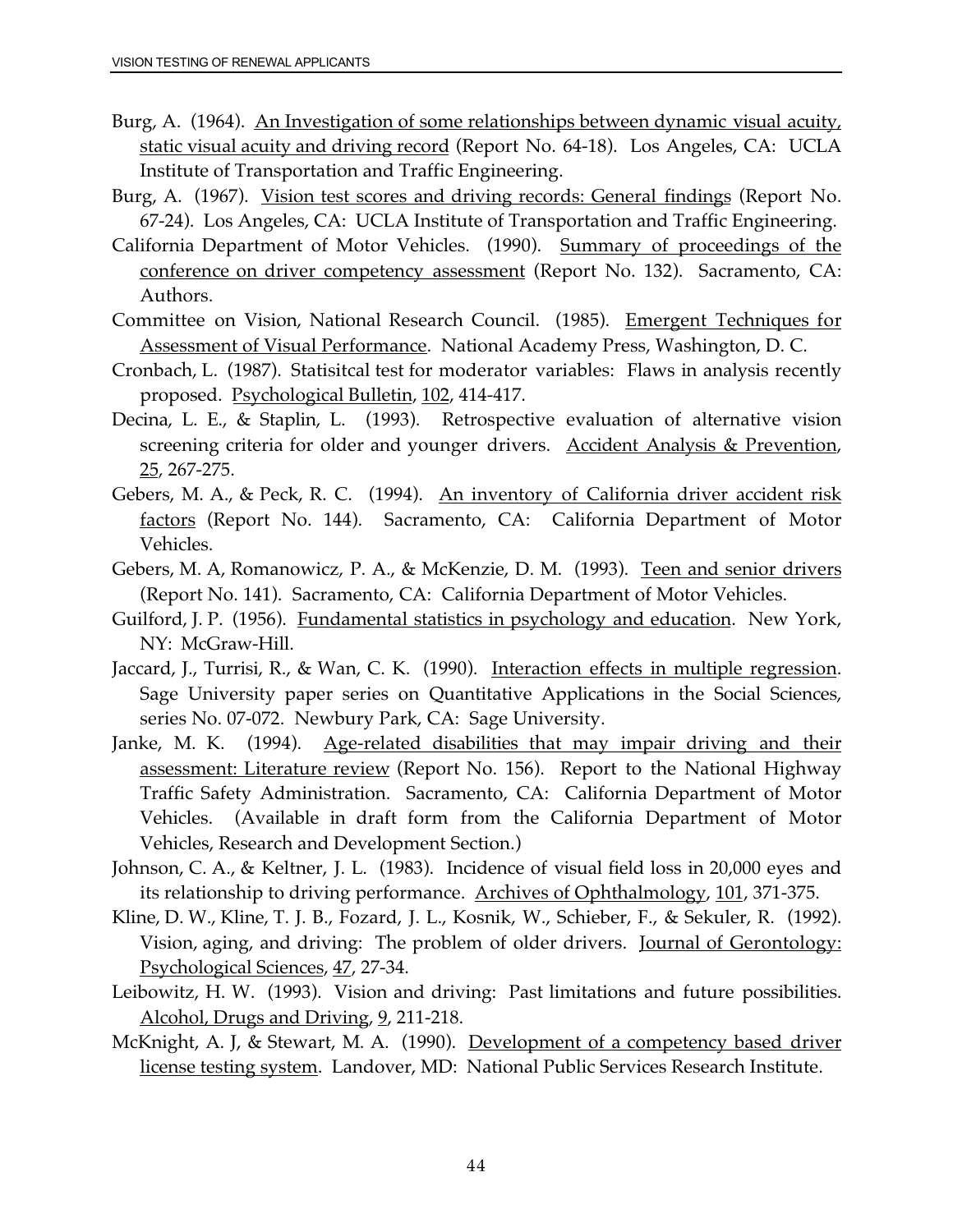- <u>Vol. I. Final report</u>. Washington, D. C.: National Highway Traffic Safety McPherson, K., & McKnight, A. J. (1981). Automobile driver on-road performance test: Administration.
- Owsley, C., & Ball, K. (1993). Assessing visual function in the older driver. Clinics in Geriatric Medicine: Medical Considerations in the Older Driver, 9, 389-401.
- Owsley, C., Ball, K., Sloane, M. E., Roenker, D. L., & Bruni, J. R. (1991). Visual/cognitive correlates of vehicle accidents in older drivers. Psychology and Aging, 6, 403-415.
- Peck, R. C. (1986). The role of research and evaluation in a driver's licensing agency. Research Notes, Spring, 1, 8.
- Peck, R. C. (1993). The identification of multiple accident correlates in high risk drivers with specific emphasis on the role of age, experience and prior traffic violation frequency. Alcohol, Drugs and Driving, 9, 145-166.
- Peck, R. C. (in preparation). Driver licensing and highway safety. Sacramento, CA: California Department of Motor Vehicles.
- Peck, R. C., & Kuan, J. (1983). A statistical model of individual accident risk prediction using driver record, territory and other biographical factors. Accident Analysis and Prevention, 5, 371-393.
- Pelli, D. G., Robson, J. G., & Wilkins, A. J. (1988). The design of a new letter chart measuring contrast sensitivity. Clinical Visual Sciences, 2, 187-199.
- Schieber, F. (1988). Vision assessment technology and screening older drivers: Past practices and emerging techniques. In Transportation in an Aging Society, 2, 325- 378. Washington D. C.: Transportation Research Board.
- Schieber, F. (1994). Recent developments in vision, aging, and driving 1988-1994 (UMTRI-94-26). Ann Arbor, MI: University of Michigan Transportation Research Institute.
- Shinar D. (1977). Driver visual limitations diagnosis and treatment. Final report to the National Highway Traffic Safety Administration (Technical Report DOT-HS-5- 01275). Bloomington, IN: Indiana University.
- Shinar D., & Schieber, F. (1991). Visual requirements for safety and mobility of older drivers. Human Factors, 33, 507-519.
- performance of real-world driving tasks. Unpublished Manuscript, Final Report to Steinman, B. (1990). Functional vision tests for age- and disease-related decrements in the California Department of Motor Vehicles. San Francisco, CA: The Smith-Kettlewell Eye Research Institute.
- Treat, J. R., Tumbas, N. S., McDonald, S. T., Shinar, D., Hume, R. D., Mayer, R. E., Stansifer, R. L., & Castellan, N. J. (1979). Tri-level study of the causes of traffic accidents: Final report. Volume I: Causal factor tabulations and assessments. Bloomington, IN: Indiana University Institute for Research in Public Safety.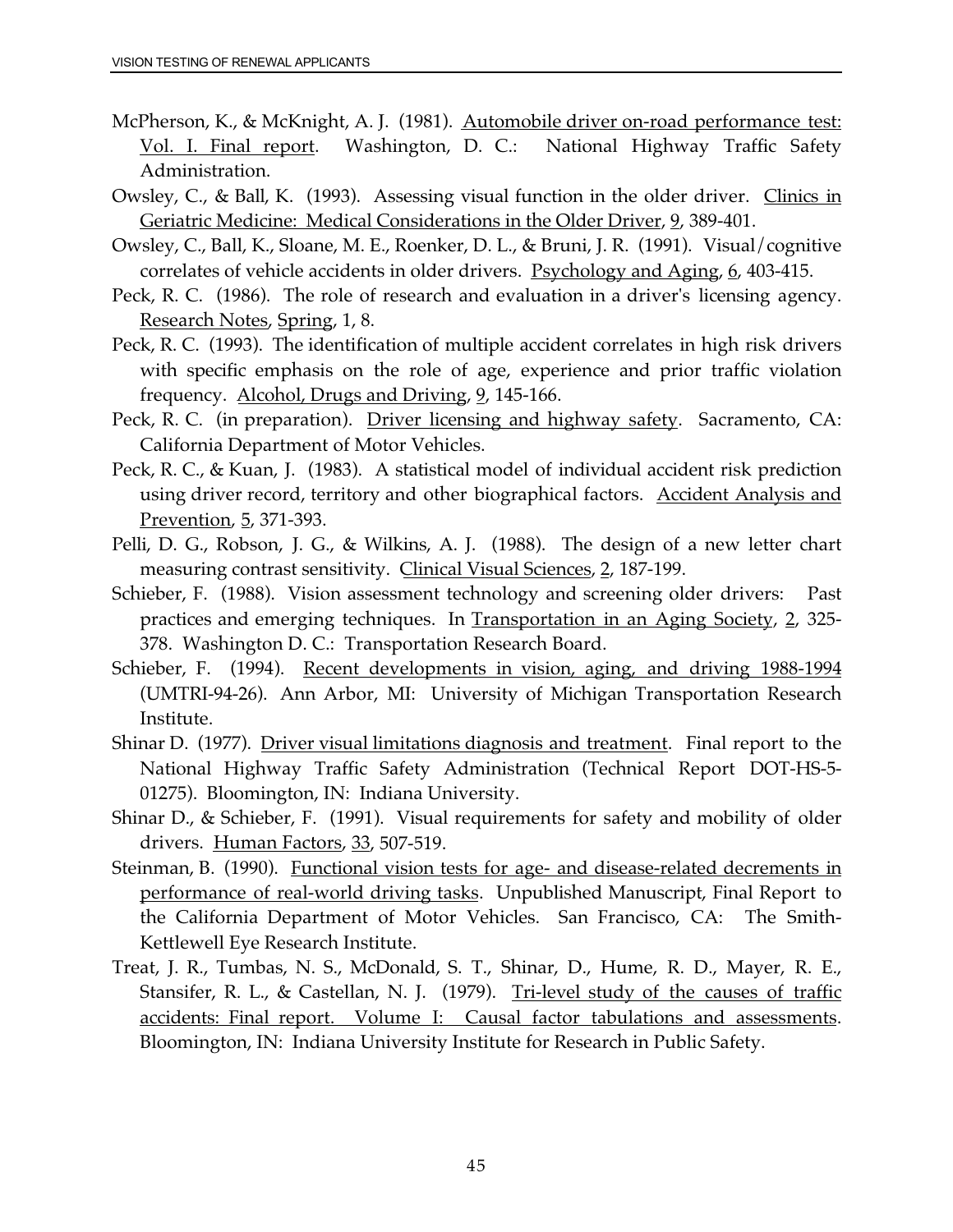### APPENDIX A

### **Driving Habits Survey**



| RBM <sub>1</sub> | CLtr <sub>2</sub> | $\mathsf{RN}_{3}$ |
|------------------|-------------------|-------------------|

\_\_\_\_ \_\_\_\_ \_\_\_\_ \_\_\_\_ \_\_ \_\_ \_\_ \_\_ \_\_ \_\_ \_\_ \_\_  $SS<sub>1</sub>$  Ros<sub>2</sub> Car<sub>3</sub> ElC<sub>4</sub>  $\qquad \qquad$  Driver license number

\_\_\_\_\_ \_\_\_\_ \_92\_ \_\_\_\_\_ \_\_\_\_ \_\_\_\_

Month Day Year **DOB:** Month Day Year

\_\_\_ \_\_\_ \_\_\_ LNM

### **DRIVING HABITS SURVEY**

Class C Renewal Applicants

We are gathering information to help us improve our driver safety programs. Your help will be greatly appreciated. All information will be kept confidential and will have no influence on your driving privilege either now or in the future. **Check only one box for each question.** 

| $\Box$ 1                       | 1. How many days per week do you normally drive a motor vehicle?<br>$\Box$ 2 $\Box$ 3 $\Box$ 4<br>$\Box$ Check here if in most weeks you do not drive.                                                                                                               | $\Box$ 5          | $\square$ 7<br>$\Box$ 6                     |
|--------------------------------|----------------------------------------------------------------------------------------------------------------------------------------------------------------------------------------------------------------------------------------------------------------------|-------------------|---------------------------------------------|
| $\Box$ <sub>6</sub> 21 or more | 2. How many hours per week do you spend driving?<br>$\Box$ , 0-1 $\Box$ , 2-4 $\Box$ , 5-9                                                                                                                                                                           | $\Box$ 4 10-14    | $\Box$ <sub>5</sub> 15-20                   |
|                                | 3. How many miles do you drive in a normal week?<br>$\Box$ , 0-9 $\Box$ , 10-20 $\Box$ , 21-50 $\Box$ , 51-150 $\Box$ , 151-250<br>$\Box$ 251-350 $\Box$ , 351-500 $\Box$ 501-1,000                                                                                  | $\Box$ over 1,000 |                                             |
|                                | 4. How many years have you driven a motor vehicle (either in or out of California)?<br>$\Box$ , 0-3 $\Box$ , 4-7 $\Box$ , 8-11 $\Box$ , 12-15 $\Box$ , 16-19<br>$\Box$ 20-23 $\Box$ , 24-35 $\Box$ 36-47 $\Box$ 48-59 $\Box$ Over 59                                 |                   |                                             |
|                                | 5. How many years have you been a driver in California?<br>$\Box$ , 0-3 $\Box$ , 4-7 $\Box$ , 8-11 $\Box$ , 12-15<br>$\Box_{\rm s}$ 20-23 $\Box_{\rm r}$ 24-35 $\Box_{\rm s}$ 36-47 $\Box_{\rm s}$ 48-59                                                             |                   | $\Box_{\rm s}$ 16-19<br>$\Box_{10}$ Over 59 |
|                                | 6. What type of driving do you most frequently do? Check only one box.<br>$\Box$ , To & from work $\Box$ Recreational $\Box$ Errands (shopping, appointments)<br>$\Box_{\alpha}$ On the job $\Box_{\beta}$ Trips out of town $\Box_{\beta}$ Check here if none apply |                   |                                             |
|                                | 7. What type of street do you most frequently drive on? Check only one box.<br>$\Box$ , Residential streets $\Box$ , County roads $\Box$ , Freeways<br>$\Box_{A}$ Non-residential city streets $\Box_{A}$ Check here if none apply                                   |                   |                                             |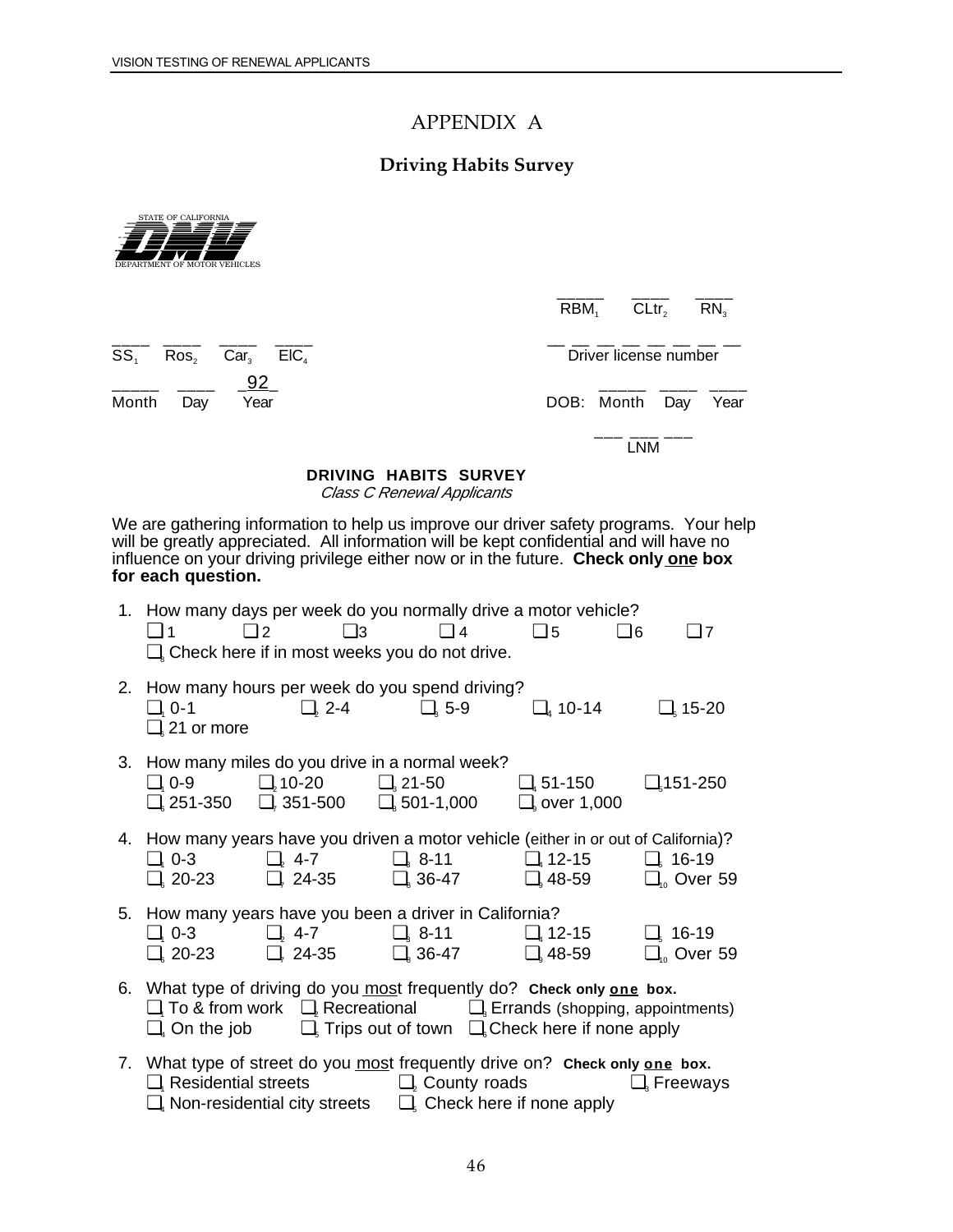|                                                                                 | 8. What type of street, if any, do you least often drive on? Check only one box.<br>$\Box$ , Residential streets $\Box$ , County roads<br>$\Box$ Non-residential city streets $\Box$ Check here if none apply |                                      | $\Box$ Freeways |
|---------------------------------------------------------------------------------|---------------------------------------------------------------------------------------------------------------------------------------------------------------------------------------------------------------|--------------------------------------|-----------------|
| 9. Do you drive at night?<br>$\Box$ , Never $\Box$ , Sometimes                  |                                                                                                                                                                                                               | $\Box_{3}$ Often                     | $\Box$ Always   |
| 10. Do you smoke when you drive?<br>$\Box$ , Never                              | $\Box$ , Sometimes                                                                                                                                                                                            | $\Box_{\scriptscriptstyle{3}}$ Often | $\Box$ Always   |
| $\Box$ , Never $\Box$ , Sometimes                                               | 11. Do you wear glasses or contact lenses when you drive?                                                                                                                                                     | $\Box$ Often                         | $\Box$ Always   |
| $\Box$ , Never $\Box$ , Sometimes                                               | 12. Do you avoid driving when it's raining or foggy?                                                                                                                                                          | $\Box_{\scriptscriptstyle{3}}$ Often | $\Box$ Always   |
| $\Box$ , Never $\Box$ , Sometimes                                               | 13. Do you avoid driving at sunrise or sunset?                                                                                                                                                                | $\Box$ Often                         | $\Box$ Always   |
| 14. Do you avoid driving alone?<br>$\Box$ , Never                               | $\Box$ , Sometimes                                                                                                                                                                                            | $\Box_{3}$ Often                     | $\Box$ Always   |
| 15. Do you avoid parallel parking?<br>$\Box$ , Never $\Box$ , Sometimes         |                                                                                                                                                                                                               | $\Box_{3}$ Often                     | $\Box$ Always   |
| $\Box$ , Never $\Box$ , Sometimes                                               | 16. Do you avoid making left-hand turns across oncoming traffic?                                                                                                                                              | $\Box_{\scriptscriptstyle{3}}$ Often | $\Box$ Always   |
| 17. Do you avoid driving in heavy traffic?<br>$\Box$ , Never $\Box$ , Sometimes |                                                                                                                                                                                                               | $\Box_{\scriptscriptstyle{3}}$ Often | $\Box$ Always   |

After you hand in this survey you may be randomly selected to take some new vision tests. These tests will take only about 15 minutes. All test results will be kept confidential and will have no influence on your driving privilege either now or in the future.

 $\overline{\phantom{a}}$ Please return your completed survey to the person at the counter window. Thank you for your help!

| Designated MVFR: Q, GT                       | $\Box_{\epsilon}$ MVD | $\Box$ , MW<br>$\Box$ FAH | $\Box$ , JS<br>$\Box$ , JA | $\Box$ MG<br>$\Box$ <sub>s</sub> EW |
|----------------------------------------------|-----------------------|---------------------------|----------------------------|-------------------------------------|
| Selected:                                    | $\Box$ , Yes          | $\Box$ , Room Occupied    |                            | $\Box$ , Exempt                     |
| <b>Testing Status:</b>                       | $\Box$ , 1            | $\Box$ , 2                | $\Box$ , RTT               |                                     |
| Vision Test Battery: $\Box$ <sub>1</sub> SK1 |                       | $\Box$ , SK2              | $\sqcup$ , UFOV            |                                     |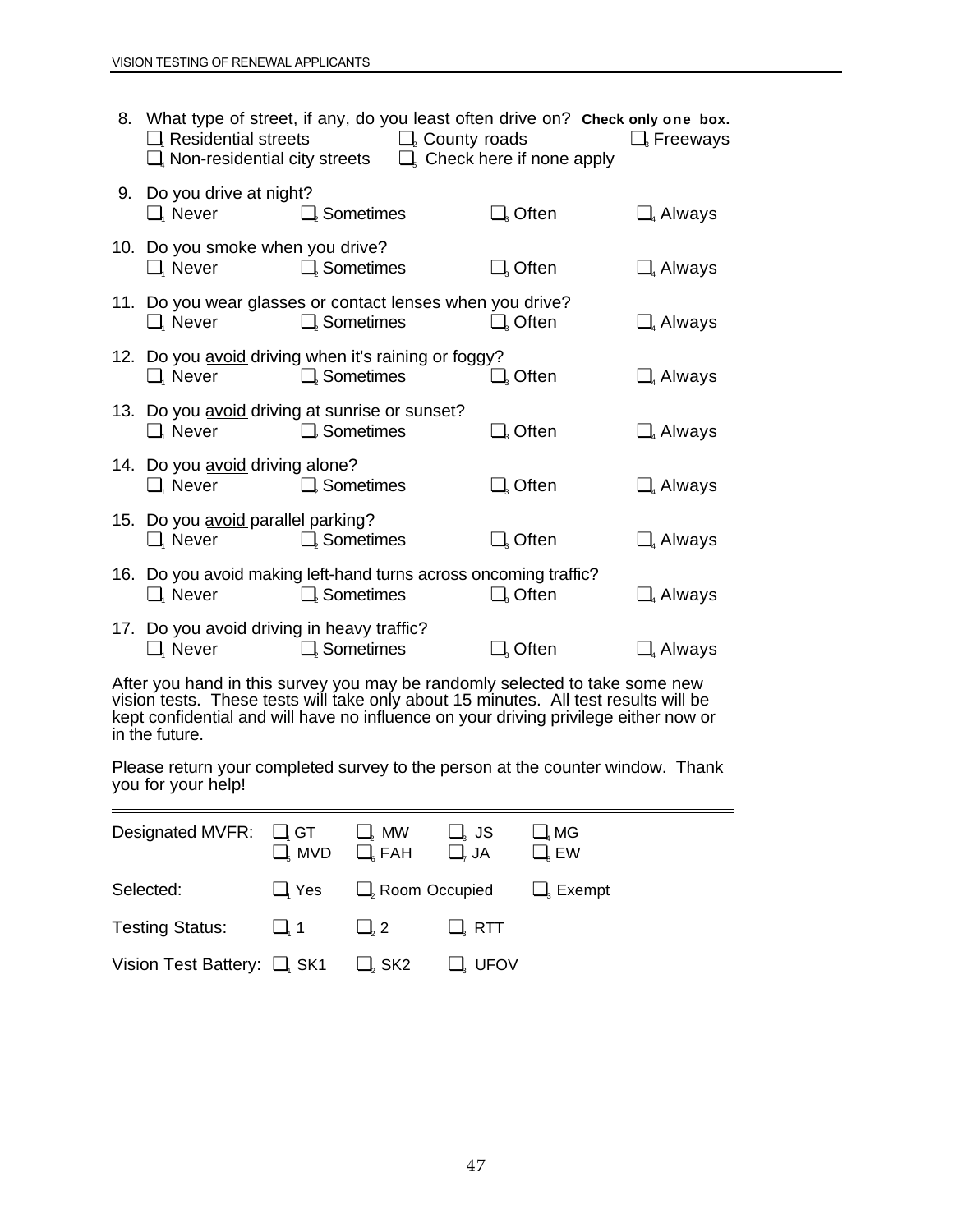### APPENDIX B

### **Customer Reaction Survey**

The first question was open ended:

What do you think about this test?

Using the scale illustrated below, the customer was asked to give a numerical response to the following three questions.

Rating Scale: 1-Definitely No, 2-Probably No, 3-Probably Yes, 4-Definitely Yes

Do you think most people would find the instructions clear, and easy to understand?

Do you think the abilities necessary to do well on this test are also important for safe driving?

Do you think it would be fair to require people to pass a test like this to get full driving privileges?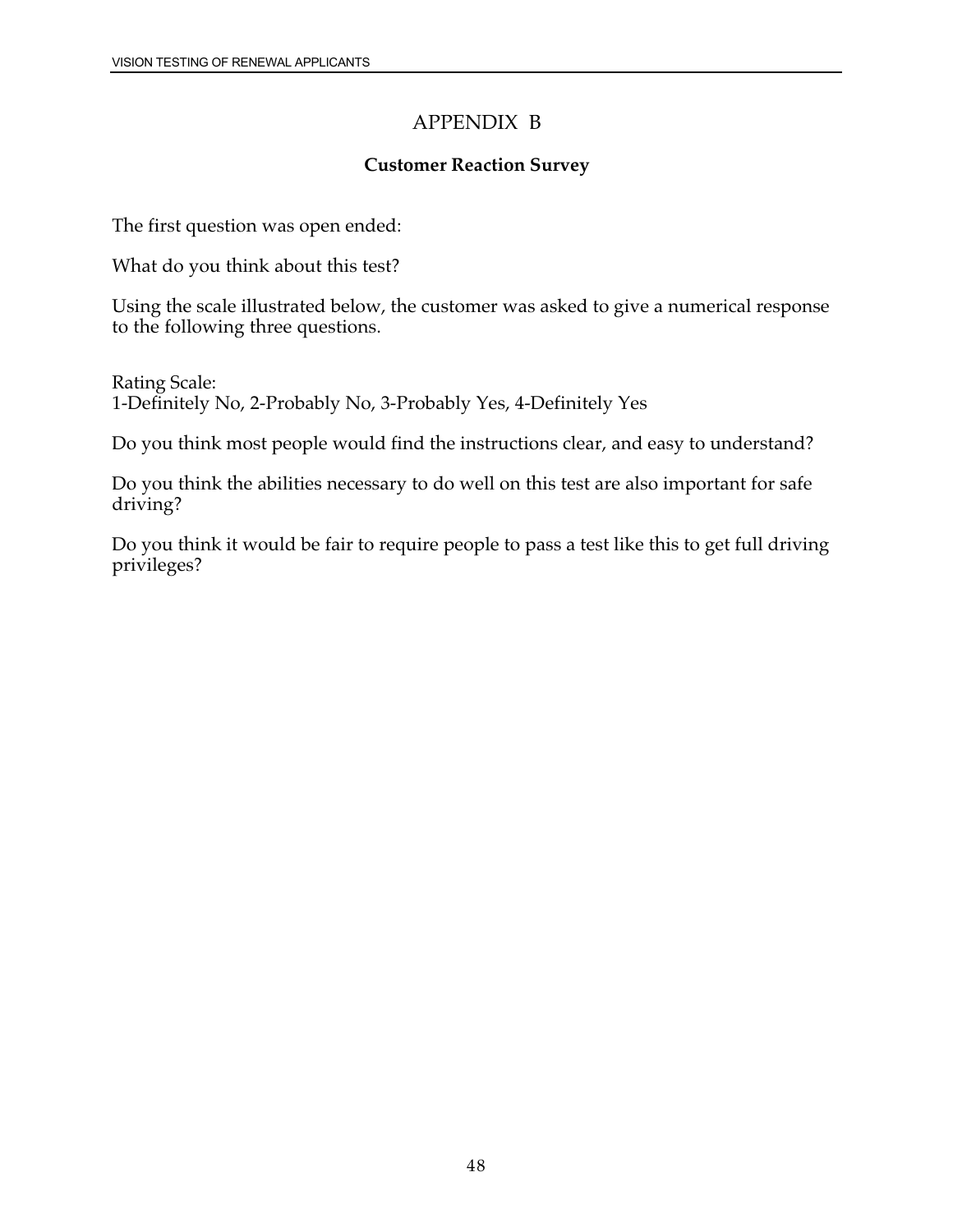## APPENDIX C

## VTP Intercorrelation Matrix for Each of the Three Test Batteries

| SKILL-HC | SKILL-LC | BGT-off | BGT-on | <b>Snellen Fail</b> |
|----------|----------|---------|--------|---------------------|
| 0.448    | 0.648    | 0.641   | 0.737  | 0.375               |
|          | 0.758    | 0.723   | 0.612  | 0.281               |
|          |          | 0.851   | 0.828  | 0.369               |
|          |          |         | 0.843  | 0.358               |
|          |          |         |        | 0.386               |
|          |          |         |        |                     |

### SK2

|              | Attn/field | <b>Snellen Fail</b> |
|--------------|------------|---------------------|
| Stndrd/field | 0.313      | 0.190               |
| Attn/field   |            | 0.251               |

### **UFOV**

|             | UFOV-DA | <b>PRT</b> | <b>Snellen Fail</b> |
|-------------|---------|------------|---------------------|
| <b>UFOV</b> | 0.861   | 0.678      | 0.215               |
| UFOV-DA     |         | 0.251      | 0.166               |
| <b>PRT</b>  |         |            | 0.111               |

Note. Results are for all age groups combined. All Pearson Correlation Coefficients are statistically significant  $(p<.0001)$ .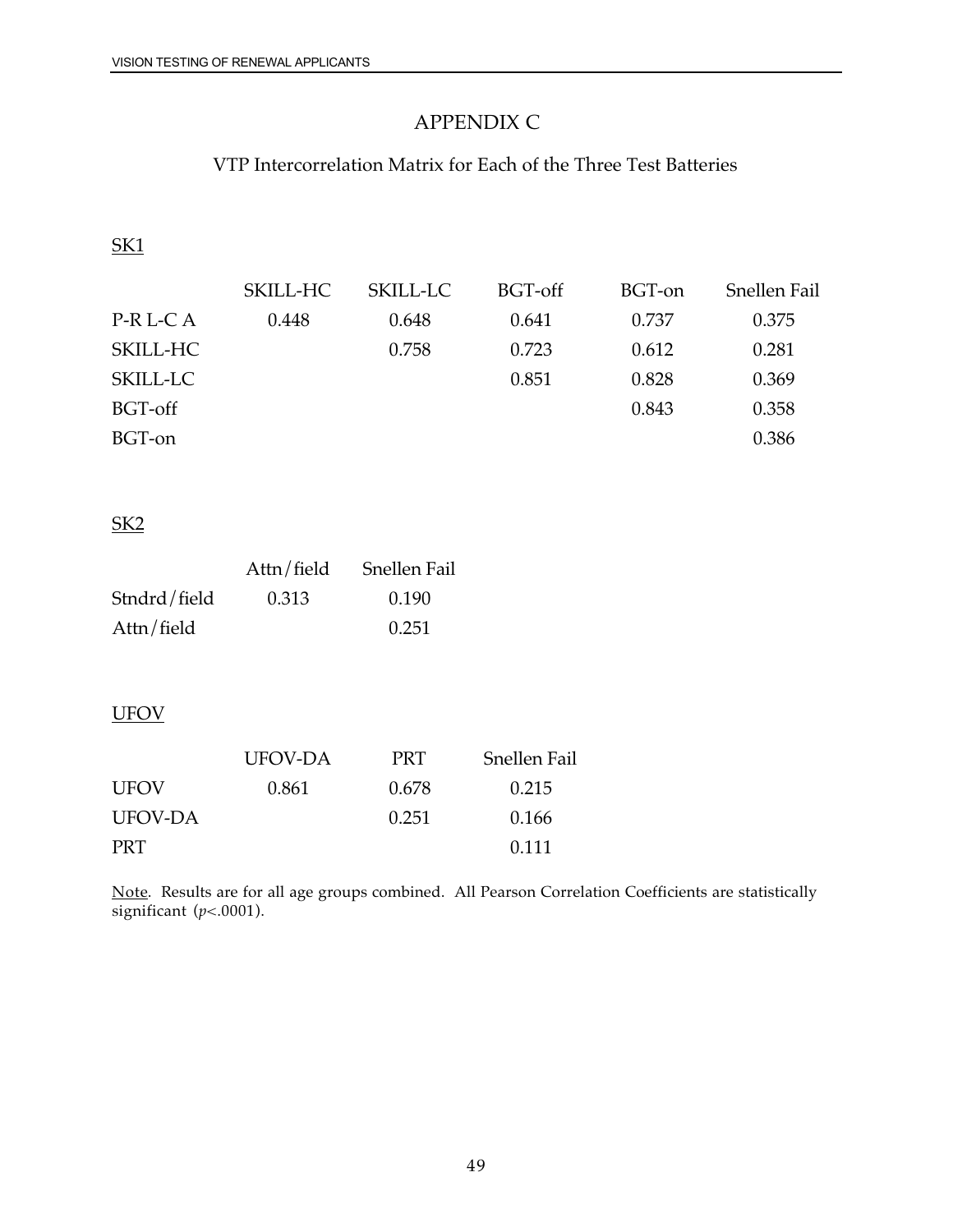#### APPENDIX D

### Summary of the Hierarchical Multiple Regression Equations Indicating the Moderating Effect of Self-Restriction

|                                                                                                                           | Significance $(p)$ level | Unstandardized<br>regression estimate | Standardized regression<br>coefficient |  |  |
|---------------------------------------------------------------------------------------------------------------------------|--------------------------|---------------------------------------|----------------------------------------|--|--|
| <b>AGES 26-39</b>                                                                                                         |                          |                                       |                                        |  |  |
| <b>Snellen Fail</b>                                                                                                       |                          |                                       |                                        |  |  |
| <b>VISION</b>                                                                                                             | 0.004                    | 0.276                                 | 0.094                                  |  |  |
| <b>VISION X DRIVING ALONE</b>                                                                                             | 0.010                    | $-0.395$                              | $-0.085$                               |  |  |
| <i>F</i> for the model = 2.937, <i>p</i> = 0.003, <i>N</i> = 966, Adj Multiple $R^2$ = 0.016, $R^2$ Increment>.01 = 0.010 |                          |                                       |                                        |  |  |
| <b>VISION</b>                                                                                                             | 0.023                    | 0.243                                 | 0.082                                  |  |  |
| <b>VISION X DRIVING ALONE</b>                                                                                             | 0.027                    | $-0.516$                              | $-0.111$                               |  |  |
| <b>VISION X AGE</b>                                                                                                       | 0.612                    | $-0.016$                              | $-0.018$                               |  |  |
| <b>DRIVING ALONE X AGE</b>                                                                                                | 0.842                    | 0.002                                 | 0.007                                  |  |  |
| <b>VISION X DRIVING ALONE X AGE</b>                                                                                       | 0.531                    | $-0.033$                              | $-0.031$                               |  |  |
| <i>F</i> for the model = 2.180, <i>p</i> = 0.014, <i>N</i> = 966, Adj Multiple $R^2$ = 0.013, $R^2$ Increment>.01 = 0.011 |                          |                                       |                                        |  |  |
| Pelli-Robson Low-Contrast Acuity Loss                                                                                     |                          |                                       |                                        |  |  |
| <b>VISION</b>                                                                                                             | 0.381                    | 0.013                                 | 0.047                                  |  |  |
| <b>VISION X AVOIDANCE</b>                                                                                                 | 0.002                    | $-0.019$                              | $-0.170$                               |  |  |
| <i>F</i> for the model = 3.942, <i>p</i> = 0.000, <i>N</i> = 333, Adj Multiple $R^2$ = 0.066, $R^2$ Increment>.01 = 0.033 |                          |                                       |                                        |  |  |
| <b>VISION</b>                                                                                                             | 0.356                    | 0.014                                 | 0.049                                  |  |  |
| <b>VISION X AVOIDANCE</b>                                                                                                 | 0.002                    | $-0.020$                              | $-0.173$                               |  |  |
| <b>VISION X AGE</b>                                                                                                       | 0.008                    | $-0.012$                              | $-0.145$                               |  |  |
| <b>AVOIDANCE X AGE</b>                                                                                                    | 0.031                    | 0.007                                 | 0.115                                  |  |  |
| <b>VISION X AVOIDANCE X AGE</b>                                                                                           | 0.035                    | $-0.004$                              | $-0.118$                               |  |  |
| <i>F</i> for the model = 4.374, $p = 0.000$ , $N = 333$ , Adj Multiple $R^2 = 0.101$ , $R^2$ Increment > 01 = 0.075       |                          |                                       |                                        |  |  |
| <b>Skill-Card High Contrast Near Acuity Loss</b>                                                                          |                          |                                       |                                        |  |  |
|                                                                                                                           |                          |                                       |                                        |  |  |
| <b>VISION</b>                                                                                                             | 0.750<br>0.004           | 0.005<br>$-0.059$                     | 0.019<br>$-0.170$                      |  |  |
| <b>VISION X HEAVY TRAFFIC</b>                                                                                             |                          |                                       |                                        |  |  |
| <i>F</i> for the model = 3.511, $p = 0.001$ , $N = 339$ , Adj Multiple $R^2 = 0.056$ , $R^2$ Increment>.01 = 0.032        |                          |                                       |                                        |  |  |
| <b>VISION</b>                                                                                                             | 0.754                    | 0.005                                 | 0.018                                  |  |  |
| <b>VISION X HEAVY TRAFFIC</b>                                                                                             | 0.000                    | $-0.076$                              | $-0.220$                               |  |  |
| <b>VISION X AGE</b>                                                                                                       | 0.988                    | 0.000                                 | 0.001                                  |  |  |
| <b>HEAVY TRAFFIC X AGE</b>                                                                                                | 0.020                    | 0.024                                 | 0.127                                  |  |  |
| VISION X HEAVY TRAFFIC X AGE                                                                                              | 0.090                    | 0.013                                 | 0.108                                  |  |  |
| <i>F</i> for the model = 3.322, <i>p</i> = 0.000, <i>N</i> = 339, Adj Multiple $R^2$ = 0.070, $R^2$ Increment>.01 = 0.054 |                          |                                       |                                        |  |  |

Note. The model term 'VISION' refers to the vision test score bolded at the beginning of the section. In addition to the underlined predictor variables, each equation included the following covariates: Age, Gender, Age x Gender, Hrs/wk driving, Miles/wk driving, and Self-restriction. The form of self-restriction was the same as that in the vision by selfrestriction interaction term. In the two cases where more than one form of self-restriction moderated VTP, the results of the model are shown which specified the composite self-restriction term, AVOIDANCE. Incremental explained variance greater than  $1\%$  ( $R^2$  [increment>.01\)](https://increment>.01) is due to adding the underlined predictor variables to the above indicated covariates. In order to minimize multicollinearity, all the independent variables were centered (Cronbach, 1987; Jaccard, Turrisi & Wan, 1990).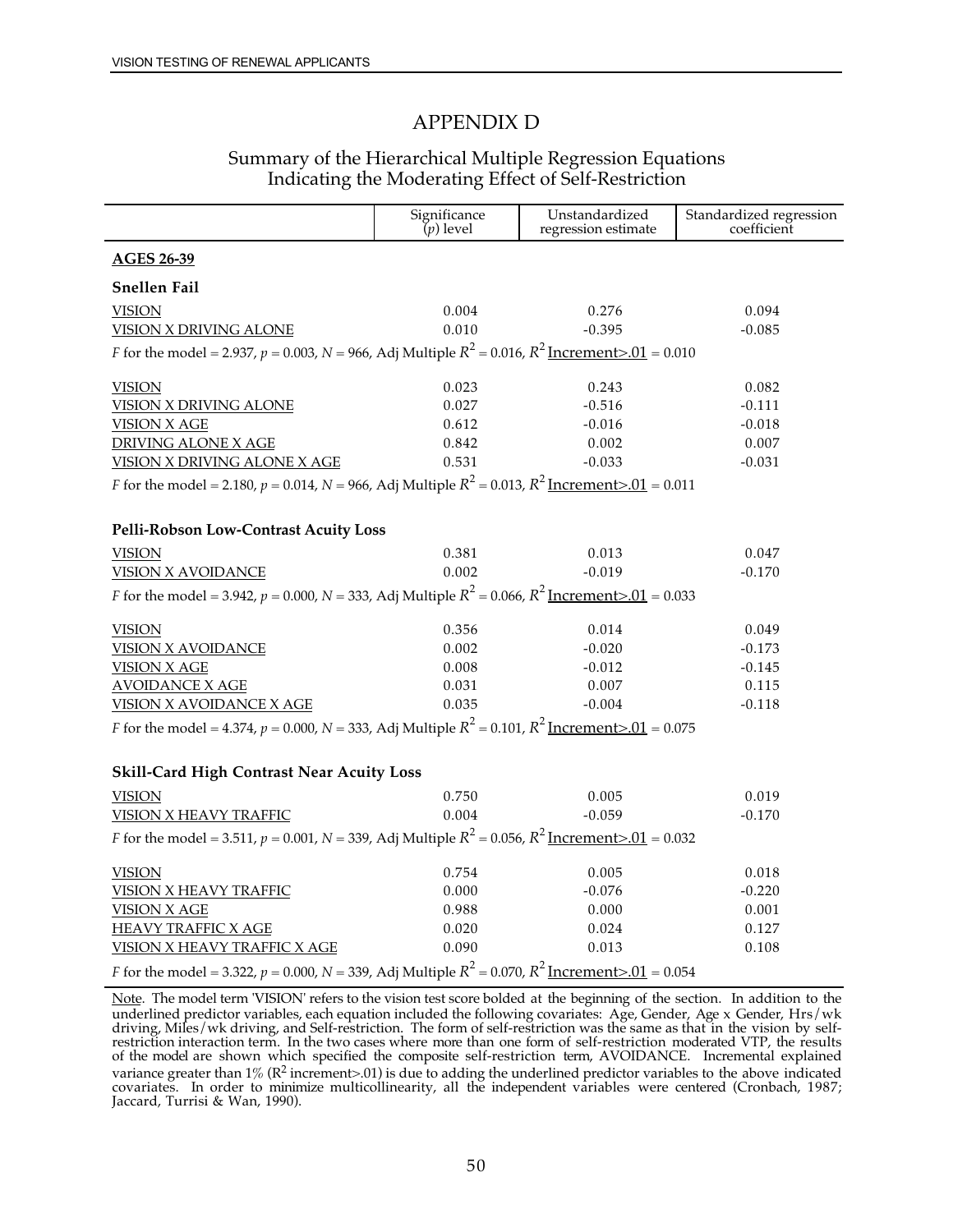#### APPENDIX D-2

|                                                                                                                                     | Significance<br>$(p)$ level | Unstandardized<br>regression estimate | Standardized regression<br>coefficient |  |  |  |  |
|-------------------------------------------------------------------------------------------------------------------------------------|-----------------------------|---------------------------------------|----------------------------------------|--|--|--|--|
| AGES 26-39 (continued)                                                                                                              |                             |                                       |                                        |  |  |  |  |
| <b>Skill-Card Low Contrast Near Acuity Loss</b>                                                                                     |                             |                                       |                                        |  |  |  |  |
| <b>VISION</b>                                                                                                                       | 0.258                       | $-0.006$                              | $-0.062$                               |  |  |  |  |
| <b>VISION X HEAVY TRAFFIC</b>                                                                                                       | 0.028                       | $-0.015$                              | $-0.120$                               |  |  |  |  |
| <i>F</i> for the model = 2.762, <i>p</i> = 0.006, <i>N</i> = 339, Adj Multiple $R^2$ = 0.040, $R^2$ Increment>.01 = 0.016           |                             |                                       |                                        |  |  |  |  |
| <b>VISION</b>                                                                                                                       | 0.330                       | $-0.005$                              | $-0.053$                               |  |  |  |  |
| <b>VISION X HEAVY TRAFFIC</b>                                                                                                       | 0.009                       | $-0.018$                              | $-0.145$                               |  |  |  |  |
| <b>VISION X AGE</b>                                                                                                                 | 0.838                       | 0.000                                 | 0.012                                  |  |  |  |  |
| <b>HEAVY TRAFFIC X AGE</b>                                                                                                          | 0.042                       | 0.021                                 | 0.112                                  |  |  |  |  |
| <b>VISION X HEAVY TRAFFIC X AGE</b>                                                                                                 | 0.072                       | 0.004                                 | 0.104                                  |  |  |  |  |
| <i>F</i> for the model = 2.667, <i>p</i> = 0.003, <i>N</i> = 339, Adj Multiple $R^2$ = 0.052, $R^2$ <u>Increment&gt;.01</u> = 0.036 |                             |                                       |                                        |  |  |  |  |
|                                                                                                                                     |                             |                                       |                                        |  |  |  |  |
| <b>AGES 40-51</b>                                                                                                                   |                             |                                       |                                        |  |  |  |  |
| Pelli-Robson Low Contrast Acuity Loss                                                                                               |                             |                                       |                                        |  |  |  |  |
| <b>VISION</b>                                                                                                                       | 0.623                       | 0.007                                 | 0.030                                  |  |  |  |  |
| <b>VISION X AVOIDANCE</b>                                                                                                           | 0.037                       | $-0.012$                              | $-0.126$                               |  |  |  |  |
| <i>F</i> for the model = 1.630, <i>p</i> = 0.116, <i>N</i> = 305, Adj Multiple $R^2$ = 0.016, $R^2$ Increment>.01 = 0.014           |                             |                                       |                                        |  |  |  |  |
| <b>VISION</b>                                                                                                                       | 0.650                       | 0.007                                 | 0.028                                  |  |  |  |  |
| <b>VISION X AVOIDANCE</b>                                                                                                           | 0.054                       | $-0.011$                              | $-0.120$                               |  |  |  |  |
| <b>VISION X AGE</b>                                                                                                                 | 0.952                       | $-0.000$                              | $-0.004$                               |  |  |  |  |
| <b>AVOIDANCEX AGE</b>                                                                                                               | 0.609                       | $-0.001$                              | $-0.032$                               |  |  |  |  |
| <b>VISION X AVOIDANCE X AGE</b>                                                                                                     | 0.988                       | $-0.000$                              | $-0.010$                               |  |  |  |  |
| <i>F</i> for the model = 1.202, <i>p</i> = 0.285, <i>N</i> = 305, Adj Multiple $R^2$ = 0.007, $R^2$ Increment>.01 = 0.015           |                             |                                       |                                        |  |  |  |  |
|                                                                                                                                     |                             |                                       |                                        |  |  |  |  |
| $AGES 70+$                                                                                                                          |                             |                                       |                                        |  |  |  |  |
| Pelli-Robson Low Contrast Acuity Loss                                                                                               |                             |                                       |                                        |  |  |  |  |
| <b>VISION</b>                                                                                                                       | 0.299                       | 0.007                                 | 0.062                                  |  |  |  |  |
| <b>VISION X HEAVY TRAFFIC</b>                                                                                                       | 0.060                       | $-0.014$                              | $-0.105$                               |  |  |  |  |
| <i>F</i> for the model = 1.704, <i>p</i> = 0.097, <i>N</i> = 325, Adj Multiple $R^2$ = 0.017, $R^2$ Increment>.01 = 0.014           |                             |                                       |                                        |  |  |  |  |
| <b>VISION</b>                                                                                                                       | 0.435                       | 0.005                                 | 0.046                                  |  |  |  |  |
| VISION X HEAVY TRAFFIC                                                                                                              | 0.008                       | $-0.022$                              | $-0.160$                               |  |  |  |  |
| <b>VISION X AGE</b>                                                                                                                 | 0.001                       | 0.004                                 | 0.194                                  |  |  |  |  |
| <b>HEAVY TRAFFIC X AGE</b>                                                                                                          | 0.056                       | 0.012                                 | 0.116                                  |  |  |  |  |
| VISION X HEAVY TRAFFIC X AGE                                                                                                        | 0.480                       | $-0.001$                              | $-0.044$                               |  |  |  |  |
| <i>F</i> for the model = 2.491, $p = 0.005$ , $N = 325$ , Adj Multiple $R^2 = 0.048$ , $R^2$ Increment > 01 = 0.053                 |                             |                                       |                                        |  |  |  |  |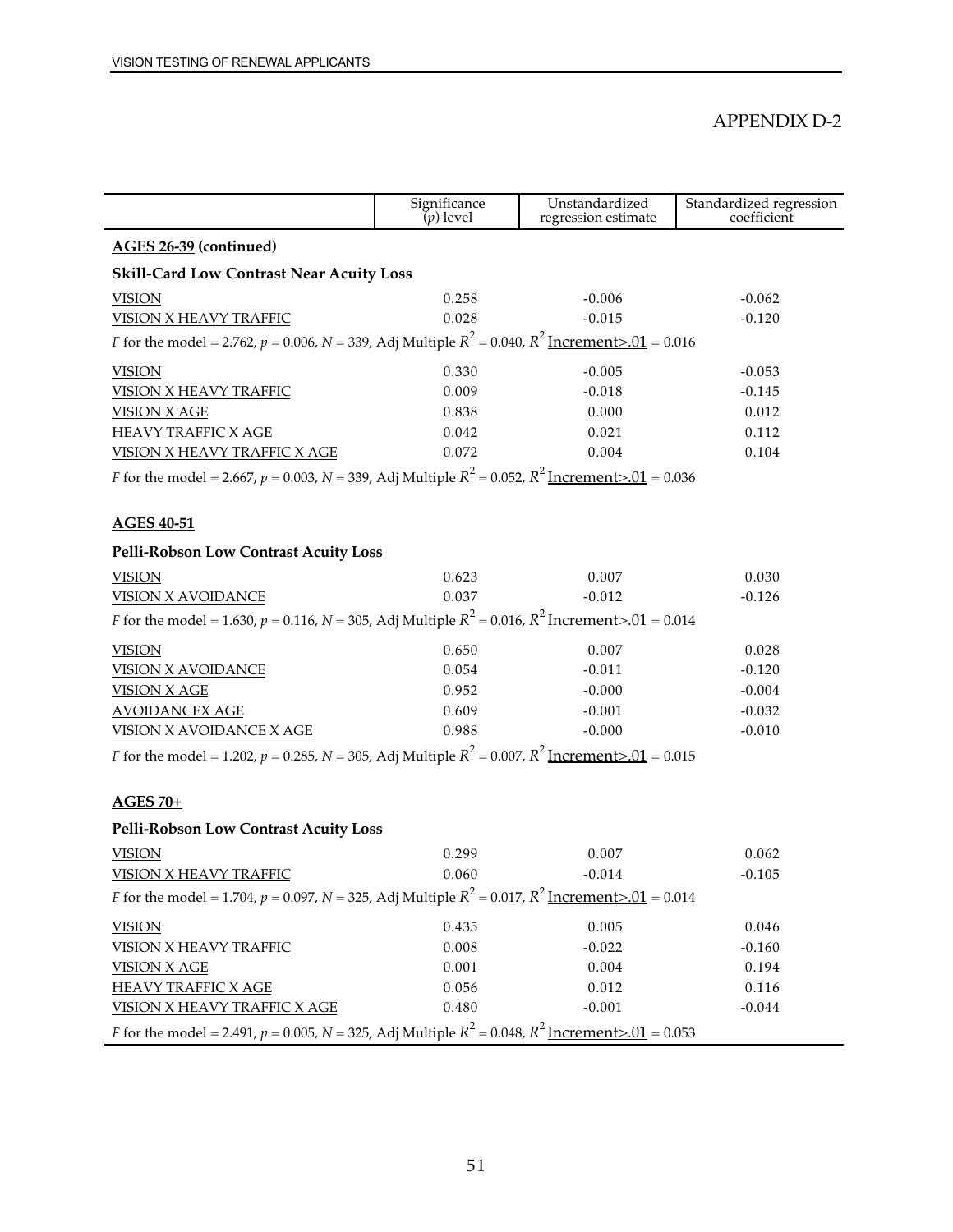#### APPENDIX D-3

|                                                                                                                                 | Significance $(p)$ level | Unstandardized<br>regression estimate | Standardized regression<br>coefficient |
|---------------------------------------------------------------------------------------------------------------------------------|--------------------------|---------------------------------------|----------------------------------------|
| $AGES 70+$                                                                                                                      |                          |                                       |                                        |
| <b>Standard Field Integrity Loss</b>                                                                                            |                          |                                       |                                        |
| <b>VISION</b>                                                                                                                   | 0.115                    | 0.010                                 | 0.091                                  |
| <b>VISION X LEFT TURNS</b>                                                                                                      | 0.018                    | 0.017                                 | 0.137                                  |
| <i>F</i> for the model = 3.042, $p = 0.003$ , $N = 304$ , Adj Multiple $R^2 = 0.051$ , $R^2$ Increment>.01 = 0.027              |                          |                                       |                                        |
| <b>VISION</b>                                                                                                                   | 0.910                    | $-0.001$                              | $-0.007$                               |
| <b>VISION X LEFT TURNS</b>                                                                                                      | 0.505                    | 0.005                                 | 0.043                                  |
| <b>VISION X AGE</b>                                                                                                             | 0.193                    | 0.002                                 | 0.086                                  |
| <b>LEFT TURNS X AGE</b>                                                                                                         | 0.323                    | 0.003                                 | 0.057                                  |
| VISION X LEFT TURNS X AGE                                                                                                       | 0.011                    | 0.004                                 | 0.175                                  |
| <i>F</i> for the model = 3.340, $p = 0.000$ , $N = 304$ , Adj Multiple $R^2 = 0.078$ , $R^2$ Increment>.01 = 0.063              |                          |                                       |                                        |
| <b>Attentional Field Integrity Loss</b>                                                                                         |                          |                                       |                                        |
| <b>VISION</b>                                                                                                                   | 0.392                    | 0.001                                 | 0.050                                  |
| <b>VISION X LEFT TURNS</b>                                                                                                      | 0.000                    | 0.004                                 | 0.193                                  |
| <i>F</i> for the model = 3.804, <i>p</i> = 0.000, <i>N</i> = 305, Adj Multiple $R^2$ = 0.069, $R^2$ Increment>.01 = 0.044       |                          |                                       |                                        |
| <b>VISION</b>                                                                                                                   | 0.707                    | 0.000                                 | 0.021                                  |
| <b>VISION X LEFT TURNS</b>                                                                                                      | 0.051                    | 0.002                                 | 0.113                                  |
| <b>VISION X AGE</b>                                                                                                             | 0.008                    | 0.001                                 | 0.152                                  |
| <b>LEFT TURNS X AGE</b>                                                                                                         | 0.490                    | 0.002                                 | 0.039                                  |
| VISION X LEFT TURNS X AGE                                                                                                       | 0.000                    | 0.001                                 | 0.218                                  |
| <i>F</i> for the model = 5.205 $p = 0.000$ , <i>N</i> = 305, Adj Multiple $R^2 = 0.132$ , $R^2$ <u>Increment&gt;.01</u> = 0.114 |                          |                                       |                                        |
| <b>Perceptual Reaction Time</b>                                                                                                 |                          |                                       |                                        |
| <b>VISION</b>                                                                                                                   | 0.003                    | 0.001                                 | 0.179                                  |
| <b>VISION X LEFT TURNS</b>                                                                                                      | 0.010                    | 0.001                                 | 0.154                                  |
| <i>F</i> for the model = 2.413, <i>p</i> = 0.016, <i>N</i> = 277, Adj Multiple $R^2$ = 0.039, $R^2$ Increment>.01 = 0.052       |                          |                                       |                                        |
|                                                                                                                                 |                          |                                       |                                        |
| <b>VISION</b>                                                                                                                   | 0.006                    | 0.001                                 | 0.192                                  |
| <b>VISION X LEFT TURNS</b>                                                                                                      | 0.001                    | 0.002                                 | 0.217                                  |
| <b>VISION X AGE</b>                                                                                                             | 0.046                    | $-0.000$                              | $-0.133$                               |
| <b>LEFT TURNS X AGE</b>                                                                                                         | 0.147                    | $-0.009$                              | $-0.088$                               |
| VISION X LEFT TURNS X AGE                                                                                                       | 0.771                    | $-0.000$                              | $-0.020$                               |
| <i>F</i> for the model = 2.414 $p = 0.007$ , <i>N</i> = 277, Adj Multiple $R^2 = 0.053$ , $R^2$ <u>Increment&gt;.01</u> = 0.075 |                          |                                       |                                        |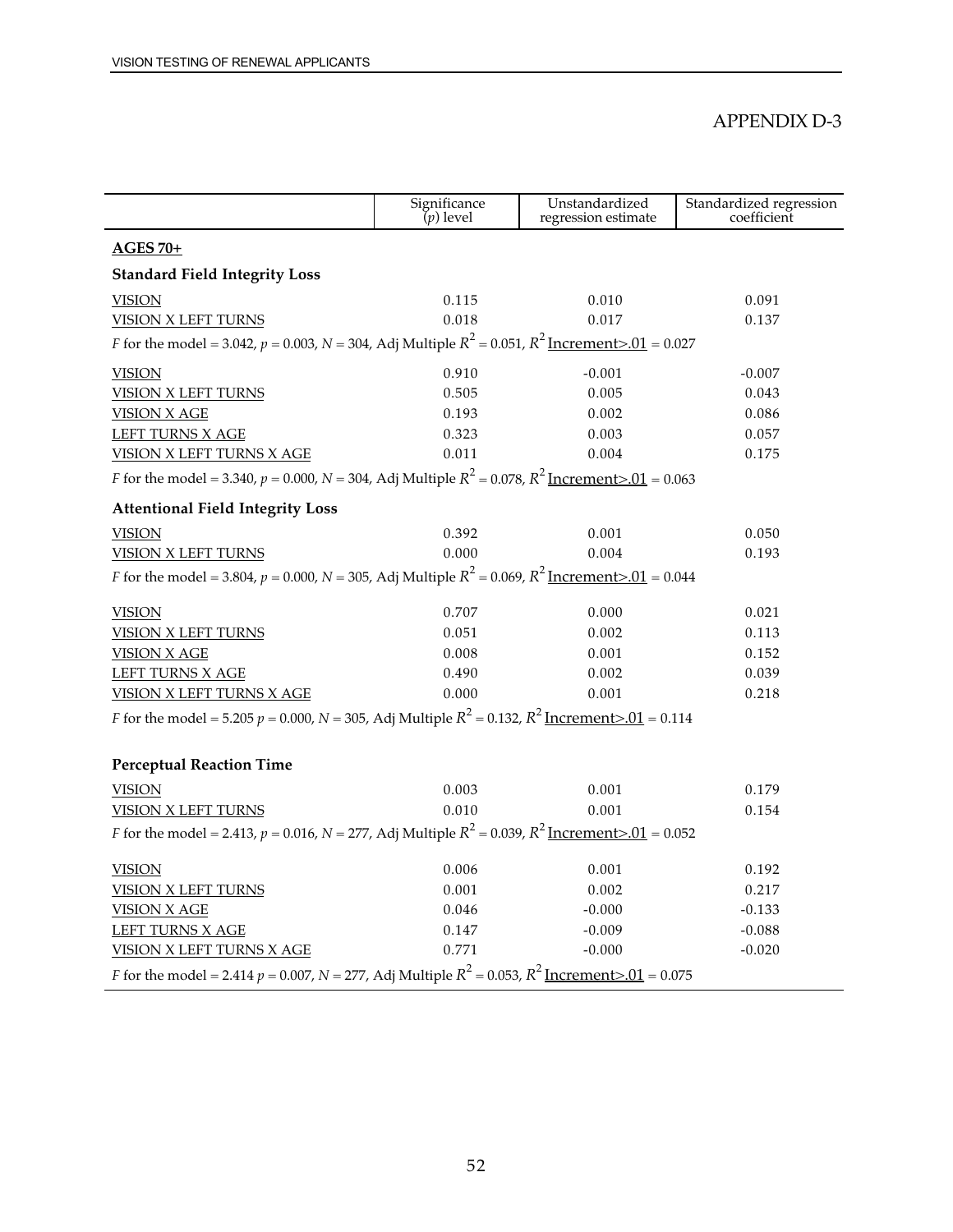### APPENDIX E

### Summary of the Hierarchical Multiple Regression Equations Indicating VTP is More Strongly Associated with Crashes when the Subject has Failed the Department's Snellen Test (Marked by Asterisk)

|                                               | Significance $(p)$<br>level | Unstandardized<br>regression estimate | Standardized regression<br>coefficient |
|-----------------------------------------------|-----------------------------|---------------------------------------|----------------------------------------|
| <b>Pelli-Robson Contrast Sensitivity Loss</b> |                             |                                       |                                        |
| Intercept                                     | 0.000                       | 0.177                                 | 0.000                                  |
| Age                                           | 0.525                       | 0.001                                 | 0.030                                  |
| Gender                                        | 0.427                       | $-0.020$                              | $-0.024$                               |
| Age x gender                                  | 0.055                       | $-0.003$                              | $-0.076$                               |
| Hrs/wk driving                                | 0.823                       | 0.000                                 | 0.007                                  |
| Miles/wk driving                              | 0.003                       | 0.000                                 | 0.101                                  |
| Snellen Fail (SF)                             | 0.215                       | $-0.076$                              | $-0.050$                               |
| <b>VISION</b>                                 | 0.677                       | 0.002                                 | 0.018                                  |
| <b>VISION X SF</b>                            | 0.105                       | 0.019                                 | 0.070                                  |
| F for the model                               | 2.686                       |                                       |                                        |
| $\boldsymbol{p}$                              | 0.006                       |                                       |                                        |
| $\overline{N}$                                | 1,194                       |                                       |                                        |
| Adj Multiple $R^2$                            | 0.011                       |                                       |                                        |
| $R^2$ Increment>.01                           |                             |                                       |                                        |
| Intercept                                     | 0.000                       | 0.185                                 | 0.000                                  |
| Age                                           | 0.597                       | 0.001                                 | 0.026                                  |
| Gender                                        | 0.470                       | $-0.018$                              | $-0.021$                               |
| Age x gender                                  | 0.057                       | $-0.003$                              | $-0.075$                               |
| Hrs/wk driving                                | 0.796                       | 0.001                                 | 0.008                                  |
| Miles/wk driving                              | 0.003                       | 0.000                                 | 0.100                                  |
| Snellen Fail (SF)                             | 0.204                       | $-0.081$                              | $-0.053$                               |
| <b>VISION</b>                                 | 0.450                       | 0.005                                 | 0.037                                  |
| <b>VISION X SF</b>                            | 0.589                       | $-0.011$                              | $-0.042$                               |
| <b>VISION X AGE</b>                           | 0.351                       | $-0.000$                              | $-0.038$                               |
| <b>SF X AGE</b>                               | 0.287                       | $-0.004$                              | $-0.059$                               |
| <b>VISION X SF X AGE*</b>                     | 0.020                       | 0.002                                 | 0.189                                  |
| F for the model                               | 2.458                       |                                       |                                        |
| p                                             | 0.005                       |                                       |                                        |
| N                                             | 1,194                       |                                       |                                        |
| Adj Multiple $R^2$                            | 0.013                       |                                       |                                        |
| $R^2$ Increment>.01                           |                             |                                       |                                        |

Note. The model term 'VISION' refers to the vision test score bolded at the beginning of the section. Incremental explained variance greater than 1% (R<sup>2</sup> [increment>.01\)](https://increment>.01) is due to adding the underlined predictor variables to the model. In order to minimize multicollinearity, all the independent variables were centered (Cronbach, 1987, Jaccard, Turrisi & Wan, 1990).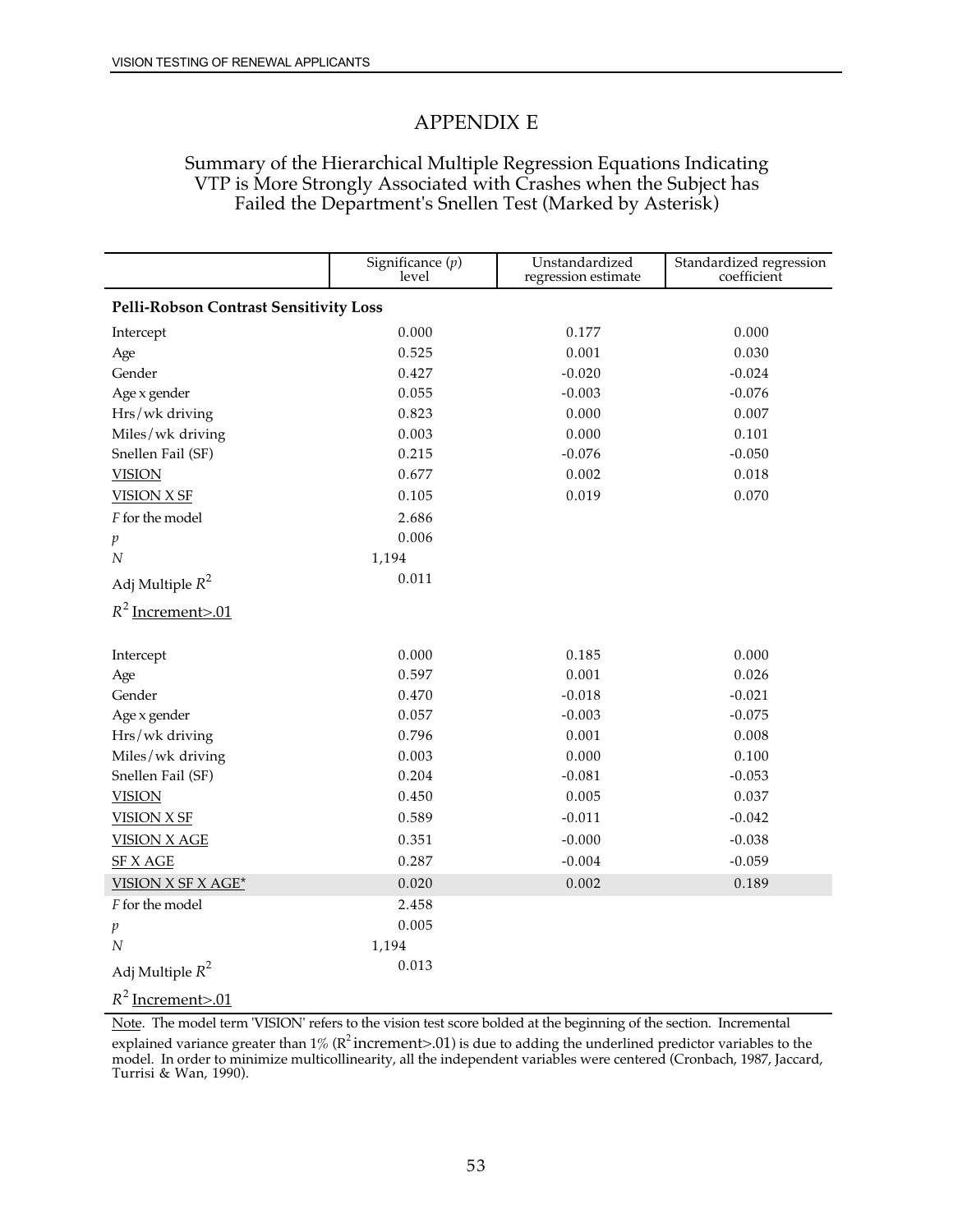|                                                 | Significance $(p)$<br>level | Unstandardized<br>regression estimate | Standardized regression<br>coefficient |  |
|-------------------------------------------------|-----------------------------|---------------------------------------|----------------------------------------|--|
| <b>SKILL-Card Low Contrast Near Acuity Loss</b> |                             |                                       |                                        |  |
| Intercept                                       | 0.000                       | 0.181                                 | 0.000                                  |  |
| Age                                             | 0.520                       | 0.001                                 | 0.031                                  |  |
| Gender                                          | 0.299                       | $-0.026$                              | $-0.031$                               |  |
| Age x gender                                    | 0.075                       | $-0.003$                              | $-0.070$                               |  |
| Hrs/wk driving                                  | 0.812                       | 0.000                                 | 0.008                                  |  |
| Miles/wk driving                                | 0.004                       | 0.000                                 | 0.096                                  |  |
| Snellen Fail (SF)                               | 0.210                       | $-0.075$                              | $-0.049$                               |  |
| <b>VISION</b>                                   | 0.994                       | $-0.000$                              | $-0.000$                               |  |
| <b>VISION X SF</b>                              | 0.071                       | 0.006                                 | 0.077                                  |  |
| F for the model                                 | 2.654                       |                                       |                                        |  |
| p                                               | 0.007                       |                                       |                                        |  |
| $\cal N$                                        | 1,200                       |                                       |                                        |  |
| Adj Multiple $R^2$                              | 0.011                       |                                       |                                        |  |
| $R^2$ Increment>.01                             |                             |                                       |                                        |  |
| Intercept                                       | 0.000                       | 0.183                                 | 0.000                                  |  |
| Age                                             | 0.474                       | 0.001                                 | 0.360                                  |  |
| Gender                                          | 0.369                       | $-0.023$                              | $-0.267$                               |  |
| Age x gender                                    | 0.060                       | $-0.003$                              | $-0.074$                               |  |
| Hrs/wk driving                                  | 0.773                       | 0.001                                 | 0.009                                  |  |
| Miles/wk driving                                | 0.004                       | 0.000                                 | 0.096                                  |  |
| Snellen Fail (SF)                               | 0.060                       | $-0.121$                              | $-0.079$                               |  |
| <b>VISION</b>                                   | 0.974                       | 0.000                                 | 0.001                                  |  |
| <b>VISION X SF</b>                              | 0.768                       | $-0.002$                              | $-0.020$                               |  |
| <b>VISION X AGE</b>                             | 0.614                       | $-0.000$                              | $-0.019$                               |  |
| SF X_AGE                                        | 0.241                       | $-0.005$                              | $-0.065$                               |  |
| <b>VISION X SF X AGE<sup>*</sup></b>            | 0.003                       | 0.001                                 | 0.205                                  |  |
| $\boldsymbol{F}$ for the model                  | 2.845                       |                                       |                                        |  |
| $\,p\,$                                         | 0.001                       |                                       |                                        |  |
| $\cal N$                                        | 1,200                       |                                       |                                        |  |
| Adj Multiple $R^2$                              | $0.017\,$                   |                                       |                                        |  |
| $R^2$ Increment>.01                             | 0.011                       |                                       |                                        |  |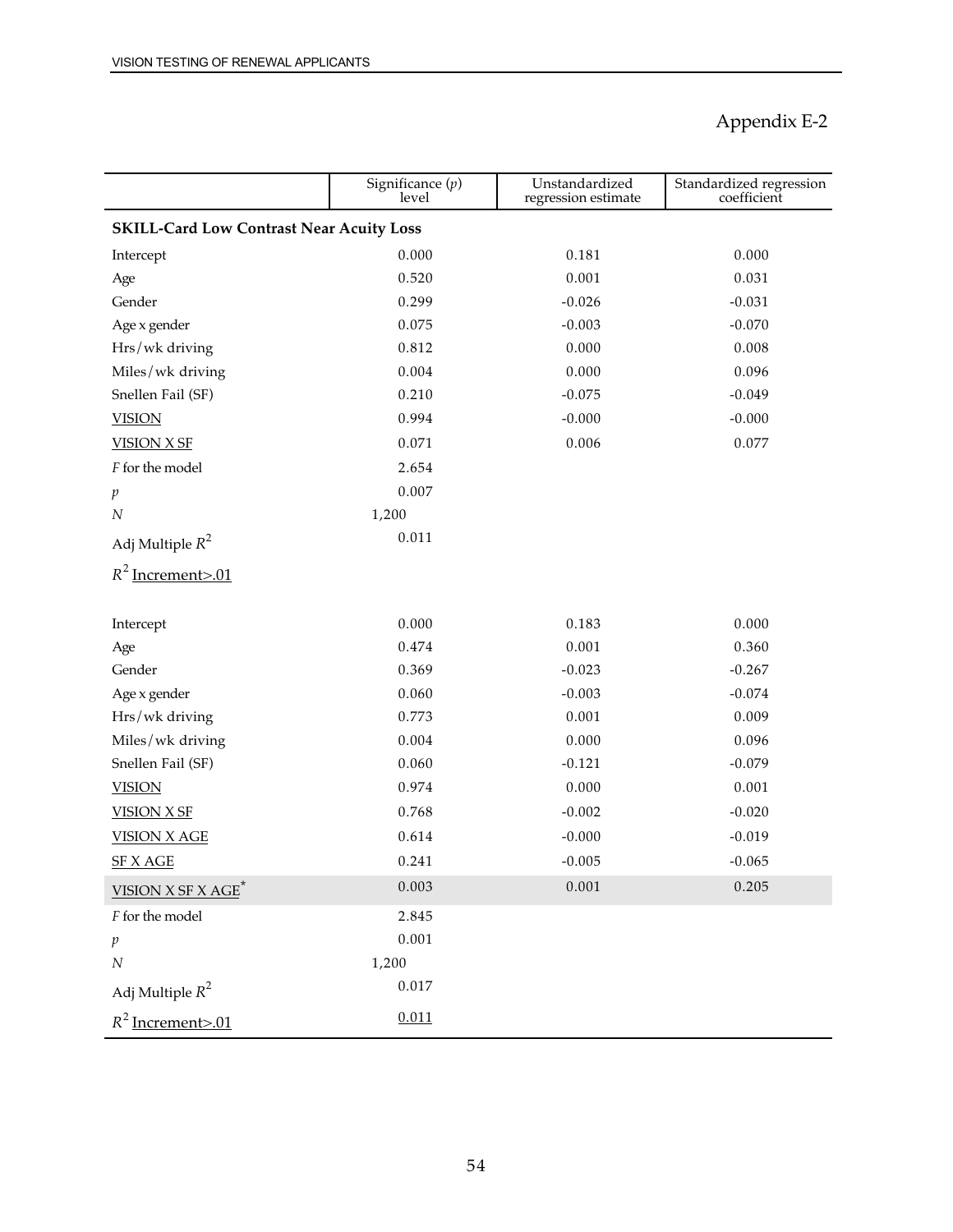|                                          | Significance $(p)$<br>level | Unstandardized<br>regression estimate | Standardized regression<br>coefficient |  |
|------------------------------------------|-----------------------------|---------------------------------------|----------------------------------------|--|
| <b>BGT Low Contrast Near Acuity Loss</b> |                             |                                       |                                        |  |
| Intercept                                | 0.000                       | 0.180                                 | 0.000                                  |  |
| Age                                      | 0.672                       | 0.001                                 | 0.019                                  |  |
| Gender                                   | 0.301                       | $-0.026$                              | $-0.031$                               |  |
| Age x gender                             | 0.081                       | $-0.003$                              | $-0.068$                               |  |
| Hrs/wk driving                           | 0.834                       | 0.000                                 | 0.007                                  |  |
| Miles/wk driving                         | 0.003                       | 0.000                                 | 0.098                                  |  |
| Snellen Fail (SF)                        | 0.141                       | $-0.083$                              | $-0.054$                               |  |
| <b>VISION</b>                            | 0.637                       | 0.001                                 | 0.020                                  |  |
| VISION X SF*                             | 0.034                       | 0.009                                 | 0.087                                  |  |
| F for the model                          | 3.134                       |                                       |                                        |  |
| p                                        | 0.002                       |                                       |                                        |  |
| $\cal N$                                 | 1,199                       |                                       |                                        |  |
| Adj Multiple $R^2$                       | 0.014                       |                                       |                                        |  |
| $R^2$ Increment>.01                      |                             |                                       |                                        |  |
|                                          |                             |                                       |                                        |  |
| Intercept                                | 0.000                       | 0.187                                 | 0.000                                  |  |
| Age                                      | 0.789                       | 0.000                                 | 0.013                                  |  |
| Gender                                   | 0.398                       | $-0.021$                              | $-0.025$                               |  |
| Age x gender                             | 0.072                       | $-0.003$                              | $-0.071$                               |  |
| Hrs/wk driving                           | 0.821                       | 0.000                                 | 0.007                                  |  |
| Miles/wk driving                         | 0.003                       | 0.000                                 | 0.098                                  |  |
| Snellen Fail (SF)                        | 0.046                       | $-0.127$                              | $-0.082$                               |  |
| <b>VISION</b>                            | 0.367                       | 0.002                                 | 0.044                                  |  |
| <b>VISION X SF</b>                       | 0.432                       | $-0.006$                              | $-0.055$                               |  |
| <b>VISION X AGE</b>                      | 0.267                       | $-0.000$                              | $-0.044$                               |  |
| SF X AGE                                 | 0.344                       | $-0.003$                              | $-0.045$                               |  |
| <b>VISION X SF X AGE<sup>*</sup></b>     | 0.003                       | 0.001                                 | 0.225                                  |  |
| $\boldsymbol{F}$ for the model           | 3.087                       |                                       |                                        |  |
| $\,p\,$                                  | 0.000                       |                                       |                                        |  |
| $\cal N$                                 | 1,199                       |                                       |                                        |  |
| Adj Multiple $R^2$                       | 0.019                       |                                       |                                        |  |
| $R^2$ Increment>.01                      | 0.013                       |                                       |                                        |  |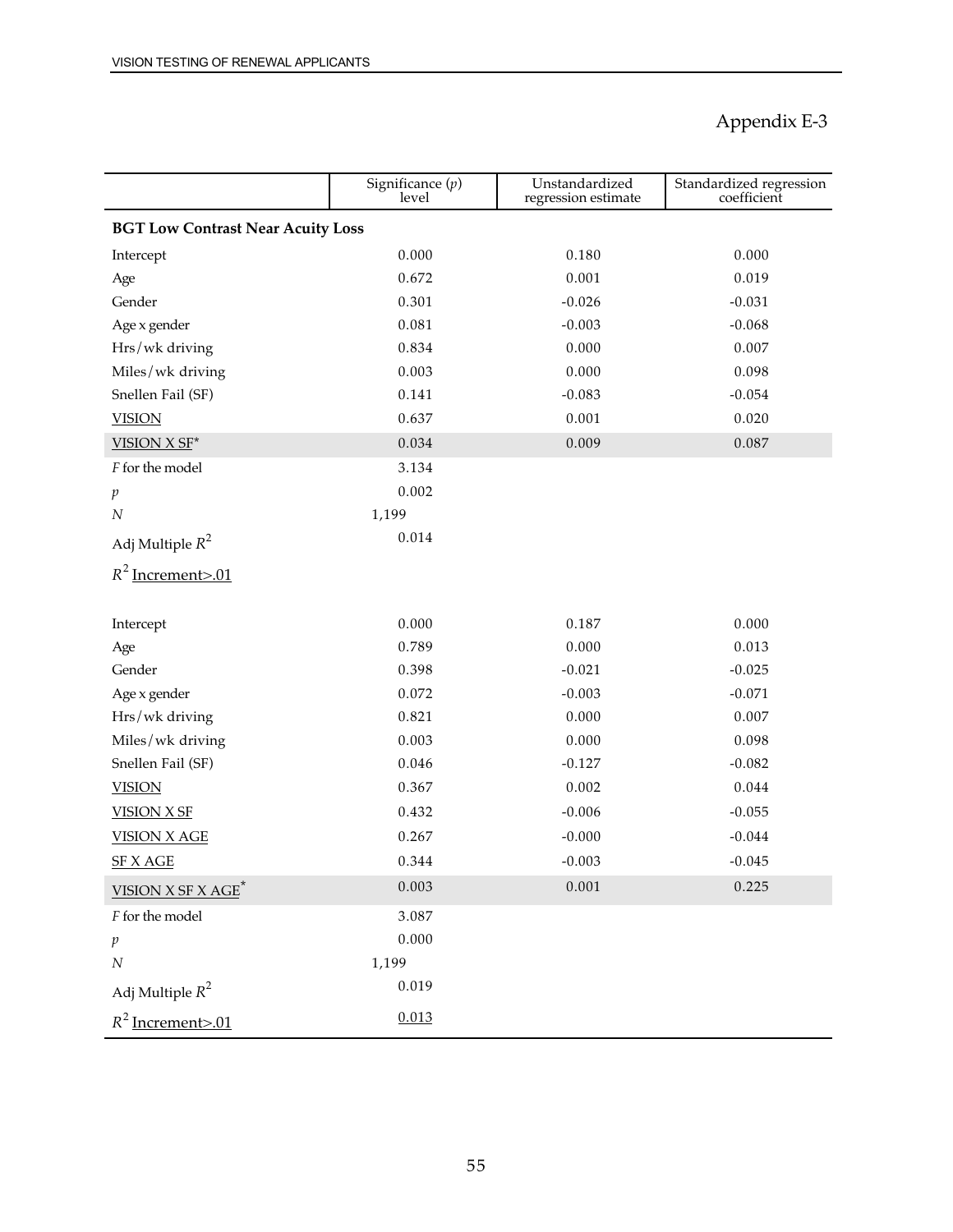|                                                                   | Significance $(p)$<br>level | Unstandardized<br>regression estimate | Standardized regression<br>coefficient |
|-------------------------------------------------------------------|-----------------------------|---------------------------------------|----------------------------------------|
| <b>BGT Low Contrast Near Acuity Loss in the Presence of Glare</b> |                             |                                       |                                        |
| Intercept                                                         | 0.000                       | 0.180                                 | 0.000                                  |
| Age                                                               | 0.536                       | 0.001                                 | 0.031                                  |
| Gender                                                            | 0.309                       | $-0.026$                              | $-0.030$                               |
| Age x gender                                                      | 0.086                       | $-0.003$                              | $-0.067$                               |
| Hrs/wk driving                                                    | 0.827                       | 0.000                                 | 0.007                                  |
| Miles/wk driving                                                  | 0.003                       | 0.000                                 | 0.098                                  |
| Snellen Fail (SF)                                                 | 0.289                       | $-0.060$                              | $-0.039$                               |
| <b>VISION</b>                                                     | 0.981                       | $-0.000$                              | $-0.001$                               |
| <b>VISION X SF</b>                                                | 0.106                       | 0.004                                 | 0.069                                  |
| F for the model                                                   | 2.668                       |                                       |                                        |
| p                                                                 | 0.007                       |                                       |                                        |
| $\cal N$                                                          | 1,199                       |                                       |                                        |
| Adj Multiple $R^2$                                                | 0.011                       |                                       |                                        |
| $R^2$ Increment>.01                                               |                             |                                       |                                        |
| Intercept                                                         | 0.000                       | 0.181                                 | 0.000                                  |
| Age                                                               | 0.607                       | 0.001                                 | 0.027                                  |
| Gender                                                            | 0.411                       | $-0.021$                              | $-0.024$                               |
| Age x gender                                                      | 0.099                       | $-0.002$                              | $-0.065$                               |
| Hrs/wk driving                                                    | 0.804                       | 0.001                                 | 0.008                                  |
| Miles/wk driving                                                  | 0.003                       | 0.000                                 | 0.098                                  |
| Snellen Fail (SF)                                                 | 0.115                       | $-0.100$                              | $-0.065$                               |
| <b>VISION</b>                                                     | 0.884                       | 0.000                                 | 0.008                                  |
| <b>VISION X SF</b>                                                | 0.391                       | $-0.004$                              | $-0.069$                               |
| <b>VISION X AGE</b>                                               | 0.674                       | $-0.000$                              | $-0.018$                               |
| SF X_AGE                                                          | 0.557                       | $-0.002$                              | $-0.031$                               |
| <b>VISION X SF X AGE<sup>*</sup></b>                              | 0.014                       | 0.001                                 | 0.201                                  |
| $\boldsymbol{F}$ for the model                                    | 2.541                       |                                       |                                        |
| $\,p\,$                                                           | 0.004                       |                                       |                                        |
| $\cal N$                                                          | 1,199                       |                                       |                                        |
| Adj Multiple $R^2$                                                | 0.014                       |                                       |                                        |
| $R^2$ Increment>.01                                               |                             |                                       |                                        |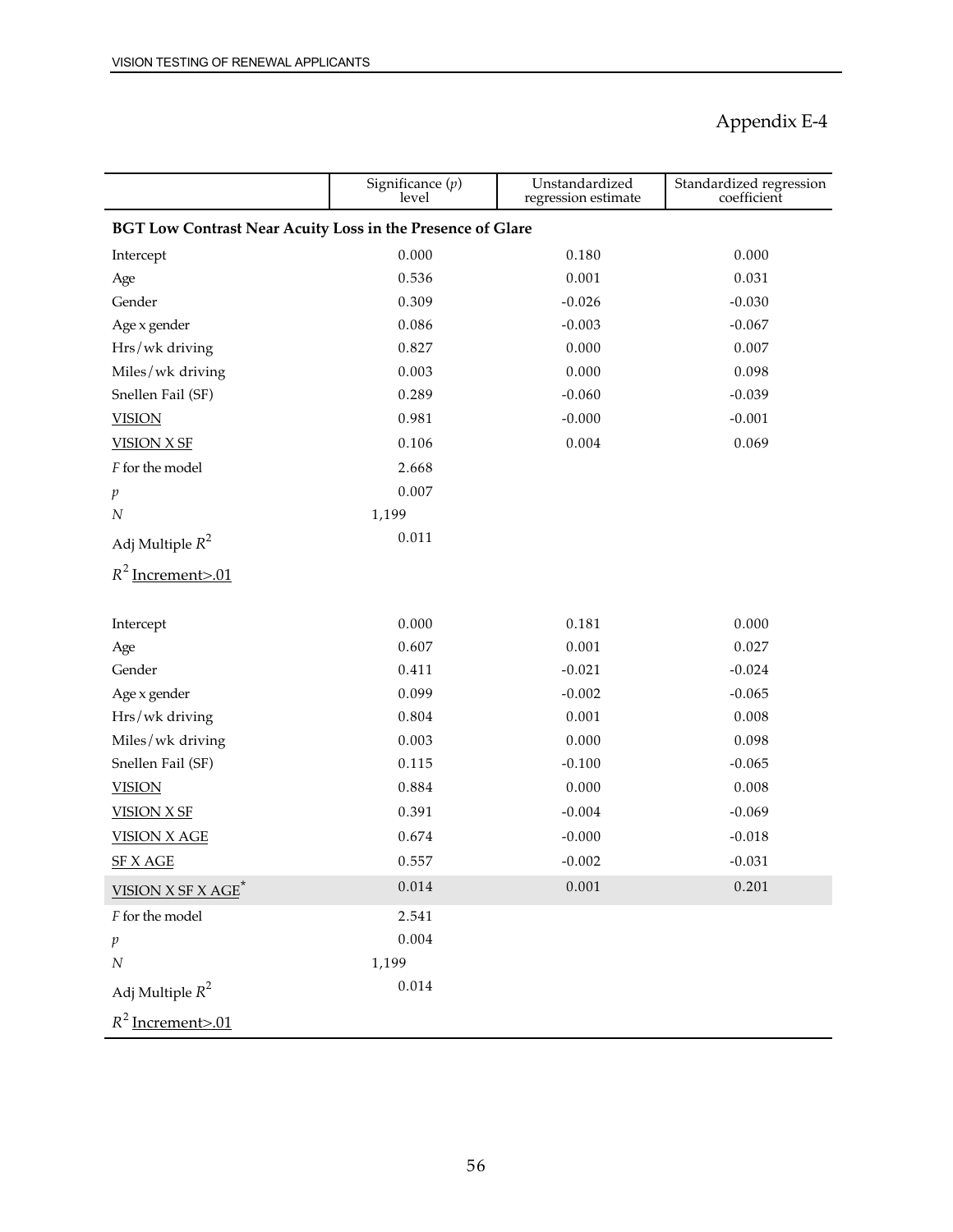|                                            | Significance $(p)$<br>level | Unstandardized<br>regression estimate | Standardized regression<br>coefficient |  |
|--------------------------------------------|-----------------------------|---------------------------------------|----------------------------------------|--|
| <b>Visual Attention Analyzer UFOV Loss</b> |                             |                                       |                                        |  |
| Intercept                                  | 0.000                       | 0.159                                 | 0.000                                  |  |
| Age                                        | 0.016                       | $-0.003$                              | $-0.114$                               |  |
| Gender                                     | 0.785                       | $-0.007$                              | $-0.008$                               |  |
| Age x gender                               | 0.719                       | 0.001                                 | 0.014                                  |  |
| Hrs/wk driving                             | 0.035                       | 0.005                                 | 0.071                                  |  |
| Miles/wk driving                           | 0.818                       | 0.000                                 | 0.008                                  |  |
| Snellen Fail (SF)                          | 0.424                       | 0.035                                 | 0.026                                  |  |
| <b>VISION</b>                              | 0.063                       | 0.002                                 | 0.075                                  |  |
| <b>VISION X SF</b>                         | 0.337                       | 0.002                                 | 0.034                                  |  |
| F for the model                            | 2.350                       |                                       |                                        |  |
| $\boldsymbol{p}$                           | 0.017                       |                                       |                                        |  |
| $\cal N$                                   | 1,197                       |                                       |                                        |  |
| Adj Multiple $R^2$                         | 0.009                       |                                       |                                        |  |
| $R^2$ Increment>.01                        | 0.016                       |                                       |                                        |  |
|                                            |                             |                                       |                                        |  |
| Intercept                                  | 0.000                       | 0.157                                 | 0.000                                  |  |
| Age                                        | 0.211                       | $-0.002$                              | $-0.062$                               |  |
| Gender                                     | 0.752                       | $-0.008$                              | $-0.009$                               |  |
| Age x gender                               | 0.723                       | 0.001                                 | 0.014                                  |  |
| Hrs/wk driving                             | 0.031                       | 0.005                                 | 0.072                                  |  |
| Miles/wk driving                           | 0.842                       | 0.000                                 | 0.007                                  |  |
| Snellen Fail (SF)                          | 0.003                       | 0.171                                 | 0.129                                  |  |
| <b>VISION</b>                              | 0.361                       | 0.001                                 | 0.039                                  |  |
| $VISION X SF$ <sup>*</sup>                 | 0.006                       | 0.016                                 | 0.260                                  |  |
| <b>VISION X AGE</b>                        | 0.702                       | 0.000                                 | 0.014                                  |  |
| <b>SF X AGE</b>                            | 0.000                       | $-0.013$                              | $-0.198$                               |  |
| <b>VISION X SF X AGE</b>                   | 0.091                       | $-0.000$                              | $-0.156$                               |  |
| $\boldsymbol{F}$ for the model             | 3.194                       |                                       |                                        |  |
| p                                          | 0.000                       |                                       |                                        |  |
| $\cal N$                                   | 1,197                       |                                       |                                        |  |
| Adj Multiple $R^2$                         | 0.020                       |                                       |                                        |  |
| $R^2$ Increment>.01                        | 0.029                       |                                       |                                        |  |